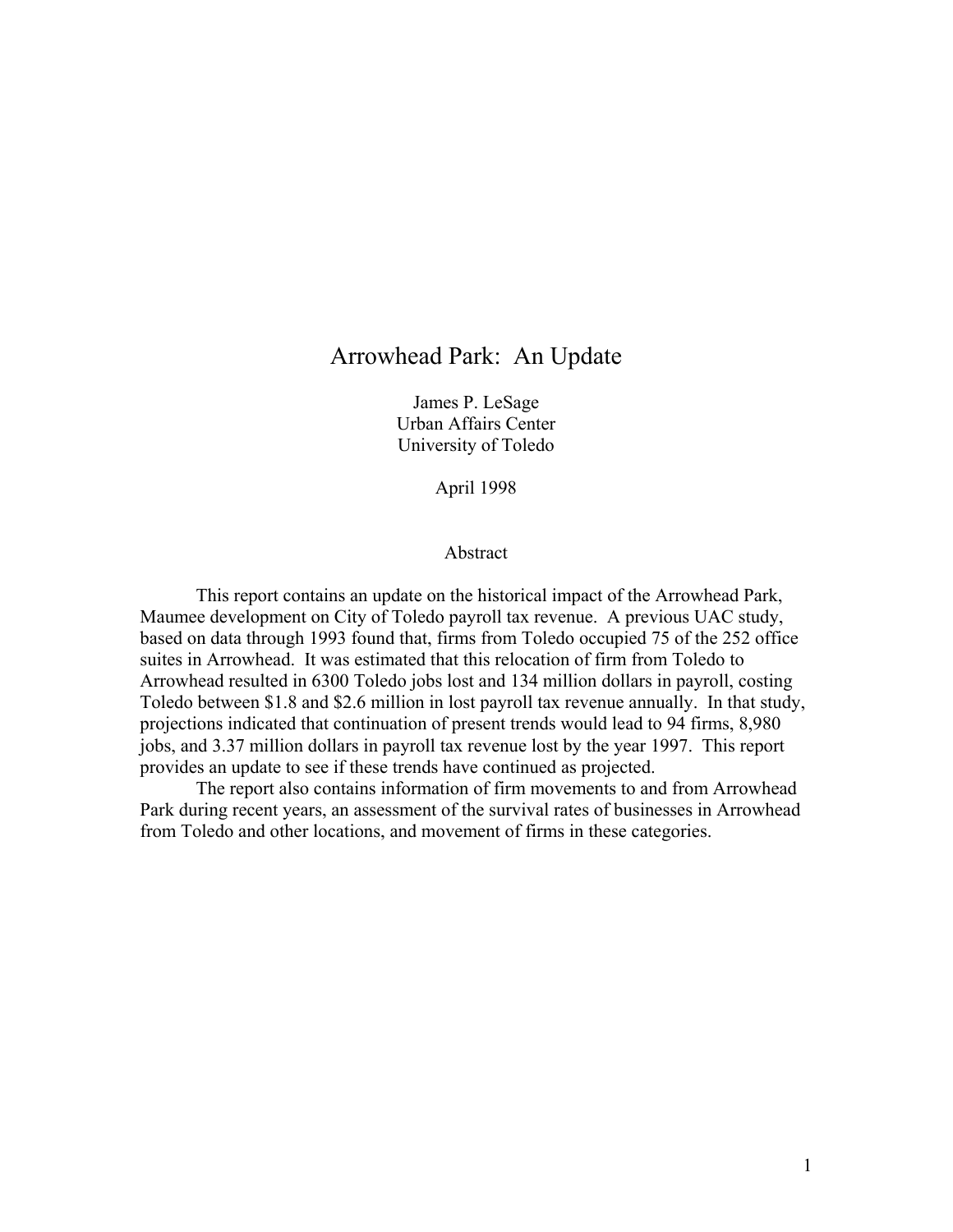## **1 Introduction**

This study presents a detailed database of firms that have occupied office suites in Arrowhead Park, Maumee, Ohio from the beginning of this commercial and light, warehousing industrial park to 1997. Given the amount of public policy energy expended on economic development using tax incentives and other enticements to attract firms, one might suppose that elaborate social accounting systems to track the location and relocation of firms exists. Unfortunately, no systematic records are kept. Despite the fact that unemployment insurance requires reporting to the state of quarterly employment and payroll for every firm covered by that system the state of Ohio has not processed or formatted this information in a form needed to monitor firm movements.

Local government jurisdictions also fail to keep records regarding location and relocation of firms. Employment and payroll as a *Blade* newspaper report of April 13, 1998 confirms. The city of Maumee indicated to The *Blade* that they do not keep separate records of payroll tax revenues received from Arrowhead Park.

The database of firms located in Arrowhead was assembled as a research project for the Urban Affairs Center at the University of Toledo beginning in 1993. The methodology is crude, representing use of the *City of Toledo Directory and Suburban Directory* published by Polk Inc. along with Phone Disc CD-ROM databases available in more recent years. A third source of information is the Urban Universities ES202 database, a research source available on a non-disclosure basis to university researchers. This information contains quarterly employment and payroll information that firms report to the State of Ohio for unemployment insurance purposes. The ES202 database is a work-n-progress, requiring "clearing " and checking of addresses to verify their accuracy. Reports to the state are not made at the establishment level, so a firm headquarters might report a single total employment and payroll for all of the organization's establishments in the state. Because of this, movement of individual establishments as well as employment and payroll for the establishments must be inferred or estimated in some cases.

The database methodology involved maintaining a database containing addresses and office suite numbers for Arrowhead Park. Information about firms occupying each office suite was updated each ear using the Polk *Suburban Directory*. New firms that appeared in Arrowhead each year were then traced back to the city of Toledo using the Polk *City of Toledo Directory* or the Phone Disc CD-ROM databases. Problems that plague the accuracy of this methodology are:

> 1. The Polk directories are not always consistent from year-to-year. Polk survey takers may record a different firm name for the same organization from one year to the next.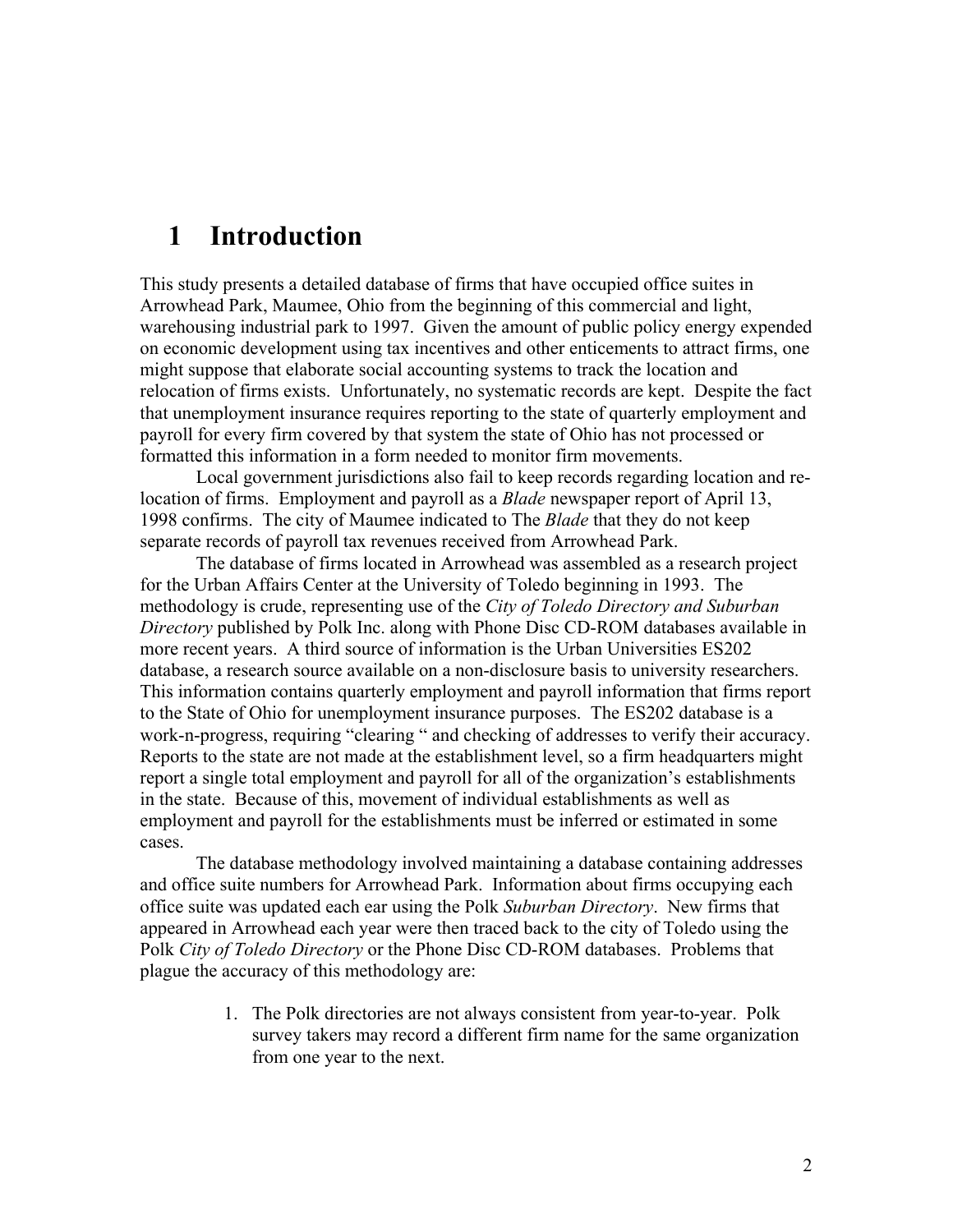- 2. Addresses for some streets in Arrowhead Park were changed in 1993-94, interrupting the consistency of the Polk directories and Phone Disc CD-ROM sources.
- 3. The ES202 database is missing information for many of the firms, limiting the accuracy of payroll and employment information.
- 4. Some Toledo firms have located on land near Arrowhead Park (even adjacent areas), but are not technically in Arrowhead. Should these be counted?
- 5. Business cycle variation, a strike at United Parcel Service, and the normal upturns and downturns in the economic fortunes of firms create changes in payroll and employment over time. The number of jobs and payroll lost due to firm movement will depend on the s factors that vary over time.
- 6. Payroll tax impacts on Toledo depend on the number of employees in Arrowhead Park that live in the city of Toledo. We do not have this information so an estimate must be used.
- 7. Some adjacent streets that were constructed at the same time as those in Arrowhead Park are not formally designated as part of the official industrial park. As these streets are developed and firms move from Toledo—should we include these in the database?
- 8. Suppose a firm moves form Toledo to Sylvania (or anywhere else) and then later moves to Arrowhead. Our methodology would not count this firm as Toledo firm. Yet, if we seek to document to outward migration of firms from the city of Toledo, we should include this as a Toledo firm, that is originating in Toledo.

The detailed database for office suites in Arrowhead is provided in an Appendix to this report. It shows office suites at each address for each year along with the firm occupying the suites. Street addresses have been updated to reflect the new address numbers where changes took place in 1993-94.

 Section 2 of this report provides some historical analysis of the development of Arrowhead Park, focusing on the movement of Toledo firms into this Maumee area. Section 2 presents updated information on firms that have moved from Toledo to Arrowhead Park during the 1994-97 periods. We always provide information on Toledo and non-Toledo firms that moved away from the park and examine the survival rated of firms. This updated information is compared with the projections from the earlier study. In Section3 we will describe how the cit of Toledo payroll income tax works with respect to residents who work outside the city limits – the key to understanding the impact on payroll tax revenue of Toledo firms moving to areas outside the city. An analysis of the payroll tax impact of the Arrowhead development on Toledo is then provided.

### **2 The History of Arrowhead Park**

A comprehensive database was developed for each office suite in the Arrowhead Park complex covering the years 1980 to 1997 using annual editions of the *Suburban*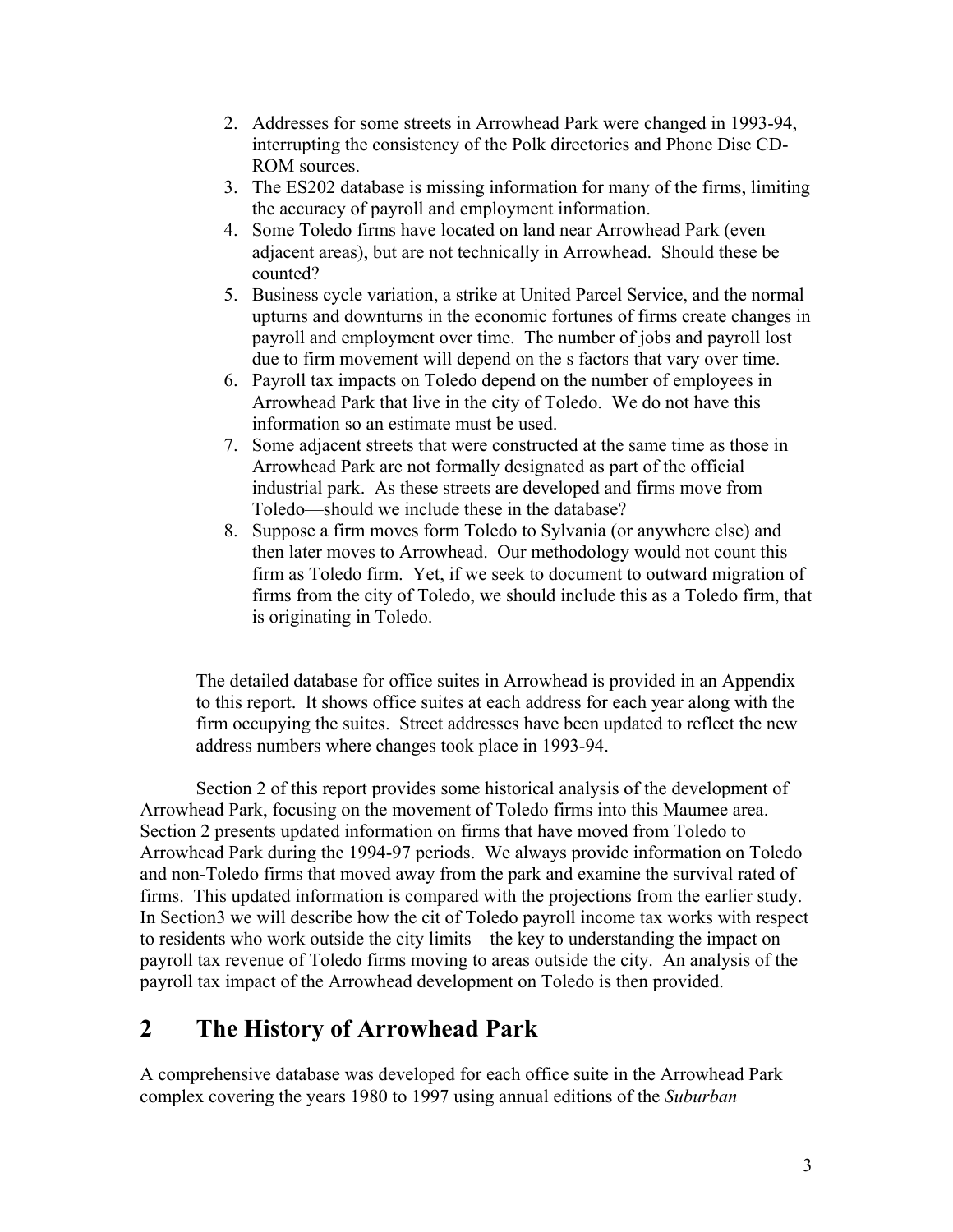*Directory and City of Toledo Directory* published be Polk Inc. Phone Disc CD-ROM database were also used as well as telephone directories. One point to note about office suites is that a one-to-one correspondence between firms and suites does not exist. Some firms occupy more than a single suite and obtain short-term leases of suites to accommodate needs for temporary additional space. An additional complication is that often a single firm operates subsidiary or related business operations from a single suite or set of suites. For example, a human relations enterprise might also provide job placement counseling or services. Another example would be an insurance agent that also provides accounting or financial counseling services. As an indication of the extent to which this affects the database, in1997 there were an estimated 320 business suites in Arrowhead and the Phone Disc CD-ROM along with the *Suburban Directory* indicated around 275 individual business listings for Dussel Drive, Holland Road, Indianwood Circle, Osage Drive and Tollgate road, the streets considered to represent Arrowhead Park in this study. Note that these streets differ from those that the City of Maumee cites as "officially" constituting Arrowhead Park.

 To provide some feel for the growth of Arrowhead from its inception in 1978, Table 1 shows the estimated number of firms, employment and payroll in Arrowhead Park for the period 1980-1997.

The methodology for determining Toledo firms operating in Arrowhead

| Year | Firms | Employment | Payroll<br>(Millions) |
|------|-------|------------|-----------------------|
| 1980 | 12    | 710        | 15                    |
| 1981 | 20    | 1000       | 31                    |
| 1982 | 40    | 1300       | 39                    |
| 1983 | 38    | 1500       | 38                    |
| 1984 | 48    | 1600       | 34                    |
| 1985 | 56    | 1800       | 50                    |
| 1986 | 60    | 2900       | 69                    |
| 1987 | 75    | 3200       | 90                    |
| 1988 | 99    | 3500       | 114                   |
| 1989 | 130   | 4920       | 126                   |
| 1990 | 181   | 6110       | 131                   |
| 1991 | 191   | 6570       | 132                   |
| 1992 | 212   | 9020       | 196                   |
| 1993 | 240   | 12000      | 210                   |
| 1994 | 250   | 14630      | 230                   |
| 1995 | 260   | 13260      | 250                   |
| 1996 | 265   | 14820      | 270                   |
| 1997 | 275   | 15500      | 280                   |

Table 1: Historical Arrowhead firms, employment and payroll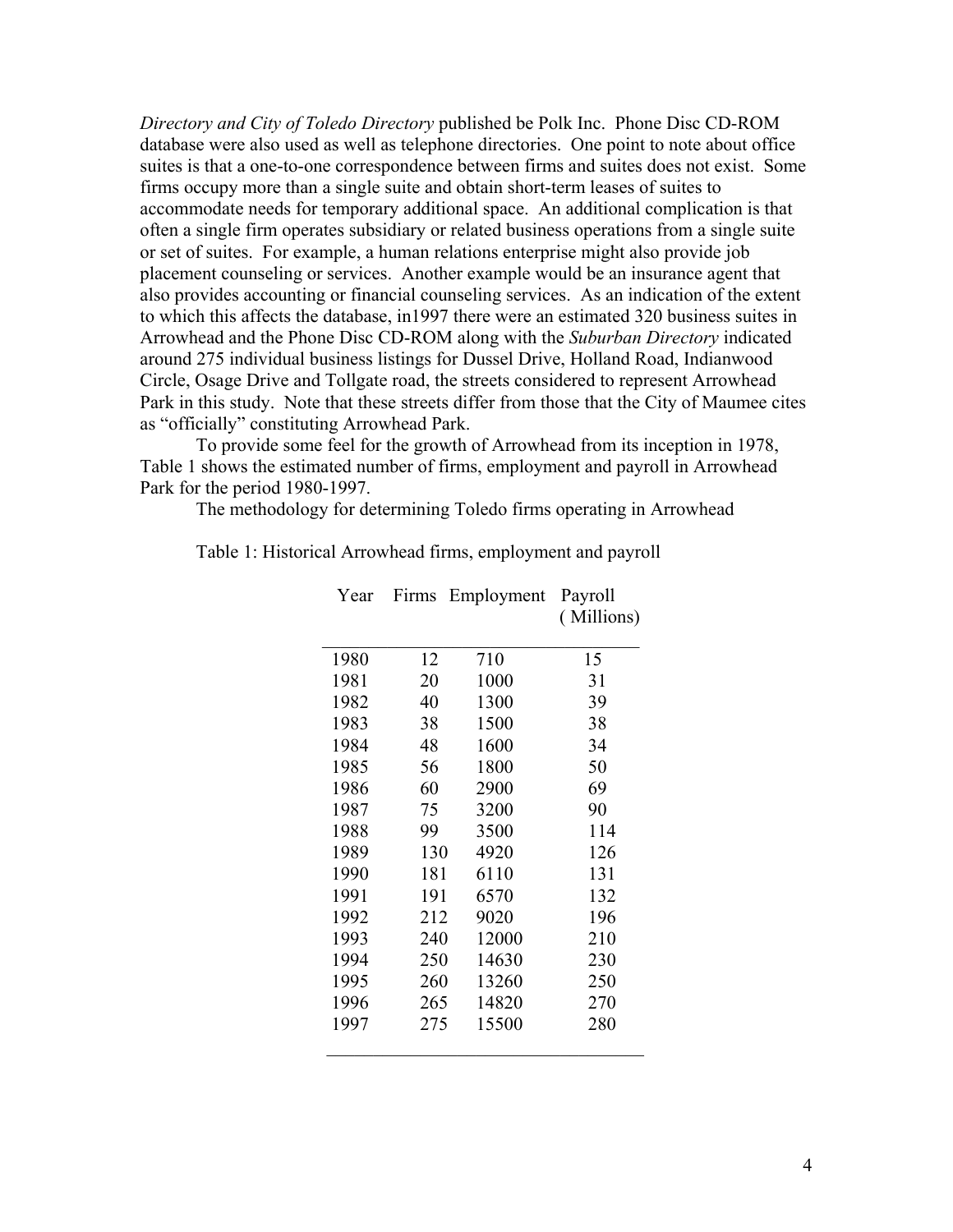involved checking annual editions of the Polk *Cit of Toledo Directory* to identify firms hat moved from Toledo to Arrowhead. Each year, the Polk *Suburban Directory* indicated new firms operating in suited in Arrowhead and these firms were traced back to Toledo in the previous year. As of 1997, this methodology led us to conclude that 76 Toledo firms are currently operating in Arrowhead. These firms along with their Arrowhead and former Toledo addresses are shown in Tables 2 and 3. The year during which they began operating in Arrowhead is also shown in the tables.

 During the period from 1980-97, a total of 126 Toledo firms moved to Arrowhead, with 50 no longer there. These firms either moved away from Arrowhead or went out of business. Of the 50 firms no longer in Arrowhead, 25 moved to another location and 25 are presumed no longer in business. Table 4 shows the 25 firms that moved along with the location to which they moved. From the table, we see thatat13 of the 25 firms moved back to Toledo, 6 moved out of the township, 2 moved to other locations in Maumee, 1 moved to Waterville, 1 to Findlay and only 1 left the state of Ohio. We will see in Section 3 that moving to a township is attractive because these governments have no municipal payroll taxing authority in the stat of Ohio.

 The 25 Toledo firms that operated in Arrowhead at one time and are presumed to be out of business are shown in Table 5. The 1993 study

Conjectured that Toledo firms moving to Arrowhead were those that were successful and expanding operations. Given the need for additional space associated with expansion of employment and size of operations, many of these firms decided to locate in Arrowhead. If this conjecture were accurate, we would expect that the survival rate of Toledo firms should exceed hat of other Arrowhead firms.

 From the information in this update, we know that 126 Toledo firms moved to Arrowhead over the 1980-97 period. Of these, 76 are still in Arrowhead, and 25 moved out of Arrowhead for a total of 101 firms still in business. The survival rate of Toledo firms that moved to Arrowhead can be calculated as 101/126 firms still in business, or 80% survival.

 We can also calculate the survival rate for non-Toledo firms that operated in Arrowhead over this period. The office suites in Arrowhead were occupied by roughly 650 firms during the 1980-97 period and we estimate that 275 firms still exist in 1997. This means that  $650 - 126 = 524$  no-Toledo firms operated in Arrowhead over this period. Of these 524 non-Toledo firms 18 firms moved and 199 non-Toledo firms are still operating in Arrowhead. This suggests that  $524 - 199 = 325$  firms or of the 524 populations went out of business, for a survival rate of 38%. There is some bias in these numbers; there are around 320 office suites in Arrowhead in 1997 and only 275 firms operating. Some firms operate under multiple names from a single office suite and others operate in more than a single suite. Nonetheless, it seems clear that the survival rate of Toledo firms that moved to Arrowhead is quite a bit greater than non-Toledo firms over the 1980-97 periods.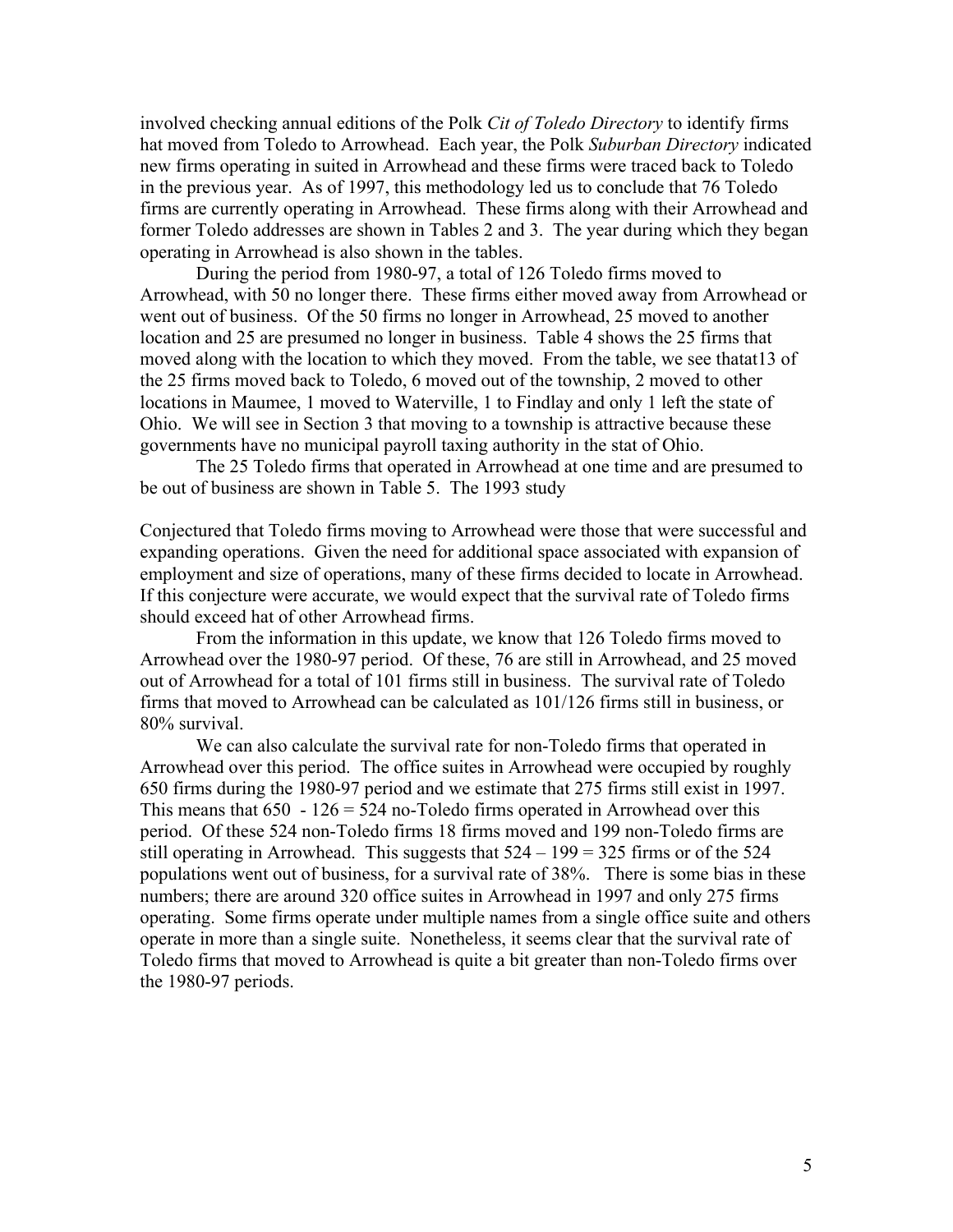## **Table2: Toledo firms operating in Arrowhead**

| Firm name                     | Arrowhead address | year moved | Toledo address           |
|-------------------------------|-------------------|------------|--------------------------|
| <b>ABC Health Care Agency</b> | 1605 Holland      | 1987       | 5642 Southwyck           |
| <b>AP</b> Parts               | 1800 Indianwood   | 1991       | 1 John Goerlich          |
| ASF Sales (Am Frame)          | 1340 Tomahawk     | 1982       | 5660 Southwyck           |
| <b>Abaza Pediatrics</b>       | 1661 Holland      | 1989       | 2600 Navarre             |
| Am States Ins                 | 1701 Holland      | 1993       | 5241 Southwyck           |
| <b>Arrowhead Podiatry</b>     | 1657 Holland      | 1991       | 3715 Airport HWY         |
| <b>Barefoot Lawn Service</b>  | 1545 Holland      | 1995       | 7860 W. Central          |
| <b>Bay Controls</b>           | 1650 Indianwood   | 1991       | 5451 Enterprise          |
| Burns-Wender Co.              | 1705Indianwood    | 1991       | 124 N. Ontario St.       |
| <b>CAD</b> Graphics           | 1683 Woodlands    | 1991       | 6465 Monroe St.          |
| Cable Optometrist             | 1657 Holland      | 1991       | 2340 N. Detroit Ave.     |
| Central Travel                | 336 Dussel        | 1989       | 4841 Monroe St.          |
| <b>Checker Distributors</b>   | 412 Dussel        | 1995       | 4343 Secor Rd.           |
| Colgan Electric               | 1280 Dussel       | 1991       | 3110 Frenchmens          |
| <b>Community Mutual BCBS</b>  | 1705 Indianwood   | 1992       | 3737 Sylvania            |
| Continental Loss Adj          | 1721 Indianwood   | 1993       | 3306 Exec. PKWY          |
| <b>Continental Valuations</b> | 1721 Indianwood   | 1993       | 515 Michigan St          |
| Dana Risk Management          | 1300 Indianwood   | 1985       | 5810 Southwyck.          |
| Dana Venture Group            | 1300 Indianwood   | 1985       | 5810 Southwyck           |
| Digit Equipment               | 1701 Holland      | 1982       | 1548 Dartford            |
| Falke Insurance               | 1789 Indianwood   | 1990       | 3930 Sunforest Ct        |
| Ferrex Trading Corp           | 1684 Woodlands    | 1992       | 3306 Exec. PKWY          |
| Finney JR Real Est            | 1605 Indianwood   | 1988       | 5700 Southwyck           |
| <b>GB</b> Video Productions   | 1678 Lance Point  | 1996       | 302 Paine Ave            |
| Gencorp Polymer               | 1722 Indianwood   | 1991       | 3729 Twining St          |
| Glass City Fed CU             | 336 Dussel        | 1988       | 166 E. Broadway          |
| Goerlick's                    | 1800 Indianwood   | 1996       | 315 Matzinger Rd         |
| Hai                           | 370 Dussel        | 1993       | $\overline{\mathcal{L}}$ |
| <b>Hart Assoc</b>             | 1315 Indianwood   | 1991       | 791 Adams St             |
| Helm Instrument Co.           | 1387 Dussel       | 1982       | 4511 South Ave           |
| <b>Hickory Farms</b>          | 1505 Holland      | 1980       | 214 Southwyck            |
| Home Cable Concepts           | 412 Dussel        | 1994       | 1405 Bernath PKWY        |
| Huss Larry R.                 | 1789 Indianwood   | 1991       | 3930 Sunforest Ct        |
| Kaminski Mens Bell            | 1789 Indianwood   | 1991       | 360 S. Reynolds          |
| Kidney Foundation             | 1545 Holland      | 1980       | 3711 Monroe St           |
| Landis, Gyr Rowers            | 1545 Holland      | 1990       | 3131 Exec. PKWY          |
| Lathrop Company               | 460 Dussel        | 1980       | 1510 Montcalm St.        |
| Lutheran Brotherhood          | 1605 Holland      | 1985       | 1400 Reynolds            |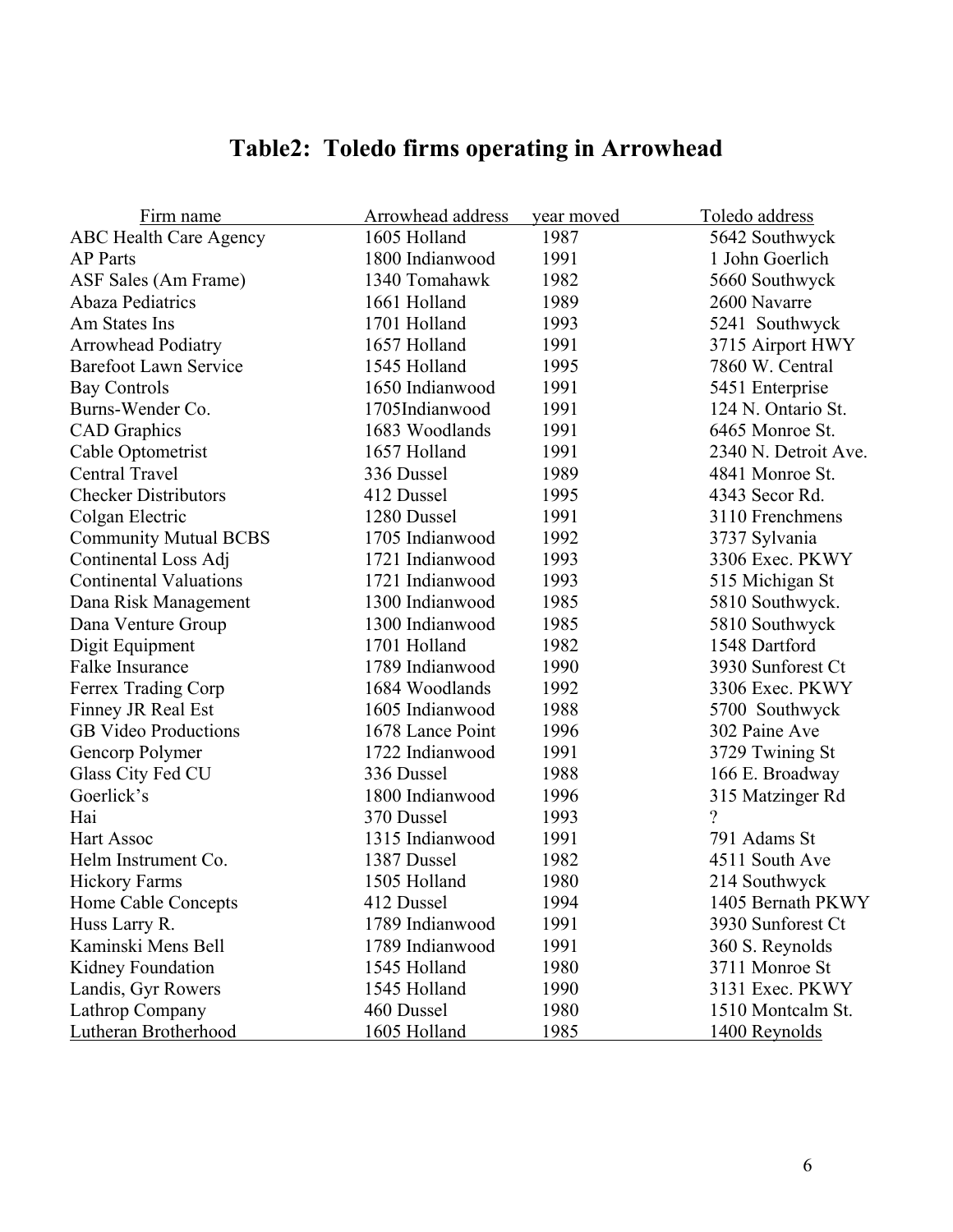| Firm Name                       | Arrowhead address | Year moved | Toledo address             |
|---------------------------------|-------------------|------------|----------------------------|
| <b>MML</b> Investors            | 1789 Indianwood   | 1990       | 3930 Sunforest CT          |
| Minnikin & Smith                | 1800 Indianawoos  | 1995       | 3539 Glendale              |
| <b>Manpower Temp Sys</b>        | 336 Dussel        | 1988       | 2944 Sylvania ave          |
| Mass Mutual Ins                 | 1789 Indianwood   | 1990       | 3930 Sunforest CT          |
| Matrix Technologies             | 1760 Indianwood   | 1993       | 1 John Goerlich            |
| Maumee Valley Mob Hms.          | 196 Dussel        | 1993       | 5373 Monroe St             |
| <b>Mechanical Design Assoc</b>  | 1625 Indianwood   | 1987       | 5333 Secor                 |
| Metzger Dentist                 | 1657 Holland      | 1991       | 1544 S. Byrne Rd           |
| Meyer Hill Lynch                | 1257 Osage        | 1991       | 1 Seagate                  |
| Meyer Winegard                  | 1789 Indianwood   | 1991       | 3930 Sunforest CT          |
| Miller Gary L.                  | 1789 Indianwood   | 1990       | 3930 Sunforest CT          |
| Monarch Labs                    | 1365 Tomahawk     | 1993       | Westwood Ave               |
| Nekoosa Cust MKTING             | 1660 Indianwood   | 1989       | 1 Seagate                  |
| Nurses Calling Inc              | 1910 Indianwood   | 1996       | 3450 W. Central            |
| <b>Paramount Health Care</b>    | 1715 Indianwood   | 1993       | Exec. PKWY                 |
| <b>Pfeister Company</b>         | 1718 Indianwood   | 1995       | 6433 Monroe St             |
| Prestige Delivery System        | 417 Osage         | 1994       | 5640 Southwyck             |
| Professional Computer           | 1345 Tomahawk     | 1991       | 131 E.17 <sup>th</sup> St  |
| <b>Right Associates</b>         | 1645 Indianwood   | 1995       | 5700 Southwyck             |
| Seagate Benefit Admin.          | 1789 Indianwood   | 1990       | 3930Sunforest CT           |
| <b>Selection Resource</b>       | 1655 Holland      | 1992       | 4 Seagate                  |
| Seymour Asso.                   | 1789 Indianwood   | 1990       | 3930 Sunforest CT          |
| South Toledo Ped.               | 1661 Holland      | 1989       | 3715 Airport HWY           |
| Spohn Optometrist               | 1657 Holland      | 1991       | 2340 Detroit Ave.          |
| <b>Stateline TPA</b>            | 1718 Indianwood   | 1995       | 313 $10^{th}$ St           |
| <b>Strategic Research</b>       | 1690 Woodlands    | 1988       | 3131 Exec. PKWY            |
| Sun Federal Crdt. Union         | 1625 Holland      | 1995       | 1917 Pickel Rd             |
| <b>Surface Combustion</b>       | 1700 Indianwood   | 1990       | 2375 Dorr St.              |
| <b>Systems Alternatives</b>     | 1705 Indianwood   | 1991       | 1946 N.13 <sup>th</sup> St |
| The Delp Company                | 599 Dussel        | 1996       | 1111 Bernath PKWY          |
| Therma-Tru                      | 1684 Woodlands    | 1991       | 2806 Reynolds              |
| Toledo Humane Society           | 1320 Indianwood   | 1980       | 410 Erie St.               |
| <b>Tomczak Lawrence</b>         | 1789 Indianwood   | 1989       | 3930 Sunforest CT          |
| United Auto Aerospace           | 1691 Woodlands    | 1996       | 2300 Ashland Ave.          |
| <b>UAW Health Insur</b>         | 1691 Woodlands    | 1996       | 2300 Ashland Ave.          |
| <b>United Parcel Service</b>    | 1550 Holland      | 1987       | 560 Reynoldss              |
| Vanstar Corp.                   | 1700 Tomahawk     | 1997       | 4121 Talmadge Rd.          |
| <b>Visting Nurses Extr.Care</b> | 383 Dussel        | 1995       | 5241 Southwyck             |

# **Table 3: Toledo firms operating in Arrowhead (continued)**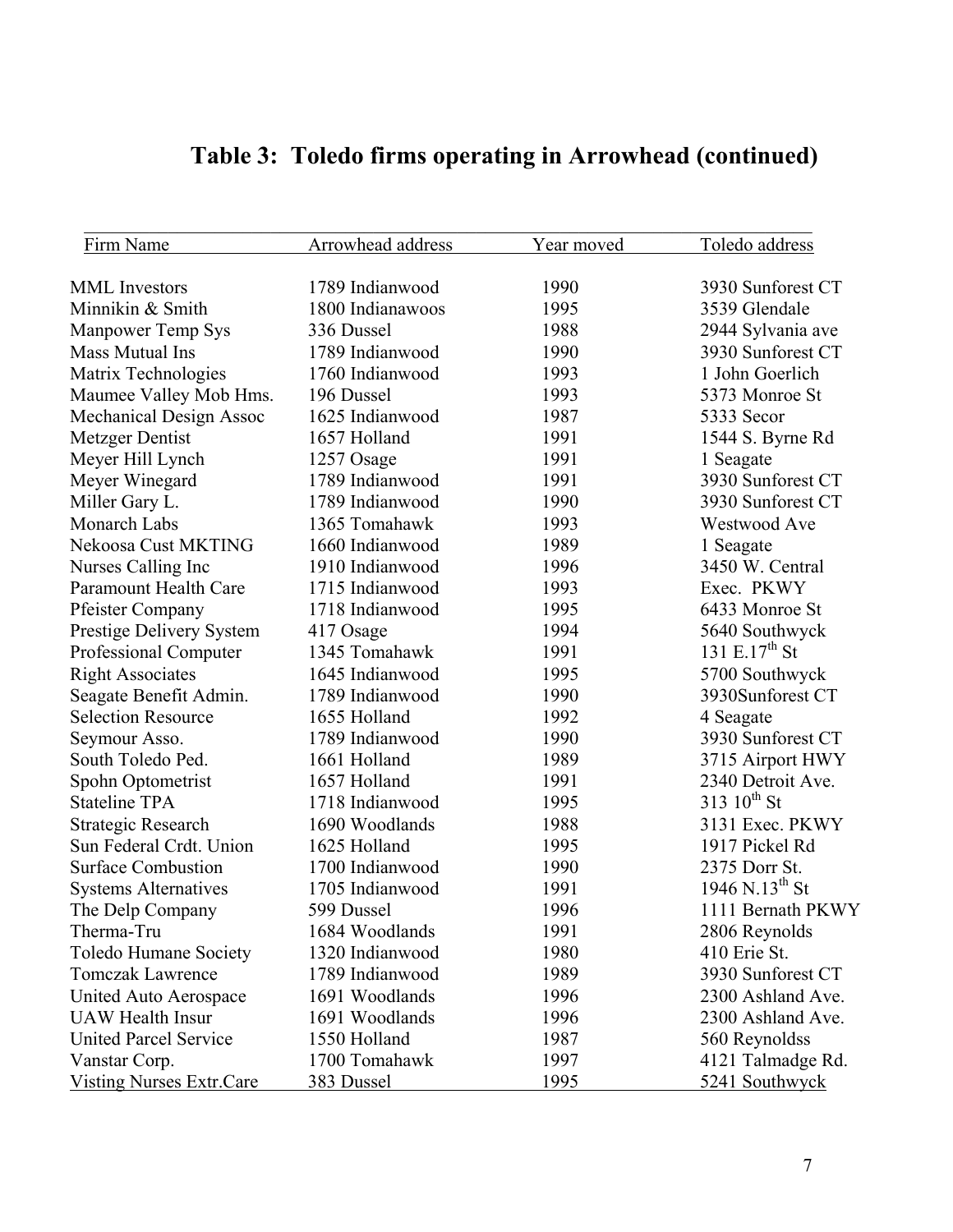# **Table 4: Toledo firms leaving Arrowhead**

 $\mathcal{L}_\mathcal{L} = \{ \mathcal{L}_\mathcal{L} = \{ \mathcal{L}_\mathcal{L} = \{ \mathcal{L}_\mathcal{L} = \{ \mathcal{L}_\mathcal{L} = \{ \mathcal{L}_\mathcal{L} = \{ \mathcal{L}_\mathcal{L} = \{ \mathcal{L}_\mathcal{L} = \{ \mathcal{L}_\mathcal{L} = \{ \mathcal{L}_\mathcal{L} = \{ \mathcal{L}_\mathcal{L} = \{ \mathcal{L}_\mathcal{L} = \{ \mathcal{L}_\mathcal{L} = \{ \mathcal{L}_\mathcal{L} = \{ \mathcal{L}_\mathcal{$ 

| Firm Name                     | Arrowhead address | Years in  | New address      |
|-------------------------------|-------------------|-----------|------------------|
|                               |                   | Arrowhead |                  |
| <b>Carpentry Plus</b>         | 1400 Dussel       | 1993      | Hamilton St      |
| Citi-Tel Corp                 | 1720 Indianwood   | 1990-94   | Renwyck Dr.      |
| Dana Commerical Credit        | 1300 Indianwood   | 1985-94   | Richards Rd.     |
| EMS Inc                       | 1722 Indianwood   | 1985-94   | Southwyck        |
| Harbor Behavoral Hlth         | 1655 Holland      | 1995-97   | Secor Rd.        |
| Metamorphosis Salon           | 1400 Dussel       | 1993      | 316 N. Michigan  |
| <b>National Super Service</b> | 1355 Tomahawk     | 1979-89   | Frenchmens Rd.   |
| Norwest Mortgage              | 1400 Dussel       | 1993-94   | Airport Hwy.     |
| Office Alternative            | 1400 Dussel       | 1988-94   | Reynolds Rd.     |
| <b>PT</b> Services            | 342 Tomahawk      | 1989-93   | 3030 Sylvania    |
| Proctor Company               | 1910 Indianwood   | 1996-96   | Southwyck        |
| Winter Seal Corp              | 1280 Dussel       | 1993-94   | Enterprise Blvd. |
| <b>Yocum Counsulting</b>      | 1345 Tomahawk     | 1992-94   | Wyndwood Dr      |

#### **Toledo firms moving to Maumee**   $\mathcal{L}_\mathcal{L} = \mathcal{L}_\mathcal{L} = \mathcal{L}_\mathcal{L} = \mathcal{L}_\mathcal{L} = \mathcal{L}_\mathcal{L} = \mathcal{L}_\mathcal{L} = \mathcal{L}_\mathcal{L} = \mathcal{L}_\mathcal{L} = \mathcal{L}_\mathcal{L} = \mathcal{L}_\mathcal{L} = \mathcal{L}_\mathcal{L} = \mathcal{L}_\mathcal{L} = \mathcal{L}_\mathcal{L} = \mathcal{L}_\mathcal{L} = \mathcal{L}_\mathcal{L} = \mathcal{L}_\mathcal{L} = \mathcal{L}_\mathcal{L}$

| Firm name       | Arrowhead address | Years in  | New address |
|-----------------|-------------------|-----------|-------------|
|                 |                   | Arrowhead |             |
| Diamonds Direct | 1400 Dussel       | 1988-92   | William St. |
| Rayhaven        | 1400 Dussel       | 1993      | Wrenford    |

#### **Toledo firms moving to townships**

| Firm name                    | Arrowhead address | Years in  | New address       |
|------------------------------|-------------------|-----------|-------------------|
|                              |                   | Arrowhead |                   |
| Agricultural Elect Sys       | 1545 Holland      | 1980-84   | Pryburg Township  |
| <b>Allnet Communications</b> | 1705 Indianwood   | 1991-94   | Sylvania Township |
| American Warming Vent        | 1310 Indianwood   | 1980-89   | Sprfld. Township  |
| Certain-Teed                 | 1720 Indianwood   | 1988-93   | Monclova Township |
| Exide                        | 1545 Holland      | 1988-93   | Spencer Township  |
| <b>Westhaven Pharmacy</b>    | 1345 Dussel       | 1985-90   | Pryburg Township  |

#### **Toledo firms moving elsewhere**   $\mathcal{L}_\mathcal{L} = \{ \mathcal{L}_\mathcal{L} = \{ \mathcal{L}_\mathcal{L} = \{ \mathcal{L}_\mathcal{L} = \{ \mathcal{L}_\mathcal{L} = \{ \mathcal{L}_\mathcal{L} = \{ \mathcal{L}_\mathcal{L} = \{ \mathcal{L}_\mathcal{L} = \{ \mathcal{L}_\mathcal{L} = \{ \mathcal{L}_\mathcal{L} = \{ \mathcal{L}_\mathcal{L} = \{ \mathcal{L}_\mathcal{L} = \{ \mathcal{L}_\mathcal{L} = \{ \mathcal{L}_\mathcal{L} = \{ \mathcal{L}_\mathcal{$

| Firm name             | Arrowhead address | Years in  | New address     |
|-----------------------|-------------------|-----------|-----------------|
|                       |                   | Arrowhead |                 |
| <b>Amazing Moving</b> | 1400 Dussel       | 1993      | Waterville, OH. |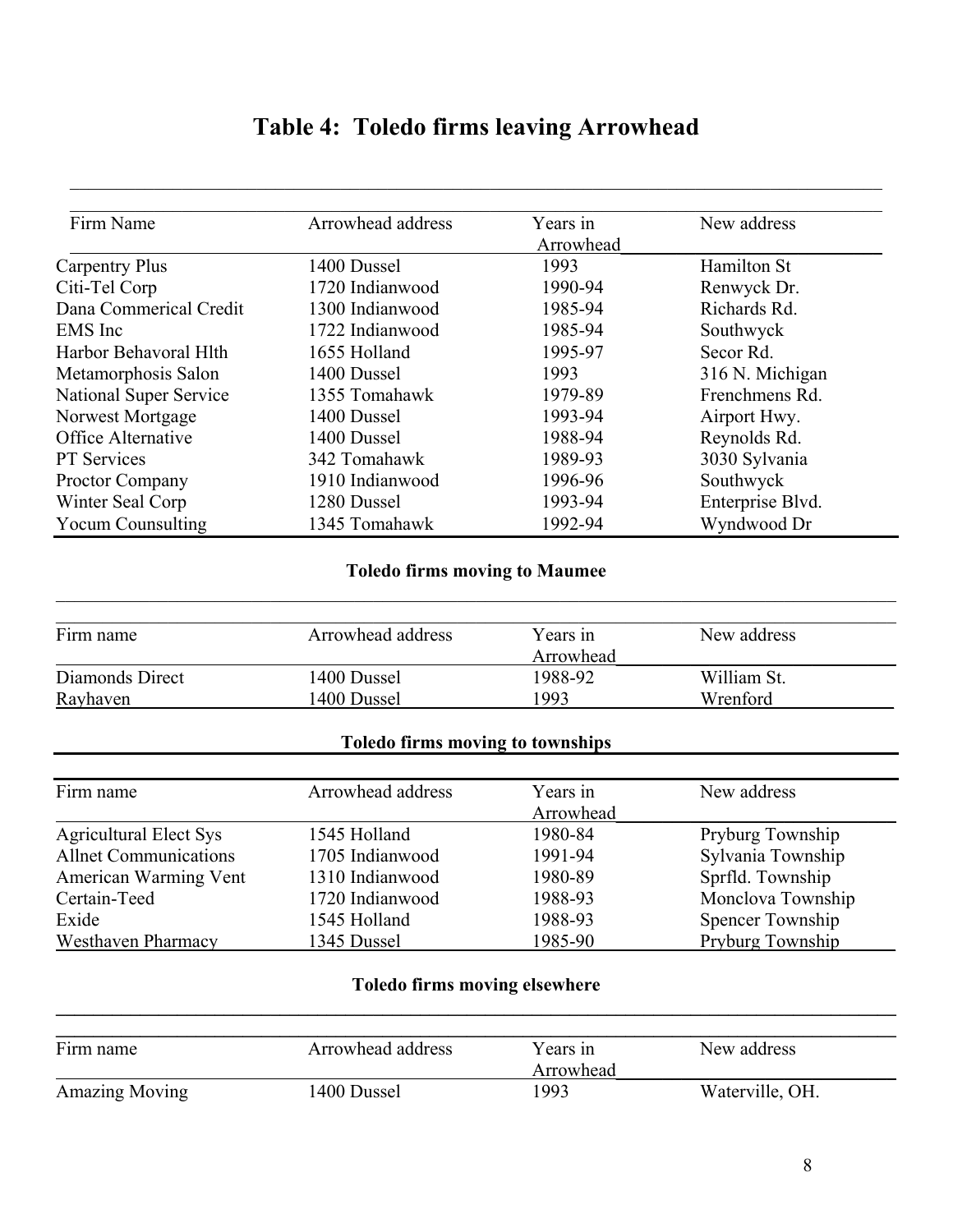#### **Toledo firms moving elsewhere**  $\mathcal{L}_\mathcal{L} = \mathcal{L}_\mathcal{L} = \mathcal{L}_\mathcal{L} = \mathcal{L}_\mathcal{L} = \mathcal{L}_\mathcal{L} = \mathcal{L}_\mathcal{L} = \mathcal{L}_\mathcal{L} = \mathcal{L}_\mathcal{L} = \mathcal{L}_\mathcal{L} = \mathcal{L}_\mathcal{L} = \mathcal{L}_\mathcal{L} = \mathcal{L}_\mathcal{L} = \mathcal{L}_\mathcal{L} = \mathcal{L}_\mathcal{L} = \mathcal{L}_\mathcal{L} = \mathcal{L}_\mathcal{L} = \mathcal{L}_\mathcal{L}$

| Firm name            | Arrowhead address | Years in  | New address   |  |
|----------------------|-------------------|-----------|---------------|--|
|                      |                   | Arrowhead |               |  |
| Mutual of Ohmaha     | 1789 Indianwood   | 1989-90   | Findlay, OH.  |  |
| Wedemeyer Electronic | 1545 Holland      | 1993-94   | Ann Arbor, MI |  |

 In addition to examining movement of Toledo firms away from Arrowhead, the 18 Non-Toledo firms that moved were also traced (to the extent possible). Table 6 shows the non-Toledo firms that moved away from Arrowhead along with the locations to which they moved. We see three firms moving to townships, five firms moving to Toledo and two to Maumee. One difference between non-Toledo firms moving away from Arrowhead and those from Toledo is that we see a relatively large number (7of 18) moved out of northwest Ohio. In contrast, only 2 of the 25 Toledo firms moved out of the northwest Ohio area.

 The employment and payroll of firms in Arrowhead as well as that attributed to Toledo firms was determined using a database referred to as the "ES202 data" from the Ohio Bureau of Employment Services (OBES). This database is being developed by the Ohio Urban University Program, to which the Urban Affairs Center at University of Toledo belongs. Quarterly employment and payroll data (currently covering the period 1989 through 1996, first quarter) are made available to university researchers by The OBES subject to strict confidentiality requirements that we not disclose individual firm employment or payroll information. It should be noted that due to the currently incomplete nature of the database, the employment and payroll was not available for all Toledo firms that moved to Arrowhead Park.

 From the information gathered, there were 37 firms from Toledo operating in Arrowhead Park during 1989, whereas the ES202 database provided employment and payroll figures for only 33 of these firms. This means that the estimates provided here reflect and under-estimation of the true employment and payroll impact of Arrowhead on Toledo. A similar situation arose for 1990, where 48 firms from Toledo were operating in Arrowhead but only 39 showed up in the ES202 database. For 1991, the respective figures were, 59 and 46; for 1992, 61 and 51; and for 1993 through 1997 information for between 50 and 60 to 76 firms was available. However, most of the largest firms have been taken into account by our analysis.

 Based on the revised database, Table 7 shows revised estimates for the number of firms, employment, and payroll for all firms in Arrowhead as well as those that moved from Toledo. The revisions are shown in parenthesis for the years 1993-97 next to the figures from the original study.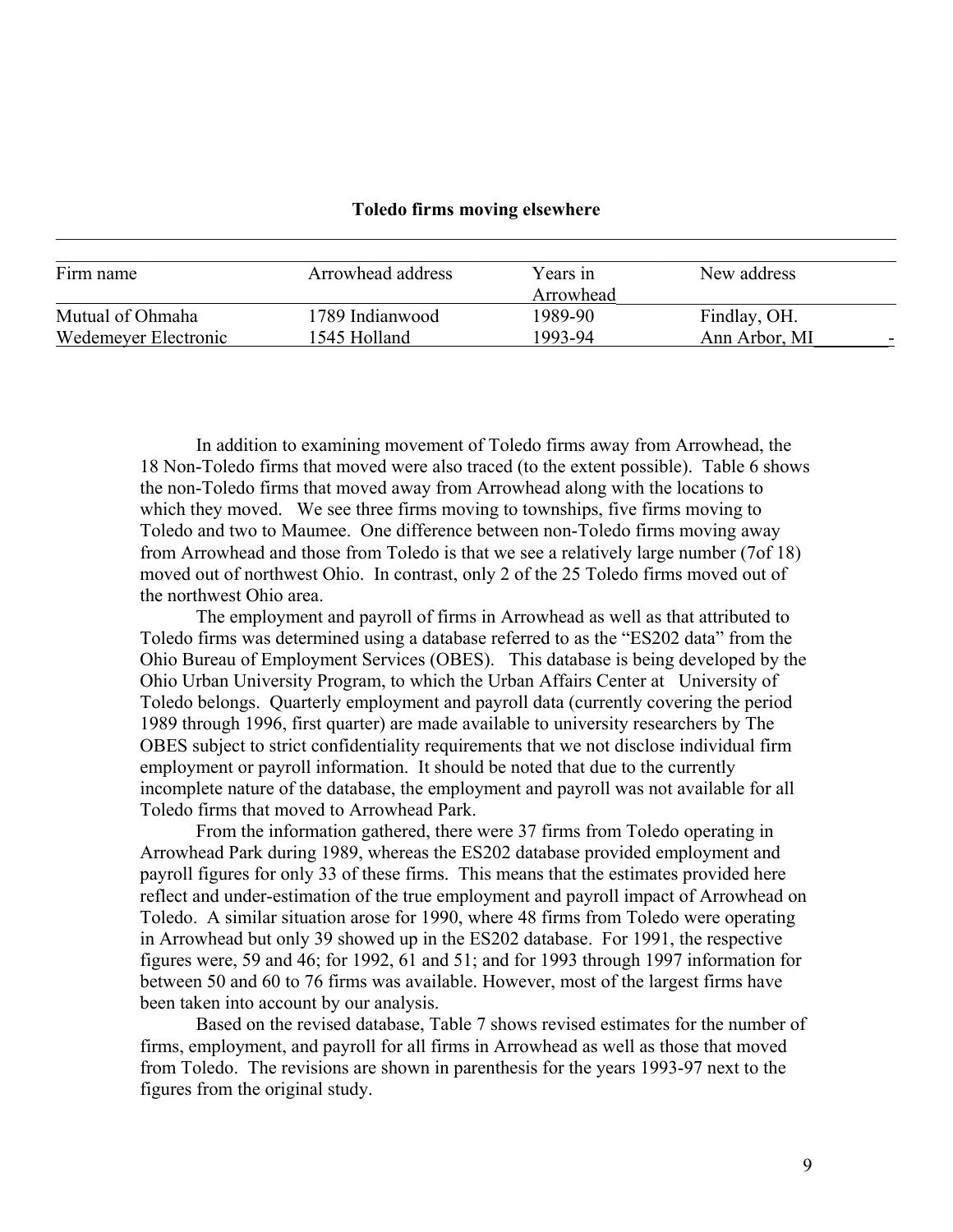| Firm name             | <b>Arrowhead Address</b> |         | <b>Toledo address</b>        |
|-----------------------|--------------------------|---------|------------------------------|
| AB Dick Company       | 1345 Tomahawk            | 1980-91 | 630 Phillips Ave.            |
| Caremark Inc.         | 1722 Indianwood          | 1993-94 | 4434 Secor Rd.               |
| Centel Celluar        | 1370 Dussel              | 1989-94 | 5700 Southwyck               |
| Cygna Energy Sys.     | 745 Indianwood           | 1988    | 800 Madison                  |
| Datatrol              | 1545 Holland             | 1985-87 | 1405 Reynolds                |
| Davis Colege Adm.     | 1400 Dussel              | 1993    | 4747 Monroe St.              |
| Dawson-Yeager         | 1349 Dussel              | 1982-83 | 6307 Monroe St.              |
| DeArmond              | 1545 Holland             | 1984-87 | 1702 Airport HWY             |
| Harry's Clothing      | 1605 Holland             | 1982-87 | 2130 W. Central              |
| Inches-a-weigh        | 572 Dussel               | 1996-97 | 5307 Monroe St.              |
| Ind Assessment Treat  | 1400 Dussel              | 1992-93 | 715 Spencer St.              |
| Maumee/Perrysburg     | 1545 Holland             | 1980    | 1400 Reynolds Rd.            |
| Gym                   |                          |         |                              |
| Mr.D. Carpet Cleaning | 1400 Dussel              | 1993    | 2702 Victory St.             |
| New England Green     | 1545 Holland             | 1988    | 1 Seagate                    |
| Office Mart           | 1400 Dussel              | 1988-90 | 608 Madison Ave.             |
| Ohio National Sales   | 1545 Holland             | 1980-82 | 1400 Reynolds Rd.            |
| Pepperidge Farms      | 1545 Holland             | 1982-92 | 5079 Monroe St.              |
| Perz Group            | 1400 Dussel              | 1991-94 | 3425 Exec PKWY               |
| Regional Emerg Med.   | 1701 Holland             | 1992-94 | 2144 Monroe St.              |
| Roche Bio-Med.        | 1545 Holland             | 1987-91 | 3100 W. Central              |
| Shever's Stain Glass  | 1545 Holland             | 1980    | 1400 Reynolds Rd.            |
| Tel-Matic Systems     | 1345 Tomahawk            | 19294   | $131 \overline{17^{th} St.}$ |
| Warren Technical Ass. | 1720 Indianwood          | 1990    | 110 Arco Dr.                 |
| Webstrand Corp        | 1745 Indiana wood        | 1989-90 | 4 Seagate                    |
| Weight Watchers       | 1400 Dussel              | 1989-94 | 4925 Jackman                 |

# **Table 5: Toledo firms going out-of- business**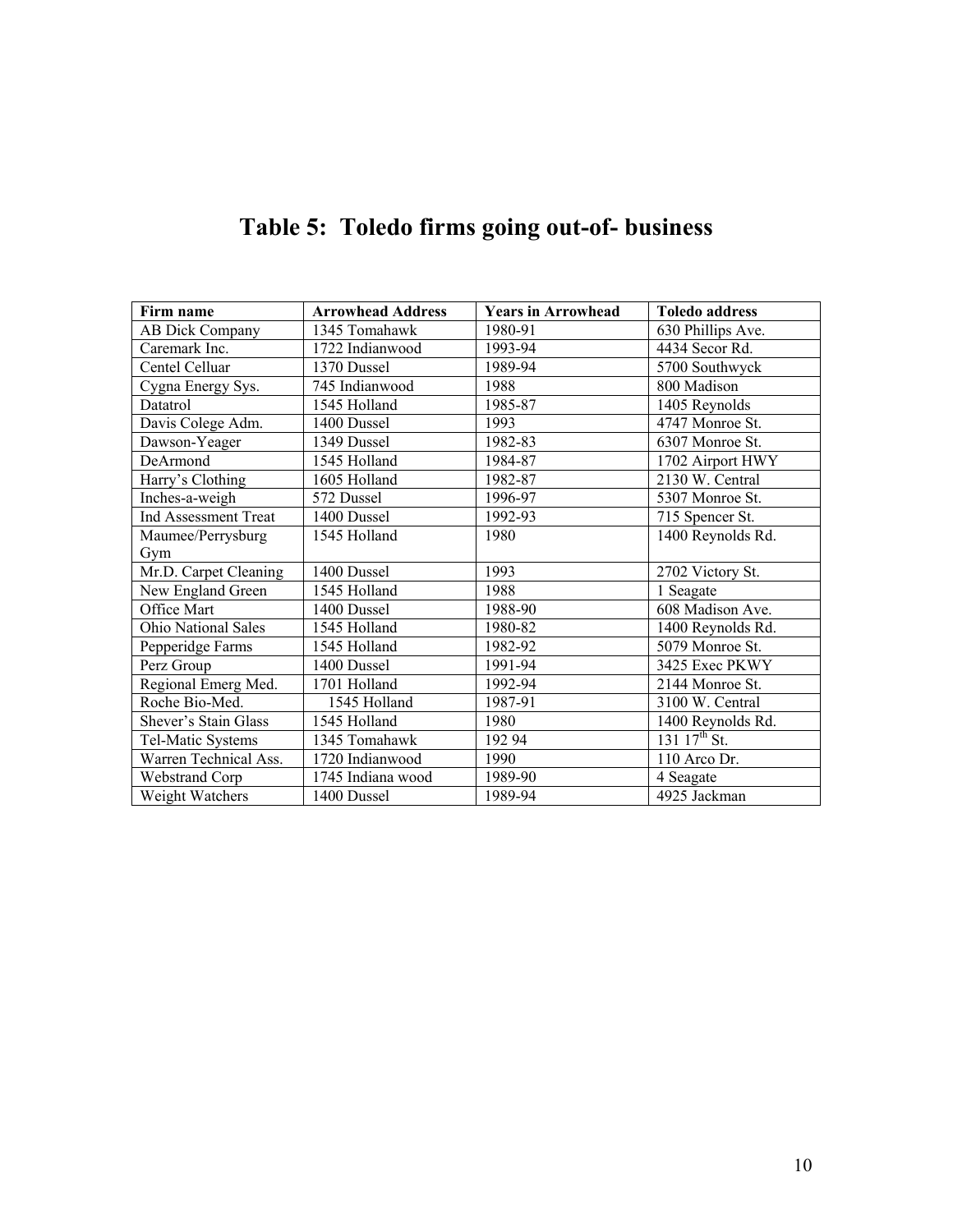## **Table 6: Toledo firms moving away from Arrowhead**

| <b>Non-Toledo firms moving to townships</b> |                                         |  |  |
|---------------------------------------------|-----------------------------------------|--|--|
| Firm name                                   | New address                             |  |  |
| <b>Charter Behavorial Health</b>            | <b>Monclova Township</b>                |  |  |
| Shared Logic group                          | 6904 Spring Valley, Holland             |  |  |
| Airborne Express                            | 3510 Briarfield, Monclova               |  |  |
|                                             |                                         |  |  |
|                                             | Non-Toledo firms Moving to Toledo       |  |  |
| Firm name                                   | <b>New address</b>                      |  |  |
| <b>Management Recruiters</b>                | 3450 Central Ave.                       |  |  |
| Milepost Corp                               | 4427 Talmadge                           |  |  |
| <b>WRON Radio</b>                           | 3225 Arlington                          |  |  |
| <b>AASK Midwest</b>                         | 1025 N. Reynolds Rd.                    |  |  |
| Zinnco Marketing                            | <b>5122 Heatherdowns</b>                |  |  |
|                                             |                                         |  |  |
|                                             |                                         |  |  |
|                                             | Non-Toledo firms moving to Maumee       |  |  |
| <b>Brahier Lighting</b>                     | 911 Scott St.                           |  |  |
| <b>Flowers Associates</b>                   | Reynolds Rd.                            |  |  |
|                                             |                                         |  |  |
|                                             | Non-Toledo firms moving out of the area |  |  |
| Firm name                                   | <b>New address</b>                      |  |  |
| North Am Benefit Assoc                      | 227 S. Main St., South Bend, IN         |  |  |
| <b>Huron Valley Glass</b>                   | 5075 Carpenter, Ypsilanti, MI           |  |  |
| Diagnostic Imaging                          | 365 Crown Hill, Orville, OH             |  |  |
| Lucent Technologies                         | 4619 Beaver Ave, Fort Wayne, IN         |  |  |
| <b>Audio Plus</b>                           | 410 E. Sandusky, Findlay, OH            |  |  |
| Saelio Machinery                            | 1000 Pauly Dr., Elk Grove, IL           |  |  |
| United Tedspectrum                          | Cairo, OH.                              |  |  |
|                                             |                                         |  |  |

## **Table 7: Revised Arrowhead Firms, Employment and Payroll**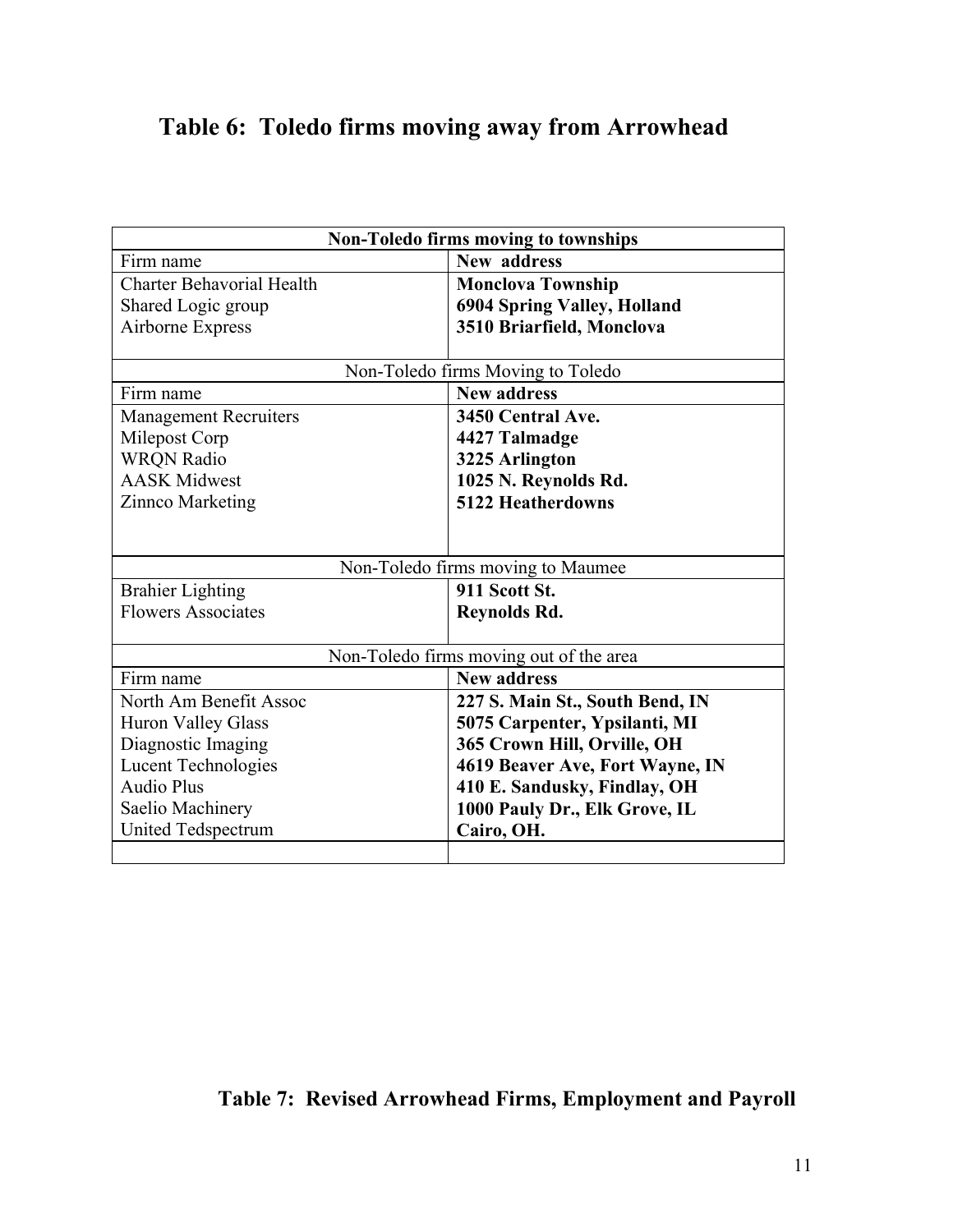| Year | All Firms      | Toledo | All Jobs                                                        | Toledo     | All Payroll | Toledo  |  |
|------|----------------|--------|-----------------------------------------------------------------|------------|-------------|---------|--|
|      |                | Firms  |                                                                 | Jobs       | (Millions)  | Payroll |  |
|      |                |        |                                                                 |            |             |         |  |
| 1980 | 12             | 11     | 710                                                             | 610        | 15.20       | 12.13   |  |
| 1981 | 20             | 13     | 1000                                                            | 700        | 31.70       | 12.33   |  |
| 1982 | 40             | 13     | 1300                                                            | 750        | 39.74       | 12.91   |  |
| 1983 | 38             | 14     | 1500                                                            | 720        | 38.02       | 14.87   |  |
| 1984 | 48             | 14     | 1600                                                            | 750        | 34.87       | 13.31   |  |
| 1985 | 56             | 18     | 1800                                                            | 800        |             |         |  |
| 1986 | 60             | 18     | 2900                                                            | 1840       |             |         |  |
| 1987 | 75             | 22     | 3200                                                            | 1900       |             |         |  |
| 1988 | 99             | 33     | 3500                                                            | 1920       |             |         |  |
| 1989 | 130            | 36     | 4920                                                            | 3160       |             |         |  |
| 1990 | 181            | 46     | 6110                                                            | 4200       |             |         |  |
| 1991 | 191            | 59     | 6570                                                            | 4580       |             |         |  |
| 1992 | 212            | 66     | 9020                                                            | 5000       |             |         |  |
| 1993 | 252 (240)      | 75(60) | 12000                                                           | 6300(5360) |             |         |  |
| 1994 | 270 (250)      | 81(62) | 14630                                                           | 7600(5700) |             |         |  |
| 1995 | 325 (260)      | 79(65) | 13260                                                           | 7340(6100) |             |         |  |
| 1996 | 358 (265)      | 87(73) | 14820                                                           | 8170(6500) |             |         |  |
| 1997 | 389 (275)      | 94(76) | 16360(15500                                                     | 9880(6800) |             |         |  |
|      | Table 5 Notes: |        |                                                                 |            |             |         |  |
|      |                |        | Revisions of projections from the original study in parenthesis |            |             |         |  |

Overall, we see: a downward revision in the total number or firms in Arrowhead as well as those from Toledo; a downward revision in the total payroll as well as that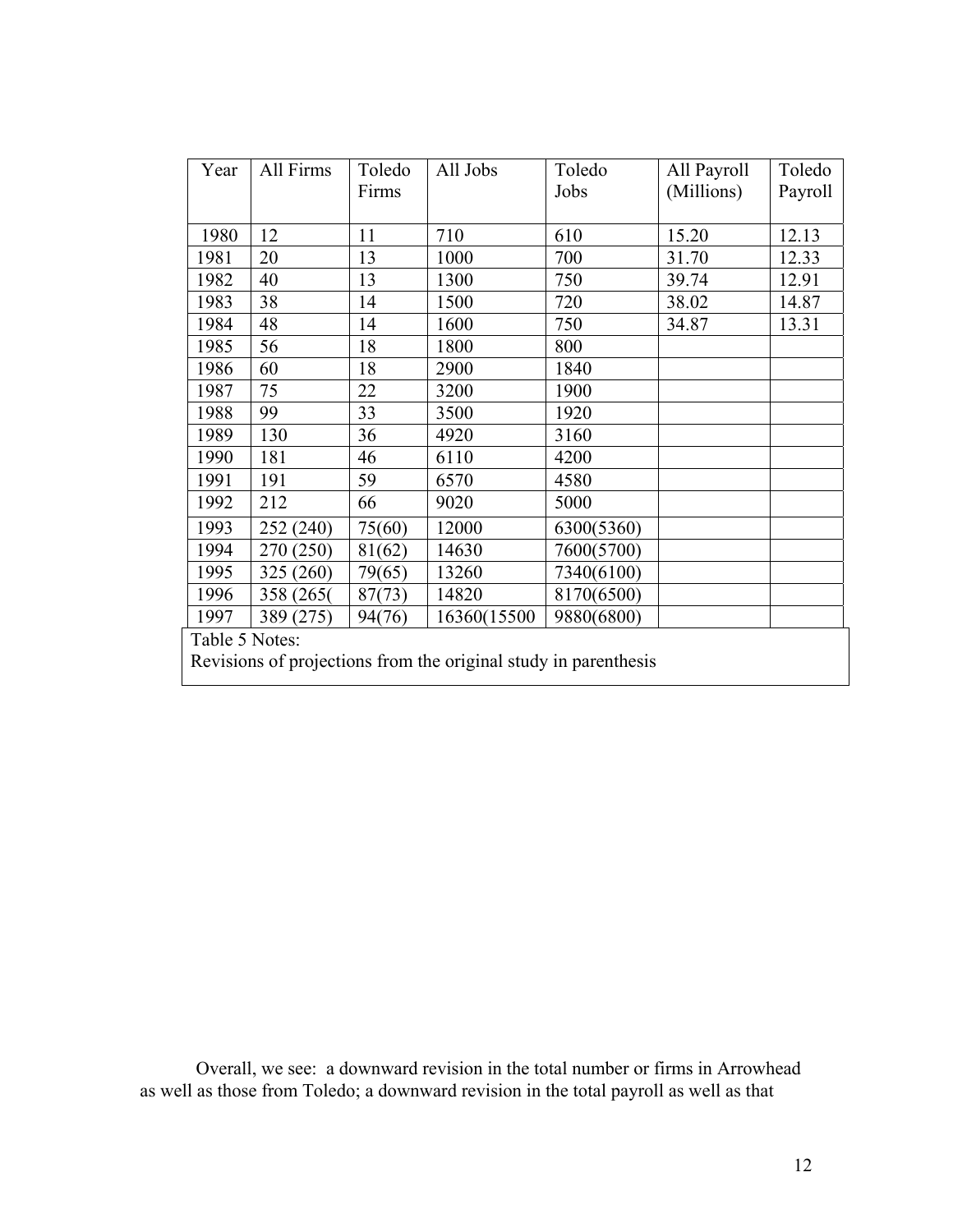derived from Toledo firms. The original total employment was revised downward for 1997 only, as the numbers for 1993-96 appeared close to those estimated using the revised information.

It is interesting to note that the original study did not consider out-migration of firms from Arrowhead, which is a more recent phenomena, beginning in the 1992-97 period. Firms leaving Arrowhead during this period totaled 43 firms, (25 Toledo firms and 18 non-Toledo firms). If one adds the 25 Toledo firms that moved away from Arrowhead to the 76 firms operating in Arrowhead in 1997, we arrive at a total of 101 which is greater than the projection of 94 Toledo firms from the 1993 study. Outmigration from Arrowhead appears to be a major influence that was ignored in the original study and projections. Like all projections, the 1993 projections reflected past trends based on a historical data period when out-migration was not of a sufficient magnitude to exert an influence on the trend projections.

In the earlier study, the ES202 database information suggested that Toledo firms generally had higher levels of payroll per worker than non-Toledo firms. Toledo firms represent only 30% of the Arrowhead firms, but 63% of the payroll and 52% of the employment. From the revised information we find that Toledo firms represent 29% of the firms, 43% of the employment and 52% of the payroll. The proportion of all firms represented y those that have moved from Toledo has remained the same as in 1993, around 39% of the total firms in Arrowhead. The proportion of Arrowhead employment and payroll accounted for by Toledo firms has declined. From the ES202 information, this appears to reflect some downsizing of larger Toledo firms that moved to Arrowhead as well as movement away from Arrowhead be some of the larger firms. Confidentiality requirements regarding the ES202 database, limits our ability to provide more detailed information about these trends.

The next section reviews operation of the City of Toledo payroll tax and then analyzes the impact of the Arrowhead development on Toledo's payroll tax base.

### **3 The Payroll Tax Impact of Arrowhead on Toledo**

In order to consider the impact on Toledo payroll tax income arising from economic development in areas outside the city limits, it is necessary to understand the way in which the City of Toledo payroll tax system works. First, the city receives taxes equal to 2.25% of the payroll income from anyone who works in Toledo. There are a series of alternative tax situations Facing residents of Toledo employed outside the City limits.

- 1. Toledo residents who works in a suburb with local income tax must pay to Toledo the difference between the suburban payroll tax rate and 2.25% Toledo rate. As an example, Maumee currently has a 1.5% local payroll tax rate, so a Toledo resident working in Maumee must pay Maumee 1.5% and Toledo, 0.75% of payroll income.
- 2. Toledo residents who work in an unincorporated area with no local income tax must pay a tax equal to 2.25% of payroll income to Toledo. An example would be Perrysburg Township.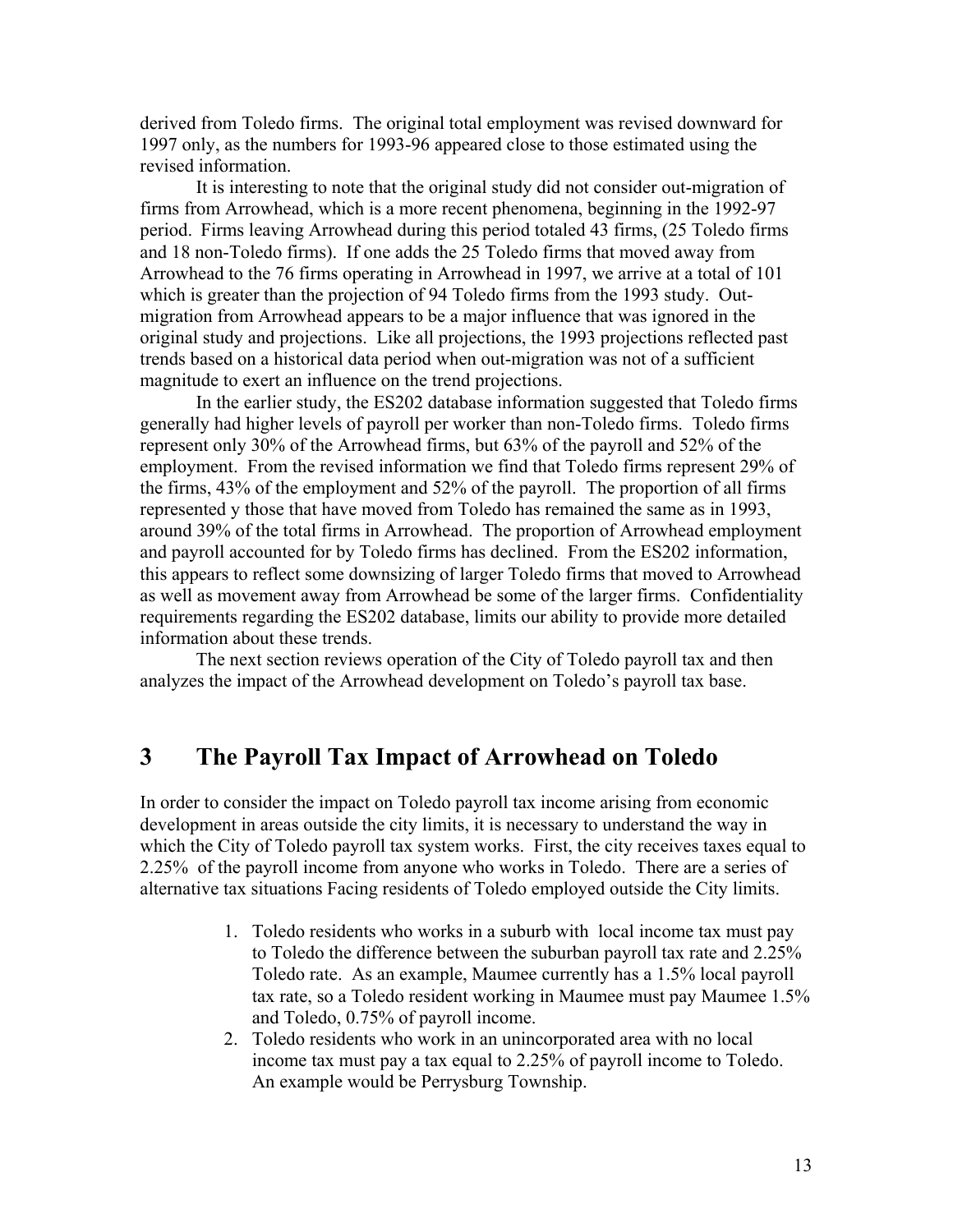- 3. Toledo residents who work in a suburban area with a local tax rate of 2.25% pay nothing to the City of Toledo in the way of an income tax. Examples are Holland, Oregon and Rossford, which all have local payroll tax rates of 2.25%. Consider also, if Maumee decide to raise its income tax rate from 1.5% to 2.25%, Toledo would receive no income tax from residents who work in Maumee.
- 4. All workers (Toledo residents as well as non-residents) in JEDZs (Joint Economic Development Zones) will pay some part of the tax rate (e.g.,0.615% in Rossford JEDZ) on payroll income to the City of Toledo.

With the exception of case 4) above, Toledo 's payroll tax income is dependent on the number of employed Toledo residents and the number of persons employed by firms located in Toledo. In order to analyze payroll tax revenue impacts associated with development outside the city corporation limits, we need to consider both firm and residential movement over time. The impact of firm movements on payroll tax receipts is linked to residential movements. This can be seen by considering, that a firm moving to Arrowhead whose employees all live in Toledo would generate payroll tax payments equal to0.75% of payroll income ( the difference between Maumee's local tax rate and Toledo's 2.25% rate). The firm move results in a two-thirds reduction in Toledo tax receipts, from those based on the 2.25% rate to receipts based on a 0.75% rate. On the other hand, if none of the firm's employees reside in Toledo, the firm move would entirely eliminate payroll tax revenue received by Toledo.

 The complexity of assessing payroll tax impacts associated with firm movements can be illustrated with the following example. If a Toledo resident is employed outside the cit limits, it would seem preferable that this employment takes place in an unincorporated area since Toledo receives taxes equal to 2.25% of this resident's payroll income. On the other hand, if this person decides to move outside the city limits, Toledo loss all payroll tax income. In contrast, employment in the JEDZ becomes arrangement if the rate of residential movement to areas outside the city limits is high, since Toledo collects some payroll tax income from all workers in these areas, regardless of residence.

 In order to analyze the impact of Arrowhead on Toledo's payroll tax base, alternative assumptions must be made regarding the residency of those that work in Arrowhead, as we do not have this information.

 A lower bound on the payroll tax impact of Arrowhead on the City of Toledo can be calculated for 1997 as 1.5% of the \$145 million payroll paid by firms from Toledo that moved to Arrowhead. This reflects a conservative estimate based on the assumption that everyone working for Toledo firms that moved to Arrowhead lives in Toledo and pays .75% of their payroll income to Toledo. In this case, the firm move cost Toledo only 1.5% of the payroll income lost resulting in \$2.175 million of lost payroll tax income to Toledo. An upper bound on the payroll tax income lost by Toledo would be 2.25% times the \$145 million of payroll income, which assumes everyone working for Toledo firms that moved to Arrowhead lives outside the city limits. This would result in \$3.26 million of lost payroll tax income to Toledo. These calculations are based on the fact that the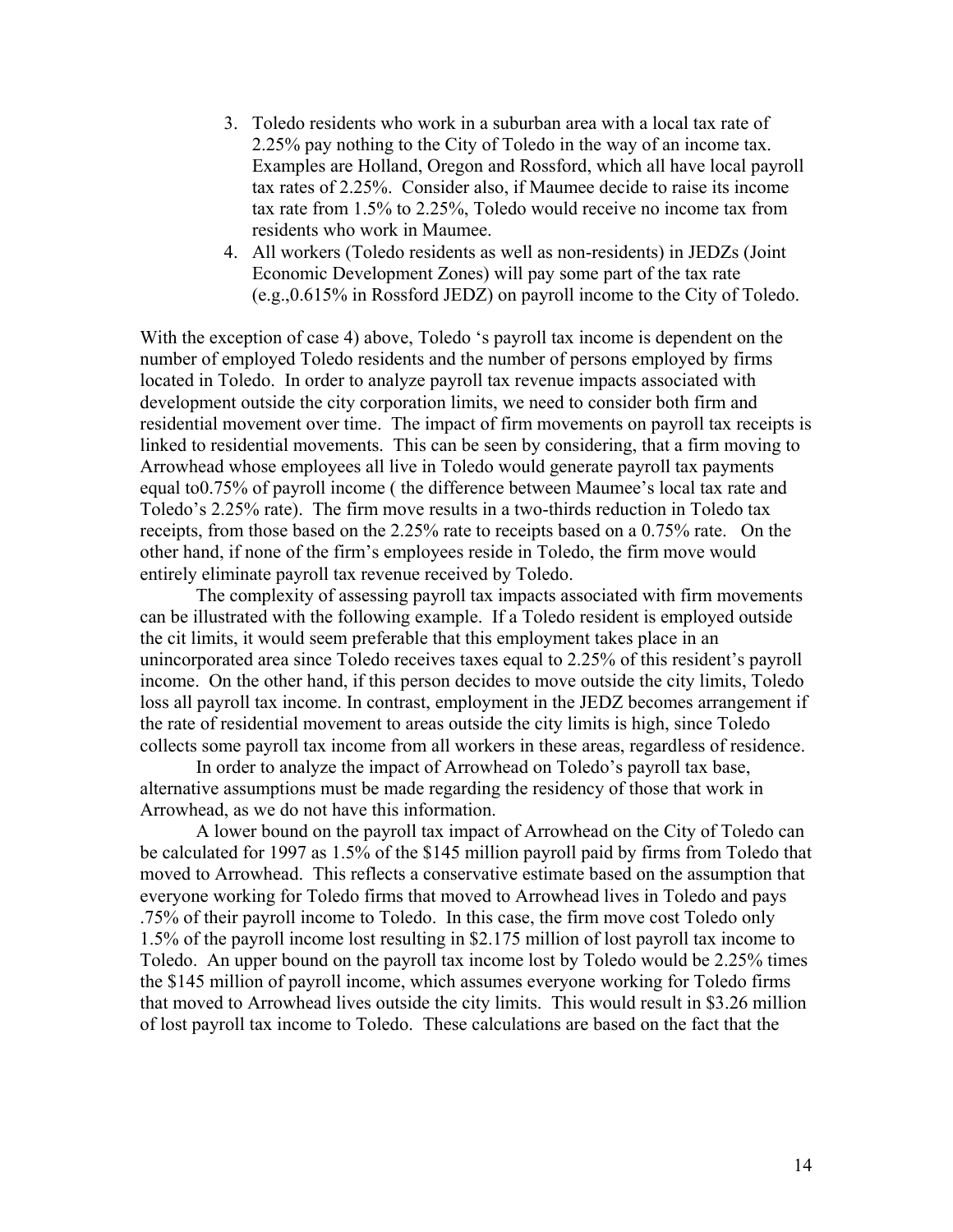Toledo firms that moved to Arrowhead were previously paying payroll tax income of 2.25% to Toledo, and in the absence of their move to Arrowhead, they would still be located in Toledo paying these taxes. Note that we have taken into account firms that have gone out of business; as well as firms hat moved back to Toledo in our database development for Arrowhead, so this is not an issue here.

 A positive side of the Arrowhead development is that non-Toledo firms who located in Arrowhead or new firms originating in Arrowhead employ Toledo residents, thereby generating 0.75% of these workers' payroll income in the form of tax payments to Toledo. Again, we can compute lower and upper bounds on these magnitudes based on the assumption that all of these worker lived outside of Toledo or lived inside of Toledo. The lower bound is easy, if all of the new workers lived outside Toledo, the payroll income tax revenue received from these workers would be zero. An upper bound is calculated as 0.75% times the \$135 million in new payroll generated by non-Toledo firms operating in Arrowhead during 1997 which equals \$1.0million dollars.

 The dynamic time-path of payroll tax income revenue lost by Toledo due to Arrowhead over the period 1980 to 1997 can be computed based on the historical data estimates in Table5. In order to do this we use a series of alternative assumptions regarding the residence of workers in Arrowhead, which, as pointed out above , has and impact on the magnitude of these revenue losses. Two estimates of Arrowhead's impact on the payroll tax income revenue are carried out on the basis of the unrealistic assumptions used above to compute the upper and lower bounds. We used the lower and upper bounds on revenue enhancement from non-Toledo firms operating in Arrowhead and employing Toledo residents to adjust the lost revenue due to Toledo firms operating in Arrowhead.

 These estimated payroll tax revenue loses are shown in Table 6, which also contains estimates that lie between the upper and lower bounds based on 25%, 50% and 75% of the workers in Arrowhead living in Toledo. Here again, we use these residency percentages to adjust the lost revenue upward due to the revenue enhancement from non-Toledo firms employing Toledo residents. Perhaps the most realistic scenario would be that he number of Arrowhead workers living in Toledo would decline over time, given demographic projections for the City of Toledo versus the Toledo Metropolitan area. Our range of outcomes encompasses this possibility within the upper and lower bands.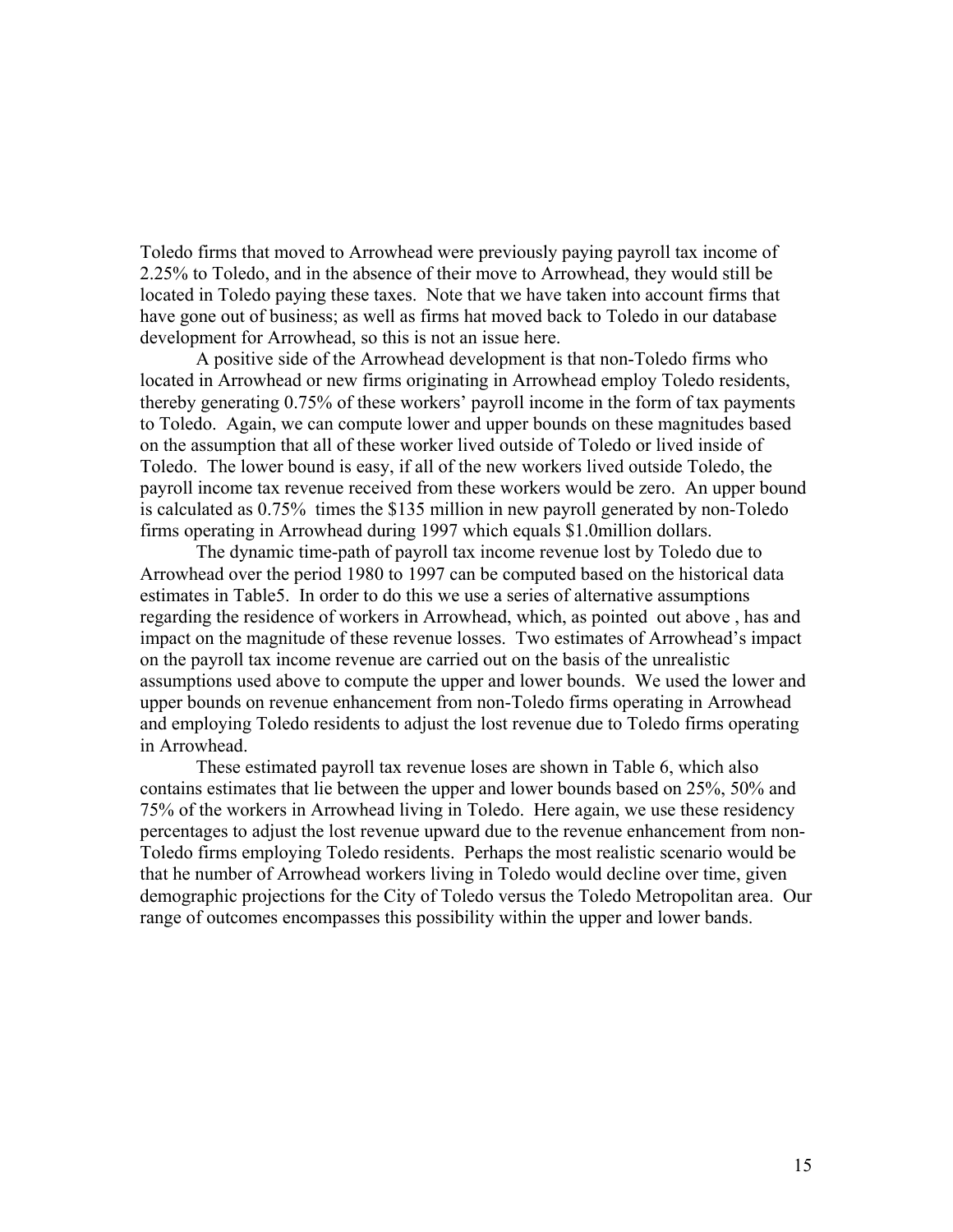| Year                                      | Upper          | 25% Toledo | 50% Toledo | 75% Toledo | Lower |  |  |
|-------------------------------------------|----------------|------------|------------|------------|-------|--|--|
|                                           | bound          | residents  | residents  | residents  | Bound |  |  |
|                                           |                |            |            |            |       |  |  |
| 1980                                      | 0.27           | 0.24       | 0.22       | 0.19       | 0.16  |  |  |
| 1981                                      | 0.28           | 0.22       | 0.16       | 0.10       | 0.04  |  |  |
| 1982                                      | 0.29           | 0.22       | 0.14       | 0.07       | 0.01  |  |  |
| 1983                                      | 0.33           | 0.26       | 0.19       | 0.12       | 0.05  |  |  |
| 1984                                      | 0.30           | 0.23       | 0.17       | 0.10       | 0.04  |  |  |
| 1985                                      | 0.36           | 0.27       | 0.18       | 0.08       | 0.01  |  |  |
| 1986                                      | 0.85           | 0.72       | 0.59       | 0.46       | 0.33  |  |  |
| 1987                                      | 0.92           | 0.75       | 0.58       | 0.41       | 0.24  |  |  |
| 1988                                      | 0.99           | 0.78       | 0.57       | 0.35       | 0.14  |  |  |
| 1989                                      | 1.79           | 1.55       | 1.31       | 1.07       | 0.84  |  |  |
| 1990                                      | 1.82           | 1.57       | 1.33       | 1.08       | 0.84  |  |  |
| 1991                                      | 1.81           | 1.56       | 1.32       | 1.07       | 0.82  |  |  |
| 1992                                      | 1.46           | 2.09       | 1.72       | 1.35       | 0.98  |  |  |
| 1993                                      | 2.58           | 2.19       | 1.80       | 1.41       | 1.01  |  |  |
| 1994                                      | 2.70           | 2.27       | 1.84       | 1.41       | 0.98  |  |  |
| 1995                                      | 2.92           | 2.46       | 1.99       | 1.52       | 1.04  |  |  |
| 1996                                      | 3.03           | 2.53       | 2.02       | 1.52       | 1.00  |  |  |
| 1997                                      | 3.26           | 2.74       | 2.21       | 1.69       | 1.16  |  |  |
|                                           | Table 6 Notes: |            |            |            |       |  |  |
| Upper bound based on 0% Toledo residents. |                |            |            |            |       |  |  |

|  |  | <b>Table 8: Revised Toledo Payroll Tax Revenue Lost to Arrowhead</b> |
|--|--|----------------------------------------------------------------------|
|  |  |                                                                      |

Lower bound based on 100% Toledo residents.

## **4 Conclusion**

This study revised a 1994 study based on data through 1993 of Arrowhead Park economic development using more recent information covering the period 1994-97. The report described the Arrowhead Park experience and its historical estimated impact on the payroll tax base of the City of Toledo.

 By 1997, payroll tax lost by the City of Toledo to Arrowhead Park was Between 1.16 and 3.26 million dollars. The study found 76 of the 275 firms operating in Arrowhead were firms hat moved from Toledo. These firms accounted for 145 of the 280 millions dollars in payroll, and 6,800 of the 15,500 jobs.

 Some evidence of out-migration from Arrowhead was found. A total of 43 firms left Arrowhead, with 9 of them moving to townships, 18 moving to Toledo, 4 moving to Maumee and 9 leaving northwest Ohio.

### **5 Appendix**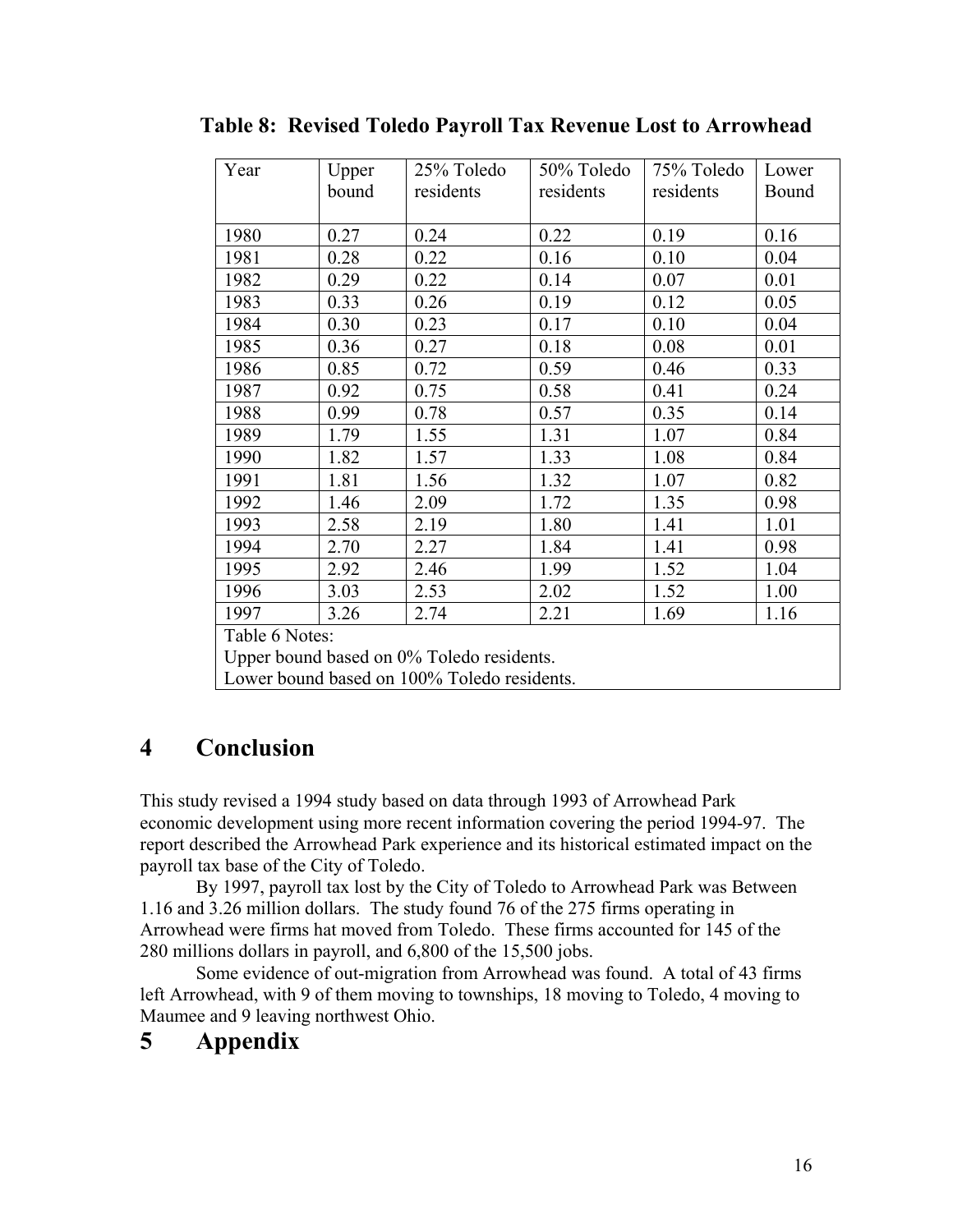Tables 9 through 12 show Toledo firms moving to Arrowhead Park in various years along with their former Toledo addresses and the Arrowhead address. One complication is that some of the Arrowhead street addresses were changed in the 1993-94 period.

 The actual database of office suites in Arrowhead and the firms occupying each suite is also included. An attempt was made to update street addresses to reflect the new addresses used after the 9198-94 changes took place. This means that firms are listed as operating at addresses that they really didn't occupy prior to 1993-94, as the address was different. That is, these are the current addresses of the suites that these firms occupied prior to 1993-94 when they were in Arrowhead.

| Toledo firms moving in 1979<br><b>Arrowhead Address</b><br>Firm Name<br>Years<br><b>Toledo Address</b> |                                       |                             |                              |  |  |  |  |  |  |  |  |  |  |
|--------------------------------------------------------------------------------------------------------|---------------------------------------|-----------------------------|------------------------------|--|--|--|--|--|--|--|--|--|--|
|                                                                                                        |                                       |                             |                              |  |  |  |  |  |  |  |  |  |  |
| <b>AB Dick Company</b>                                                                                 | 1345 Tomahawk                         | 1980-91                     | 630 Phillips Ave             |  |  |  |  |  |  |  |  |  |  |
| Agricultural Elect Sys.                                                                                | 1545 Holland                          | 1980-84                     | 1400 Reynolds Rd             |  |  |  |  |  |  |  |  |  |  |
| American Warming Vent                                                                                  | 1310 Indianwood                       | 1980-89                     | 1017 Summit                  |  |  |  |  |  |  |  |  |  |  |
| <b>Hickory Farms</b>                                                                                   | 1505 Holland                          | 1980-94                     | 214 Southwyck                |  |  |  |  |  |  |  |  |  |  |
| Kidney Foundations                                                                                     | 1545 Holland                          | 1980-94                     | 3711 Monroe St.              |  |  |  |  |  |  |  |  |  |  |
| Lathrop Company                                                                                        | 1220 Dussel                           | 1980-94                     | 1510 Montcalm St.            |  |  |  |  |  |  |  |  |  |  |
| Maumee-Perrysburg Gym                                                                                  | 1545 Holland                          | 1980                        | 1400 Reynolds Rd.            |  |  |  |  |  |  |  |  |  |  |
| National Super Service                                                                                 | 1355 Tomahawk                         | 1979-89                     | 1936 N. 13 <sup>th</sup> St. |  |  |  |  |  |  |  |  |  |  |
| <b>Ohio National Sales</b>                                                                             | 1980-82                               | 1400 Reynolds Rd.           |                              |  |  |  |  |  |  |  |  |  |  |
| Shever's Stain Glass                                                                                   | 1980                                  | 1400 Reynolds Rd.           |                              |  |  |  |  |  |  |  |  |  |  |
| Toledo Humane Society                                                                                  | 1545 Holland                          | 1980                        | 410 Erie St.                 |  |  |  |  |  |  |  |  |  |  |
|                                                                                                        | 1320 Indianwood                       | 1981-94                     |                              |  |  |  |  |  |  |  |  |  |  |
|                                                                                                        |                                       |                             |                              |  |  |  |  |  |  |  |  |  |  |
|                                                                                                        | Toledo Firms Moving in 1980-811980-94 |                             |                              |  |  |  |  |  |  |  |  |  |  |
| ASF Sales (Am Frames)                                                                                  | 1340 Tomahawk                         | 1982-94                     | 5660 Southwyck               |  |  |  |  |  |  |  |  |  |  |
| Dawson-Yeager                                                                                          | 1349 Dussel                           | 1982-83                     | 6307 Monroe St.              |  |  |  |  |  |  |  |  |  |  |
| Digit Equipment                                                                                        | 1701 Holland                          | 1982-94                     | 1548 Dartford Rd.            |  |  |  |  |  |  |  |  |  |  |
| Harry's Clothing                                                                                       | 1605 Holland                          | 1982-87                     | 2130 W. Central              |  |  |  |  |  |  |  |  |  |  |
| Helm Instrument Co.                                                                                    | 1387 Dussel                           | 1982-94                     | 4511 South Ave.              |  |  |  |  |  |  |  |  |  |  |
| Pepperidge Farms                                                                                       | 1545 Holland                          | 1982-92                     | 5079 Monroe St.              |  |  |  |  |  |  |  |  |  |  |
|                                                                                                        | Toledo Firms moving in 1983           |                             |                              |  |  |  |  |  |  |  |  |  |  |
| DeArmond                                                                                               | 1545 Holland                          | 1984-87<br>1702 Airport HWY |                              |  |  |  |  |  |  |  |  |  |  |
|                                                                                                        | Toledo Firms moving in 1984           |                             |                              |  |  |  |  |  |  |  |  |  |  |
| Dana Venture Group                                                                                     | 1300 Indianwood                       | 1985-94                     | 5810 Southwyck               |  |  |  |  |  |  |  |  |  |  |
| Dana Risk Management                                                                                   | 1300 Indianwood                       | 1985-94                     | 5810 Southwyck               |  |  |  |  |  |  |  |  |  |  |
| Dana Commercial Credit                                                                                 | 1300 Indianwood                       | 1985-94                     | 5810 Southwyck               |  |  |  |  |  |  |  |  |  |  |
| Datatrol                                                                                               | 1545 Holland                          | 1985-87                     | 1405 Reynolds                |  |  |  |  |  |  |  |  |  |  |
| Lutheran Brotherhood                                                                                   | 1605 Holland                          | 1985-94                     | 1400 Reynolds                |  |  |  |  |  |  |  |  |  |  |
| <b>Westhaven Pharmacy</b>                                                                              | 1345 Dussel                           | 1985-90                     | 2014 Glendale                |  |  |  |  |  |  |  |  |  |  |

### **Table 9: Toledo Firms Moving to Arrowhead**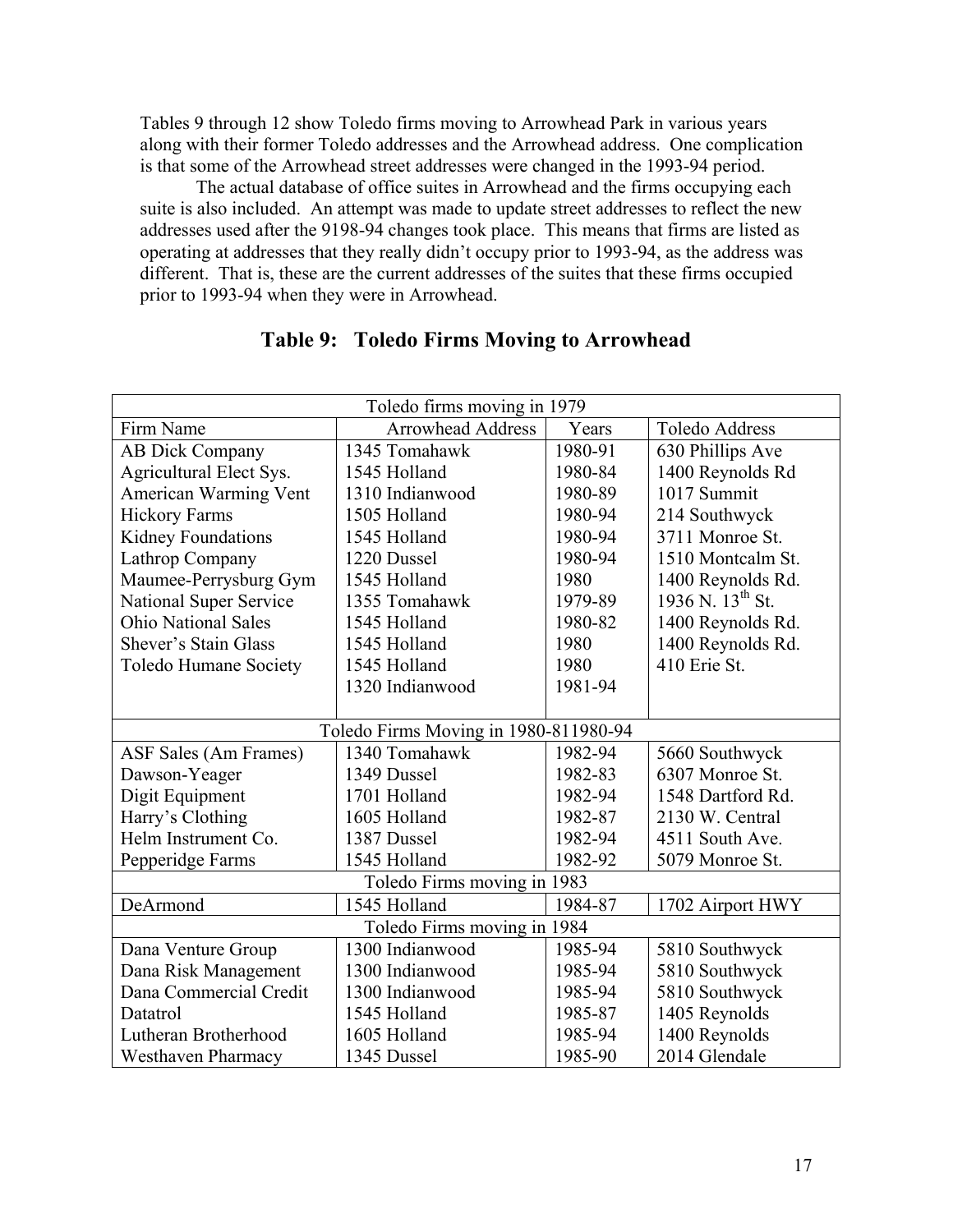|                               | Toledo Firms Moving in 1985-86 |         |                    |
|-------------------------------|--------------------------------|---------|--------------------|
| Firm Name                     | <b>Arrowhead Address</b>       | Years   | Toledo Address     |
| <b>ABC Health Care Agency</b> | 1605 Holland                   | 1987-94 | 5642 Southwyck     |
| Mechanical Design Assoc.      | 1625 Indianwood                | 1987-94 | 5333 Secor         |
| Roche Bio-medical             | 1545 Holland                   | 1987-91 | 3100 W. Central    |
| <b>United Parcel Service</b>  | 1550 Holland                   | 1987-94 | 560 Reynolds       |
|                               | Toledo Firms Moving in 1987    |         |                    |
| Certain-Teed                  | 1720 Indianwood                | 1988-93 | 5555Airport HWY    |
| Cygna Energy Ss               | 1745 Indianwood                | 1988    | 800 Madison Ave.   |
| Diamonds Direct               | 1400 Dussel                    | 1988-92 | 5215 Monroe St.    |
| Exide                         | 1545 Holland                   | 1988-93 | 3550 Marine Rd.    |
| Finney JR Real Est            | 1605 Indianwood                | 1988-94 | 5700 Southwyck     |
| Glass City Fed CU             | 1400 Dussel                    | 1988-94 | 166 E. Broadway    |
| <b>Manpower Temp Svs</b>      | 1400 Dussel                    | 1988-94 | 2944 Sylvania Ave. |
| New England Green             | 1545 Holland                   | 1988    | 1 Seagate          |
| Office Alternative            | 1400 Dussel                    | 1988-94 | 1251 Reynolds Rd.  |
| Office Mart                   | 1400 Dussel                    | 1988-90 | 608 Madison Ave.   |
| <b>Strategic Research</b>     | 1690 Woodlands                 | 1988-94 | 3131 Exec. PKWY    |
| Therma-Tru                    | 1684 Woodlands                 | 1988-94 | 2806 Reynolds      |
|                               |                                |         |                    |
|                               | Toledo Firms Moving in 1988    |         |                    |
| <b>Abaza Pediatrics</b>       | 1661 Holland                   | 1989-94 | 2600 Navarre       |
| Centel Celluar                | 1370 Dussel                    | 1989-94 | 5700 Southwyck     |
| Central Travel                | 1400 Dussel                    | 1989-94 | 4841 Monroe St.    |
| Nekoosa Cust MKTING           | 1660 Indianwood                | 1989-90 | 1 Sesgate          |
| South Toledo Ped              | 1661 Holland                   | 1989-94 | 3715 Airport HWY   |
| <b>Tomczak Lawrence</b>       | 1789 Indianwood                | 1989-94 | 3930 Sunforest CT  |
| <b>Webstrand Corp</b>         | 1745 Indianwood                | 1989-90 | 4 Seagate          |
| Weight Watchers               | 1400 Dussel                    | 1989-94 | 4925 Jackman Rd    |
|                               | Toledo Firms Moving in 1989    |         |                    |
| Firm Name                     | <b>Arrowhead Address</b>       | Years   | Toledo Address     |
| Citi-Tel Corp                 | 1720 Indianwood                | 1990-94 | 245 N.Summit       |
| Falke Insurance               | 1789 Indianwood                | 1990-94 | 3930 Sunforest CT  |
| Landis, Gyr Powers            | 1545 Holland                   | 1990-94 | 3131 Exec. PKWY    |
| <b>MML</b> Investors          | 1789 Ineianwood                | 1990-94 | 3930 Sunforest CT  |
| Marlowe Charles L.            | 1657 Holland                   | 1990-94 | 3715 Airport HWY   |
| Mass Mutual Ins               | 1789 Indianwood                | 1990-94 | 3930 Sunforest CT  |
| Miller Gary L.                | 1789 Indianwood                | 1990-94 | 3930 Sunforest CT  |
| Mutual of Omaha               | 1789 Indianwood                | 1989-90 | 5301 Southwyck     |
| Seagate Benefit Admin         | 1789 Indianwood                | 1990-94 | 3930 Sunforest CT  |
| Seymour Assoc.                | 1789 Indianwood                | 1990-94 | 3930 Sunforest CT  |
| <b>Surface Combustion</b>     | 1700 Indianwood                | 1990-94 | 2375 Dorr St.      |
| Warren Technical Asso.        | 1720 Indianwood                | 1990    | 110 Arco Dr.       |
|                               |                                |         |                    |

## **Table 10: Toledo Firms Moving to Arrowhead**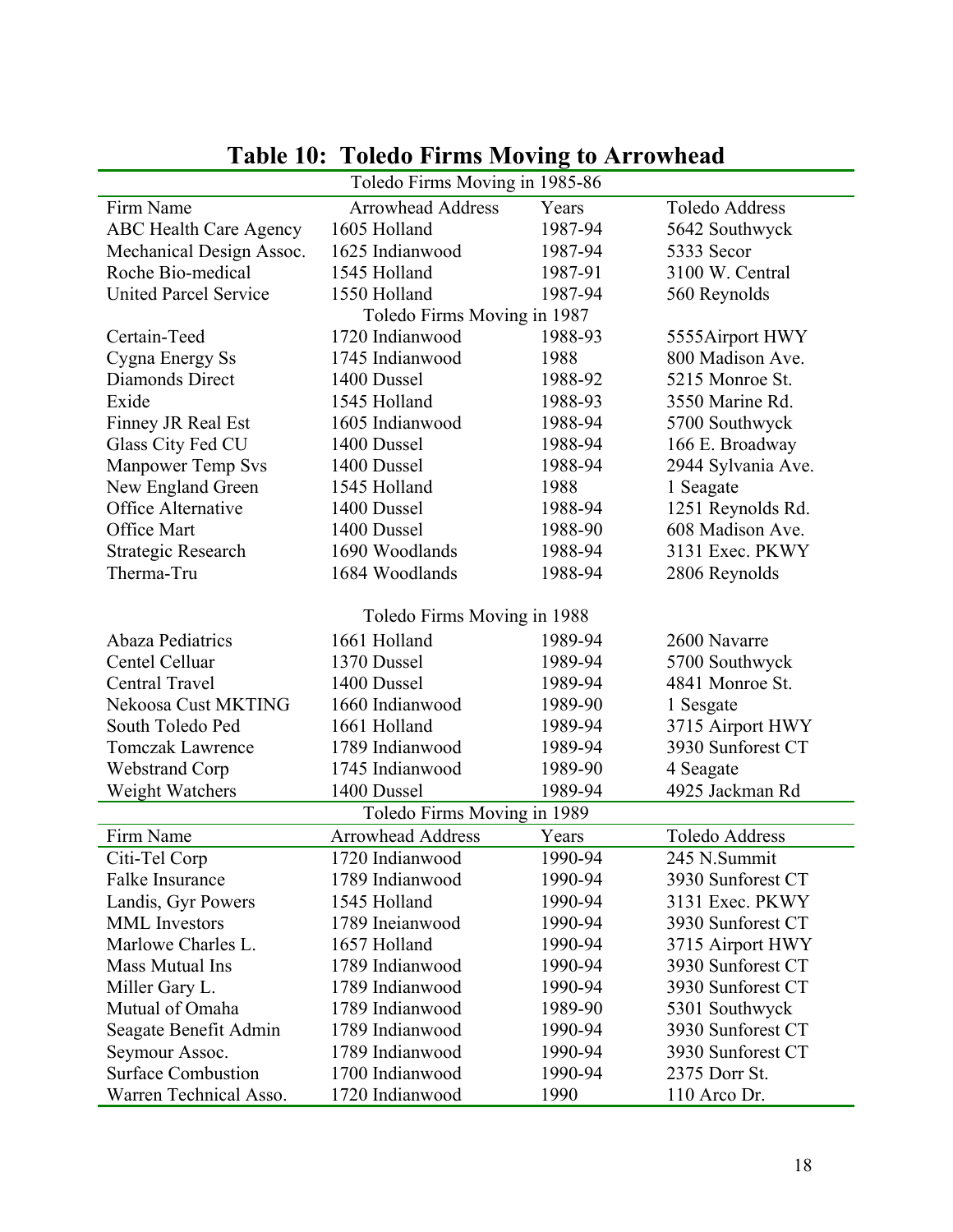| Toledo Firms Moving in 1990  |                             |          |                             |  |  |  |  |  |  |  |  |  |
|------------------------------|-----------------------------|----------|-----------------------------|--|--|--|--|--|--|--|--|--|
| Firm Name                    | <b>Arrowhead Address</b>    | Years    | <b>Toledo Address</b>       |  |  |  |  |  |  |  |  |  |
| <b>AP</b> Parts              | 1800 Indianwood             | 1991-94  | 1 John Goerlich             |  |  |  |  |  |  |  |  |  |
| <b>Allnet Communications</b> | 1705 Indianwood             | 1991-94  | 245 N. Summit               |  |  |  |  |  |  |  |  |  |
| <b>Arrowhead Podiartry</b>   | 1657 Holland                | 1991-94  | 3715 Airport HWY            |  |  |  |  |  |  |  |  |  |
| <b>Bay Controls</b>          | 1650 Indianwood             | 1991-94  | 5451 Enterprise             |  |  |  |  |  |  |  |  |  |
| Burns-Wender & Co.           | 1705 Indianwood             | 1991-94  | 124 N. Ontario St.          |  |  |  |  |  |  |  |  |  |
| <b>CAD</b> Graphics          | 1683 Woodlands              | 1991-92  | 6465 Monroe St.             |  |  |  |  |  |  |  |  |  |
| Cable Optometrist            | 1657 Holland                | 1991-94  | 2340 Detroit Ave.           |  |  |  |  |  |  |  |  |  |
| Colgan Electric              | 1280 Dussel                 | 1991-94  | 3110 Frenchmens             |  |  |  |  |  |  |  |  |  |
| EMS Inc.                     | 1722 Indianwood             | 1991-94  | 310 Main St.                |  |  |  |  |  |  |  |  |  |
| Gencorp Polymer              | 1722 Indianwood             | 1991-94  | 3729 Twining St.            |  |  |  |  |  |  |  |  |  |
| Hart Assoc.                  | 1315 Indianwood             | 1991-94  | 701 Adams St.               |  |  |  |  |  |  |  |  |  |
| Hiss Larry R.                | 1789 Indianwood             | 1991-94  | 3930 Snforest CT            |  |  |  |  |  |  |  |  |  |
| Kaminski Mens Bell           | 1789 Indianwood             | 1991-94  | 360 S. Reynolds             |  |  |  |  |  |  |  |  |  |
| Metzger Dentist              | 1657 Holland                | 1991-94  | 1544 S. Byrne Rd.           |  |  |  |  |  |  |  |  |  |
| Meyer Hill Lynch             | 1257 Osage                  | 1991-94  | 1 Seagate                   |  |  |  |  |  |  |  |  |  |
| Meyer Winegard               | 1789 Indianwood             | 1991-94  | 3930 Sunforest CT           |  |  |  |  |  |  |  |  |  |
| Perz Group                   | 1400 Dussel Dr.             | 1991-94  | 3425 Exec. PKWY             |  |  |  |  |  |  |  |  |  |
| Professional Computer        | 1345 Tomahawk               | 1991-94  | 313 E. 17 <sup>th</sup> St. |  |  |  |  |  |  |  |  |  |
| Spohn Optometrist            | 1657 Holland                | $991-94$ | 2340 Detroit Ave.           |  |  |  |  |  |  |  |  |  |
| <b>Systems Alternatives</b>  | 1705 Indianwood             | 1991-94  | 1946 N. $13^{th}$ St.       |  |  |  |  |  |  |  |  |  |
|                              | Toledo Firms Moving in 1991 |          |                             |  |  |  |  |  |  |  |  |  |
| <b>Community Mutual BCBS</b> | 1705 Indianwood             | 1992-94  | 3737 Sylvania               |  |  |  |  |  |  |  |  |  |
| Ferrex Trading Corp          | 1684 Woodlands              | 1992-94  | 3306 Exec PKWY              |  |  |  |  |  |  |  |  |  |
| Ind Assessement & Treat      | 1400 Dussel                 | 1992-93  | 715 Spencer St.             |  |  |  |  |  |  |  |  |  |
| Regional Emerg Medical       | 1701 Holland                | 1992-94  | 2144 Monroe St.             |  |  |  |  |  |  |  |  |  |
| <b>Selection Resource</b>    | 1655 Holland                | 1992-94  | 4 Seagate                   |  |  |  |  |  |  |  |  |  |
| Tel-Matic Systems            | 1345 Tomahawk               | 1992-94  | 131 $17th$ Street           |  |  |  |  |  |  |  |  |  |
| <b>Yocum Consulting</b>      | 1345 Tomahawk               | 1992-94  | 131 $17th$ Street           |  |  |  |  |  |  |  |  |  |

## **Table 11: Toledo Firms Moving to Arrowhead**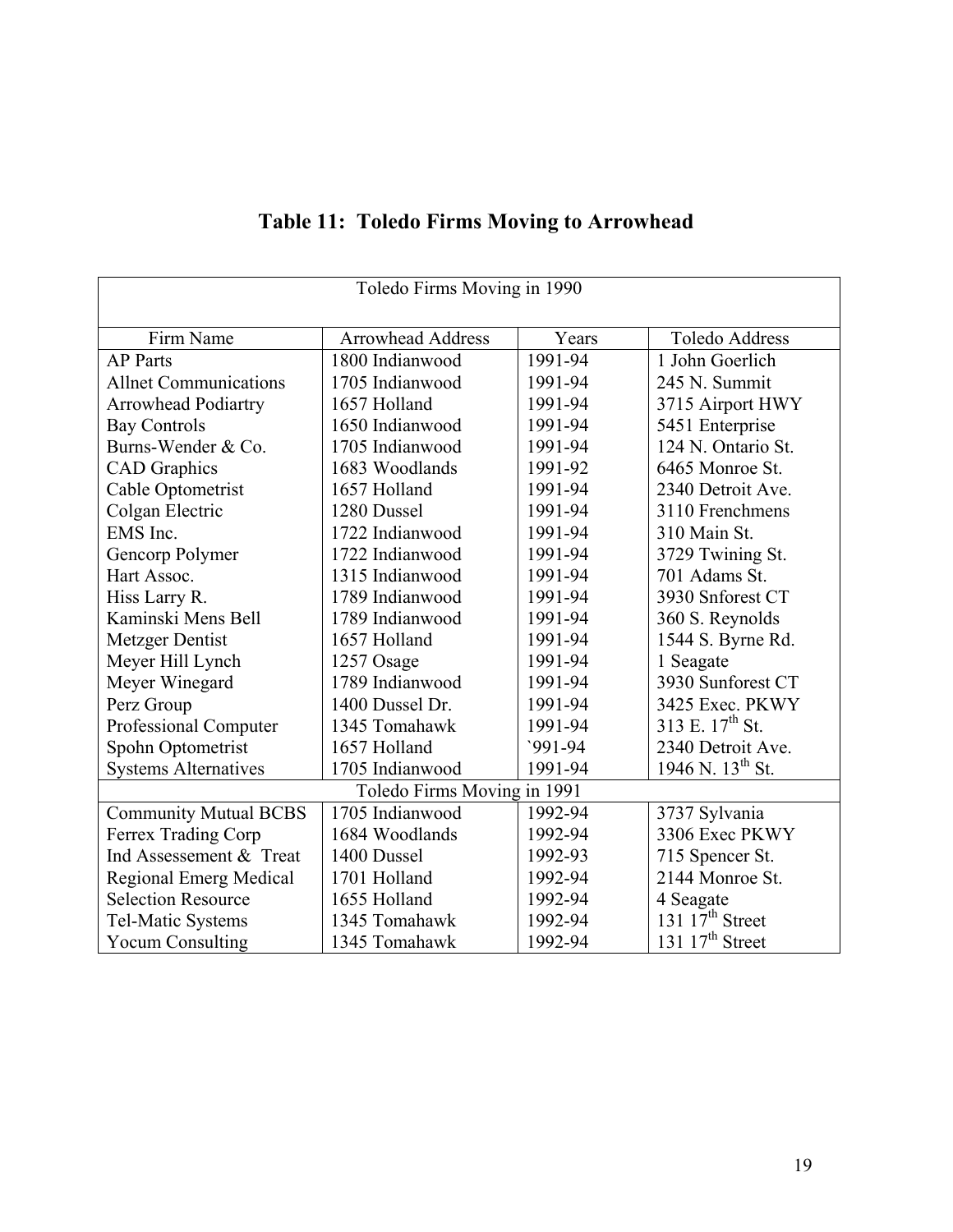| Firms Name                       | <b>Arrowhead Address</b>      | Years     | <b>Toledo Address</b>    |
|----------------------------------|-------------------------------|-----------|--------------------------|
| Am States Ins                    | 1701 Holland                  | 193-94    | 5241 Southwyck           |
| <b>Amazing Moving</b>            | 1400 Dussel                   | 1993      | 918 Hampton Ave.         |
| Caremark Inc                     | 1722 Indianwood               | 1993-94   | 4434 Secor Rd.           |
| <b>Carpentry Plus</b>            | 1400 Dussel                   | 1993      | 929 Hamilton             |
| <b>Continental Valuations</b>    | 1721 Indianwood               | 1993-     | 151 Michigan St.         |
| Continental Loss Adj             | 1721 Indianwood               | 941993-94 | 3306 Exec. PKWY          |
| Davis College Adm. Off.          | 1400 Dussel                   | 1993      | 4747 Monroe St.          |
| Matrix Technologies              | 1760 Indianwood               | 1993      | 1 John Goerlich          |
| Maumee Valley Mob. Hms.          | 1450 Dussel                   | 1993-94   | 5373 Monroe St.          |
| Metamorphosis Salon              | 1400 Dussel                   | 1993      | 5058 Dorr St.            |
| Monarch Labs                     | 1365 Tomahawk                 | 1993-94   | Westwood Ave             |
| Mr. D. Carpet Cleaning           | 1400 Dussel                   | 1993      | 2702 Victory Ave.        |
| Norwest Mortagage                | 1400 Dussel                   | 1993-94   | 1855 Reynold Rd.         |
| <b>Paramount Health Care</b>     | 1715 Indianwood               | 1993-94   | 3425 Exec. PKWY          |
| Rayhaven                         | 1400 Dussel                   | 1993      | 501 Wrenford Ln          |
| Wedemeyer Elect Supply           | 1545 Holland                  | 1993-94   | 1002 Adams St.           |
| Winter Seal Corp                 | 1280 Dussel                   | 1993-94   | 500 Fasset St.           |
|                                  | Toledo Firms Moving in 193-95 |           |                          |
| <b>Barefoot Lawn Service</b>     | 1545 Holland                  | 1995-97   | 7860 W. Central          |
| <b>Checker Distributors</b>      | 412 Dussel                    | 1995-97   | 4343 Secor Rd.           |
| Hai                              | 370 Dussel                    | 1993-97   | ?                        |
| Home Cable Concepts              | 412 Dussel                    | 1994-97   | 1405 Bernath PKWY        |
| Mannikin and Smith               | 1800 Indianwood               | 1995-97   | 3539 Glendale            |
| <b>Pfeiser Company</b>           | 1718 Indianwood               | 1995-97   | 6433 Monroe St.          |
| <b>Prestige Delivery Systems</b> | 417 Osage                     | 1994-97   | 5640 Southwyck           |
| <b>Right Associates</b>          | 1645 Indianwood               | 1995-97   | 5700 Southwyck           |
| <b>Stateline TPA</b>             | 1718 Indianwood               | 1995-97   | 313 10 <sup>th</sup> St. |
| Sun Federal Credit Union         | 1665 Holland                  | 1995-97   | 1917 Pickel Rd.          |
| Visiting Nurses Extr. Care       | 383 Dussel                    | 1995-97   | 5241 Southwyck           |
|                                  |                               |           |                          |
|                                  | Toledo Firms Moving in 1996   |           |                          |
| <b>GB</b> Video Productions      | 1678 Lance Point              | 1996-97   | 302 Paine Ave.           |
| Harbor Behavoral Health          | 1655 Holland                  | 1995-97   | 4334 Secor Rd.           |
| Inches-a weigh                   | 572 Dussel                    | 1996-97   | 5307 Monroe St.          |
| Nurses Calling Inc.              | 1910 Indianwood               | 1996-97   | 3450 W. Central          |
| Proctor Company                  | 1910 Indianwood               | 1996-97   | 5533 Southwyck           |
| The Delp Company                 | 599 Dussel                    | 1996-97   | 1111 Bernath PKWY        |

## **Table 12: Toledo Firms Moving to Arrowhead**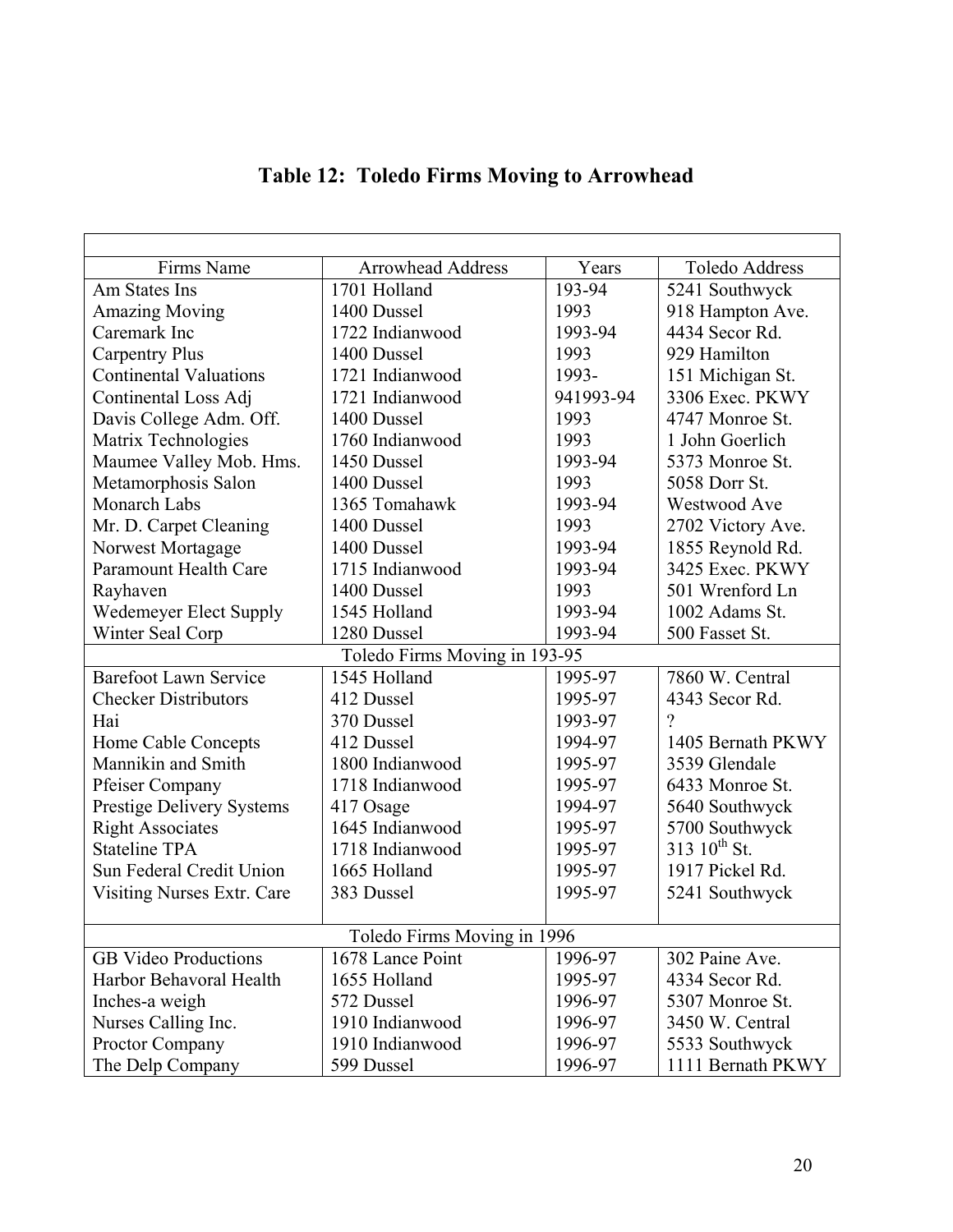| <b>Dussell Drive</b>          |    |    |    |    |    |    |    |    |    |          |             |             |             |                           |                           |                           |
|-------------------------------|----|----|----|----|----|----|----|----|----|----------|-------------|-------------|-------------|---------------------------|---------------------------|---------------------------|
| Firm Address and Name         | 82 | 83 | 84 | 85 | 86 | 87 | 88 | 89 | 90 | 91       | 92          | 93          | 94          | 95                        | 96                        | 97                        |
| 599 The Delp Company          |    |    |    |    |    |    |    |    |    |          |             |             | $\mathbf X$ | $\mathbf X$               | $\mathbf X$               | $\mathbf X$               |
|                               |    |    |    |    |    |    |    |    |    |          |             |             |             |                           |                           |                           |
| 597 Mid-Am Banking Center     |    |    |    |    |    |    |    |    |    | $\gamma$ | X           | $\mathbf X$ | X           | $\boldsymbol{X}$          | $\boldsymbol{X}$          | X                         |
|                               |    |    |    |    |    |    |    |    |    |          |             |             | X           | $\mathbf X$               | $\mathbf X$               | X                         |
| 590 Wendy's Hamburger         |    |    |    |    |    |    |    |    |    |          |             |             |             |                           |                           |                           |
|                               |    |    |    |    |    |    |    |    |    |          |             |             |             |                           |                           |                           |
| 584 Subway                    |    |    |    |    |    |    |    |    |    |          |             |             | X           | X                         | X                         | X                         |
|                               |    |    |    |    |    |    |    |    |    |          |             |             |             |                           |                           |                           |
| 582 Toledo Big Apple Bagels   |    |    |    |    |    |    |    |    |    |          |             |             |             |                           | X                         | X                         |
|                               |    |    |    |    |    |    |    |    |    |          |             |             |             |                           |                           |                           |
| 580 Port Lawrence Title       |    |    |    |    |    |    |    |    |    |          |             |             |             |                           | X                         | X                         |
| Arrowhead Photo               |    |    |    |    |    |    |    |    |    |          |             |             |             |                           |                           | $\boldsymbol{\mathrm{X}}$ |
|                               |    |    |    |    |    |    |    |    |    |          |             |             |             |                           |                           |                           |
| 578 Sam's Diner Restr.        |    |    |    |    |    |    |    |    |    |          |             |             |             | X                         | X                         | X                         |
|                               |    |    |    |    |    |    |    |    |    |          |             |             |             |                           |                           |                           |
| 576 Village one-hour cleaners |    |    |    |    |    |    |    |    |    |          |             |             |             | X                         | X                         | X                         |
|                               |    |    |    |    |    |    |    |    |    |          |             |             |             |                           |                           |                           |
| 574 Arrowhead Chiropractic    |    |    |    |    |    |    |    |    |    |          |             |             | X           | X                         | X                         | X                         |
|                               |    |    |    |    |    |    |    |    |    |          |             |             |             |                           |                           |                           |
| 572 Inches-a-weigh weight     |    |    |    |    |    |    |    |    |    |          |             |             | $\mathbf X$ | $\boldsymbol{\mathrm{X}}$ |                           |                           |
| reduction                     |    |    |    |    |    |    |    |    |    |          |             |             |             |                           |                           |                           |
| Nationwide Ins. Tag Agents    |    |    |    |    |    |    |    |    |    |          |             |             |             | X                         | X                         |                           |
| 570 Café Maria restr.         |    |    |    |    |    |    |    |    |    |          |             |             |             | $\boldsymbol{\mathrm{X}}$ | $\mathbf X$               | X                         |
|                               |    |    |    |    |    |    |    |    |    |          |             |             |             |                           |                           |                           |
| 551 Bill Knopps               |    |    |    |    |    |    |    |    |    |          |             |             |             |                           | X                         |                           |
|                               |    |    |    |    |    |    |    |    |    |          |             |             |             |                           |                           | X                         |
| Fortney and Weygand Inc.      |    |    |    |    |    |    |    |    |    |          |             |             |             |                           |                           |                           |
| 541 Bill Knapp's restr.       |    |    |    |    |    |    |    |    |    |          |             |             |             |                           | $\boldsymbol{\mathrm{X}}$ | X                         |
| Country Inns and suites       |    |    |    |    |    |    |    |    |    |          |             |             |             |                           | X                         | Χ                         |
|                               |    |    |    |    |    |    |    |    |    |          |             |             |             |                           |                           |                           |
| 540 Studio Plus Hotel         |    |    |    |    |    |    |    |    |    |          |             |             |             |                           |                           | X                         |
|                               |    |    |    |    |    |    |    |    |    |          |             |             |             |                           |                           |                           |
| 531 Applebee's grill restr.   |    |    |    |    |    |    |    |    |    |          |             |             |             |                           | $\mathbf X$               | $\mathbf X$               |
|                               |    |    |    |    |    |    |    |    |    |          |             |             |             |                           |                           |                           |
| 521 Tharaldson Inn & Suites   |    |    |    |    |    |    |    |    |    |          |             |             |             |                           |                           | X                         |
|                               |    |    |    |    |    |    |    |    |    |          |             |             |             |                           |                           |                           |
| 504 Bridgman David Rev.       |    |    |    |    |    |    |    |    |    |          | $\mathbf X$ | $\mathbf X$ | X           | X                         | $\mathbf X$               | X                         |
|                               |    |    |    |    |    |    |    |    |    |          |             |             |             |                           |                           |                           |
| 501 BP Gas Station            |    |    |    |    |    |    |    |    |    |          | X           | $\mathbf X$ | $\mathbf X$ | $\boldsymbol{X}$          | X                         | X                         |
|                               |    |    |    |    |    |    |    |    |    |          |             |             |             |                           |                           |                           |
|                               |    |    |    |    |    |    |    |    |    |          |             |             |             |                           |                           |                           |
|                               |    |    |    |    |    |    |    |    |    |          |             |             |             |                           |                           |                           |
|                               |    |    |    |    |    |    |    |    |    |          |             |             |             |                           |                           |                           |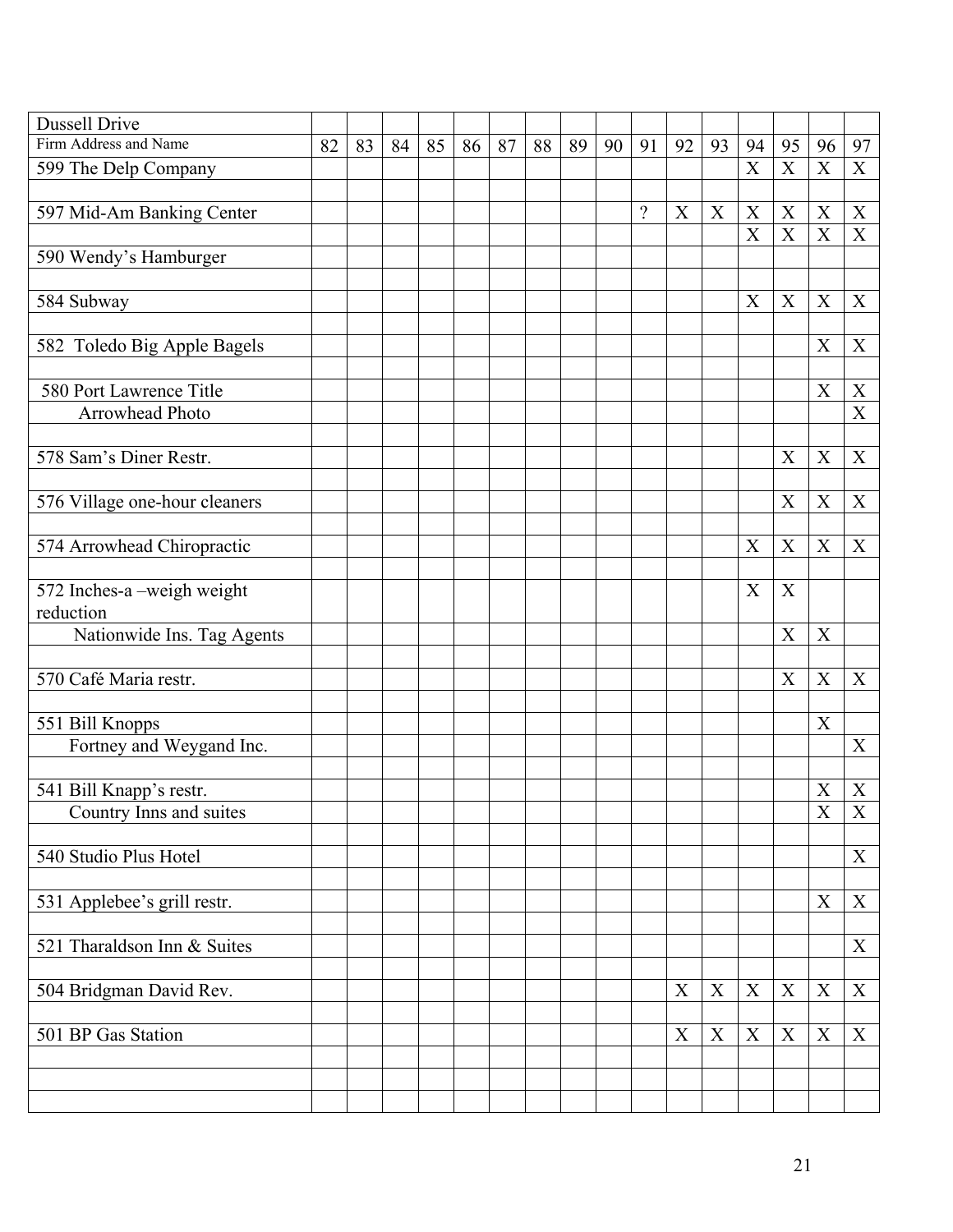| Firm address and Name           | 82 | 83 | 84               | 85          | 86          | 87          | 88             | 89                        | 90             | 91                        | 92                        | 93                        | 94                        | 95                        | 96                    | 97                        |
|---------------------------------|----|----|------------------|-------------|-------------|-------------|----------------|---------------------------|----------------|---------------------------|---------------------------|---------------------------|---------------------------|---------------------------|-----------------------|---------------------------|
| 480 The Andersons Building      |    |    |                  |             |             |             |                |                           |                |                           |                           |                           |                           |                           |                       |                           |
| <b>Andersons Grain Dealers</b>  | X  | X  | $\boldsymbol{X}$ | X           | X           | X           | X              | X                         | X              | X                         | X                         | X                         | X                         | X                         | X                     | X                         |
| Ag products Division            |    |    |                  |             |             |             |                |                           | X              | $\boldsymbol{\mathrm{X}}$ | $\boldsymbol{\mathrm{X}}$ | X                         | $\overline{\text{X}}$     | $\overline{\text{X}}$     | $\overline{\text{X}}$ | $\overline{X}$            |
| <b>Investment Services</b>      |    |    |                  |             |             |             |                |                           | $\overline{X}$ | X                         | $\overline{X}$            | X                         | $\overline{\text{X}}$     | X                         | X                     | X                         |
| Human Resource dev.             |    |    |                  |             |             |             |                |                           |                | $\overline{\mathcal{L}}$  | X                         | X                         | X                         | X                         | X                     | X                         |
| Ret group                       |    |    |                  |             |             |             |                |                           |                | $\overline{\mathcal{L}}$  | X                         | X                         | X                         | $\overline{X}$            | X                     | $\overline{X}$            |
| Lawn products                   |    |    |                  |             |             |             |                |                           |                | $\overline{\mathcal{L}}$  | X                         | $\overline{\text{X}}$     | $\overline{\text{X}}$     | $\overline{\text{X}}$     | X                     | $\overline{\text{X}}$     |
| Industrial products division    |    |    |                  |             |             |             |                |                           |                | $\gamma$                  | X                         | X                         | X                         | X                         | X                     | X                         |
| <b>Suites</b>                   |    |    |                  |             |             |             |                |                           |                |                           |                           |                           |                           |                           |                       |                           |
| A) Shared Logic Group Inc.      |    |    |                  |             |             |             | X              | X                         | X              | X                         | X                         | X                         | X                         |                           |                       |                           |
| C) Flowers & Associates         |    |    |                  |             |             |             | $\overline{X}$ | X                         | X              | X                         | X                         | X                         | X                         |                           |                       |                           |
| D) Associated Tempories         |    |    |                  |             |             |             | X              | $\boldsymbol{\mathrm{X}}$ | X              | X                         | X                         | $\boldsymbol{\mathrm{X}}$ | X                         |                           |                       |                           |
| G) Norfolk Southern (sales off) |    |    |                  |             |             |             | $\overline{X}$ | X                         | X              | X                         | X                         | X                         |                           |                           |                       |                           |
| Associ Temp addl space          |    |    |                  |             |             |             |                |                           | $\overline{X}$ | $\gamma$                  |                           |                           |                           |                           |                       |                           |
| vacant                          |    |    |                  |             |             |             |                |                           |                |                           |                           |                           | X                         | $\overline{?}$            | $\gamma$              |                           |
| I) vacant                       |    |    |                  |             |             |             |                |                           |                |                           | $\gamma$                  | X                         |                           |                           |                       |                           |
| Haupricht Builders              |    |    |                  |             |             |             |                |                           |                |                           |                           |                           | X                         |                           |                       |                           |
| Interior Dynamic                |    |    |                  |             |             |             |                |                           |                |                           |                           |                           |                           | X                         | X                     |                           |
| J) JG Graphics                  |    |    |                  |             |             |             |                |                           | $\overline{X}$ | $\overline{?}$            |                           |                           |                           |                           |                       |                           |
| vacant                          |    |    |                  |             |             |             |                |                           |                | $\overline{?}$            | X                         | $\boldsymbol{X}$          |                           |                           |                       |                           |
| Anderson's recylcing            |    |    |                  |             |             |             |                |                           |                |                           |                           |                           | $\boldsymbol{X}$          | $\gamma$                  | $\gamma$              |                           |
| K) KPMCI Inc.                   |    |    |                  |             |             |             | X              |                           |                |                           |                           |                           |                           |                           |                       |                           |
| JG Graphics                     |    |    |                  |             |             |             |                | X                         | X              | $\gamma$                  |                           |                           |                           |                           |                       |                           |
| vacant                          |    |    |                  |             |             |             |                |                           |                |                           | X                         | X                         |                           |                           |                       |                           |
| BGSU computer training ctr.     |    |    |                  |             |             |             |                |                           |                |                           |                           |                           | X                         | X                         | X                     |                           |
| M) Cardinal Systems             |    |    |                  |             |             |             | X              | X                         |                |                           |                           |                           |                           |                           |                       |                           |
| Automatic Vending               |    |    |                  |             |             |             |                |                           | X              | X                         | X                         | X                         | X                         | X                         | X                     |                           |
| N) Management Recruiters        |    |    |                  |             |             |             | X              | $\boldsymbol{\mathrm{X}}$ |                |                           |                           |                           |                           |                           |                       |                           |
| vacant                          |    |    |                  |             |             |             |                |                           | X              | $\overline{\mathcal{C}}$  |                           |                           |                           |                           |                       |                           |
| <b>BGSU</b> continue education  |    |    |                  |             |             |             |                |                           |                | $\overline{\mathcal{L}}$  | X                         | X                         | X                         | X                         | X                     |                           |
| V) Hickory Farms addl space     |    |    |                  |             |             |             |                |                           |                | $\gamma$                  | X                         |                           |                           |                           |                       |                           |
| vacant                          |    |    |                  |             |             |             |                |                           |                |                           |                           |                           | X                         |                           |                       |                           |
| Central Travel                  |    |    |                  |             |             |             |                |                           |                |                           |                           |                           |                           | $\boldsymbol{\mathrm{X}}$ | X                     |                           |
| 460 Lathrop Company             | X  | X  | X                | X           | $\mathbf X$ | X           | $\mathbf X$    | X                         | X              | X                         | X                         | X                         | $\mathbf X$               | $\mathbf X$               | X                     | X                         |
|                                 |    |    |                  |             |             |             |                |                           |                |                           |                           |                           |                           |                           |                       |                           |
| 456 Maumee Water Dept.          |    | X  | X                | $\mathbf X$ | $\mathbf X$ | $\mathbf X$ | $\mathbf X$    | $\boldsymbol{\mathrm{X}}$ | X              | X                         | X                         | X                         | $\mathbf X$               | $\boldsymbol{X}$          | $\mathbf X$           | X                         |
|                                 |    |    |                  |             |             |             |                |                           |                |                           |                           |                           |                           |                           |                       |                           |
| 450 Maumee Fire Station         |    |    |                  |             |             |             |                | X                         | X              | X                         | X                         | X                         | $\boldsymbol{X}$          | X                         | X                     | X                         |
|                                 |    |    |                  |             |             |             |                |                           |                |                           |                           |                           |                           |                           |                       |                           |
| 434 Anatrace Inc.               |    |    |                  |             |             |             | X              | $\boldsymbol{\mathrm{X}}$ | $\mathbf X$    | X                         | X                         | $\boldsymbol{X}$          | $\boldsymbol{X}$          | X                         | X                     | X                         |
|                                 |    |    |                  |             |             |             |                |                           |                |                           |                           |                           |                           |                           |                       |                           |
| 428 Stanley Steemer Carpet Cln. |    |    |                  |             |             |             |                | X                         | X              | X                         | X                         | X                         |                           |                           |                       |                           |
| vacant                          |    |    |                  |             |             |             |                |                           |                |                           |                           |                           | $\boldsymbol{\mathrm{X}}$ |                           |                       |                           |
| Prosource of Toledo             |    |    |                  |             |             |             |                |                           |                |                           |                           |                           |                           | X                         | X                     | $\boldsymbol{\mathrm{X}}$ |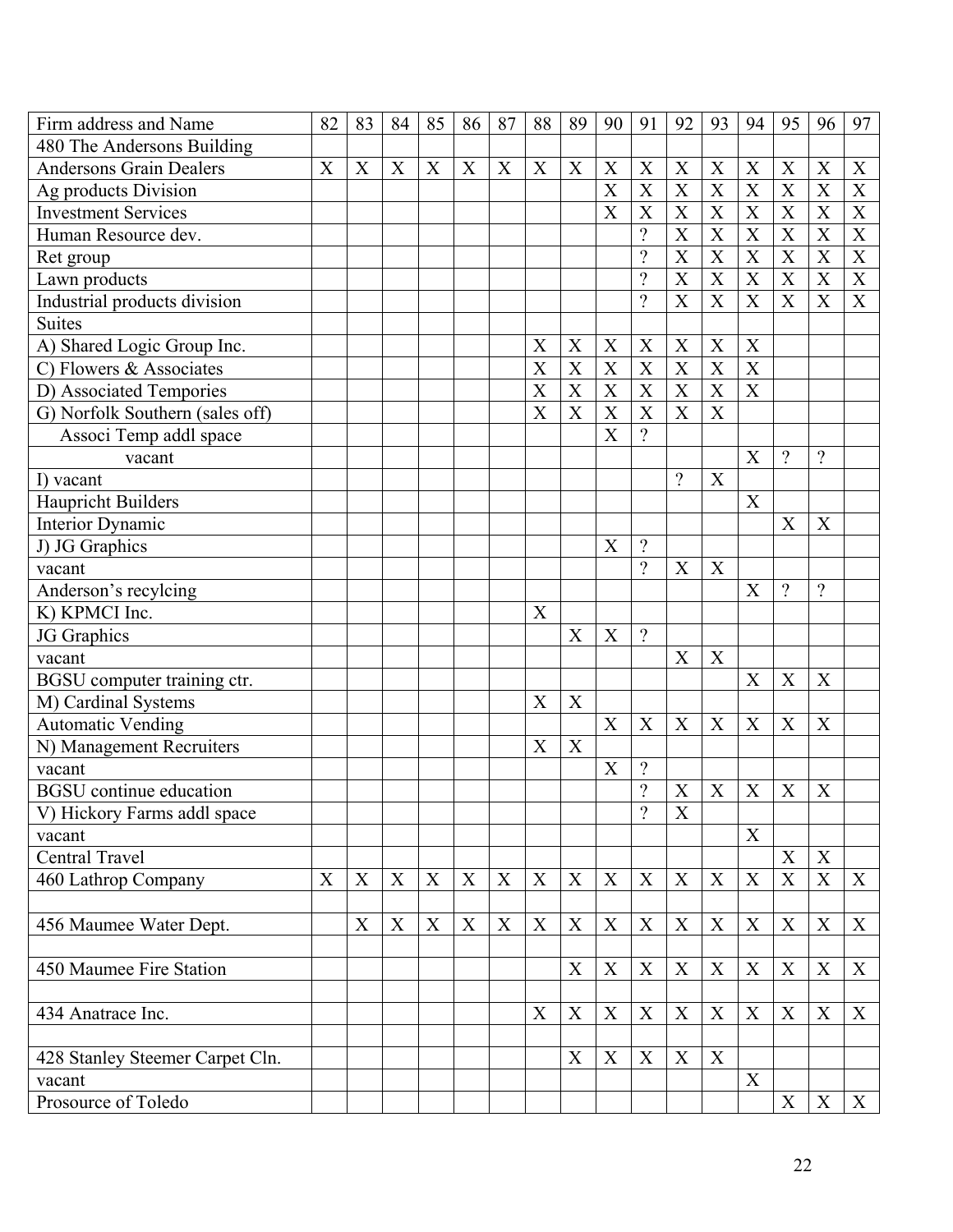| Firm Name and address                 | 82 | 83 | 84 | 85 | 86 | 87 | 88                        | 89               | 90                        | 91          | 92 | 93                        | 94                        | 05               | 96                        | 97               |
|---------------------------------------|----|----|----|----|----|----|---------------------------|------------------|---------------------------|-------------|----|---------------------------|---------------------------|------------------|---------------------------|------------------|
|                                       |    |    |    |    |    |    |                           |                  |                           |             |    |                           |                           |                  |                           |                  |
| 422 Tri-Tech Sys Indl Inc.            |    |    |    |    |    |    |                           |                  | $\boldsymbol{\mathrm{X}}$ | $\gamma$    |    |                           |                           |                  |                           |                  |
| Closure Tech addl space               |    |    |    |    |    |    |                           |                  |                           | $\gamma$    | X  |                           |                           |                  |                           |                  |
| Innovative Closures Inc.              |    |    |    |    |    |    |                           |                  |                           |             |    | X                         |                           |                  |                           |                  |
| <b>Teachers Retirement</b>            |    |    |    |    |    |    |                           |                  |                           |             |    |                           | X                         |                  |                           |                  |
|                                       |    |    |    |    |    |    |                           |                  |                           |             |    |                           |                           |                  |                           |                  |
| 420 Sunshine Buscuits                 |    |    |    |    |    |    | X                         | X                | X                         | X           | X  | X                         | $\boldsymbol{\mathrm{X}}$ | X                | X                         | X                |
|                                       |    |    |    |    |    |    |                           |                  |                           |             |    |                           |                           |                  |                           |                  |
| 416 National Research Corp.           |    |    |    |    |    |    | $\boldsymbol{\mathrm{X}}$ |                  |                           |             |    |                           |                           |                  |                           |                  |
| Mileposst Corp.                       |    |    |    |    |    |    |                           | $\boldsymbol{X}$ | X                         | $\mathbf X$ | X  |                           |                           |                  |                           |                  |
| vacant                                |    |    |    |    |    |    |                           |                  |                           |             |    | X                         | $\mathbf X$               |                  |                           |                  |
| <b>Bottomline Ink</b>                 |    |    |    |    |    |    |                           |                  |                           |             |    |                           |                           | $\boldsymbol{X}$ | $\boldsymbol{X}$          | $\boldsymbol{X}$ |
| 412 Suites                            |    |    |    |    |    |    |                           |                  |                           |             |    |                           |                           |                  |                           |                  |
| United Telespectum                    |    |    |    |    |    | X  |                           |                  |                           |             |    |                           |                           |                  |                           |                  |
| Tri-Tech Sys. Intl.Inc.               |    |    |    |    |    |    |                           | X                |                           |             |    |                           |                           |                  |                           |                  |
| A) United Telespectrum                |    |    |    |    |    |    | X                         |                  |                           |             |    |                           |                           |                  |                           |                  |
| Centel Cellular                       |    |    |    |    |    |    |                           | X                |                           |             |    |                           |                           |                  |                           |                  |
| Vacant                                |    |    |    |    |    |    |                           |                  | $\overline{X}$            | $\gamma$    |    |                           |                           |                  |                           |                  |
| Colgan Inc. Electrical                |    |    |    |    |    |    |                           |                  |                           | $\gamma$    | X  | X                         | $\mathbf X$               | X                |                           |                  |
| Vacant                                |    |    |    |    |    |    |                           |                  |                           |             |    |                           |                           |                  | X                         |                  |
| <b>Sprint PCS</b>                     |    |    |    |    |    |    |                           |                  |                           |             |    |                           |                           |                  |                           | X                |
| Tri-Tech Sys. Intl.Inc<br>J)          |    |    |    |    |    |    |                           |                  | $\boldsymbol{X}$          |             |    |                           |                           |                  |                           |                  |
| Closure Techn addl.space              |    |    |    |    |    |    |                           |                  |                           | $\gamma$    | X  |                           |                           |                  |                           |                  |
| Innovative Closure Inc.               |    |    |    |    |    |    |                           |                  |                           |             |    | $\mathbf X$               |                           |                  |                           |                  |
| Vacant                                |    |    |    |    |    |    |                           |                  |                           |             |    |                           | X                         | $\mathbf X$      | X                         |                  |
| K) Closure Technology Assets          |    |    |    |    |    |    |                           |                  |                           | $\gamma$    | X  |                           |                           |                  |                           |                  |
| plastic                               |    |    |    |    |    |    |                           |                  |                           |             |    |                           |                           |                  |                           |                  |
| Vacant                                |    |    |    |    |    |    |                           |                  |                           |             |    |                           | X                         | X                | X                         |                  |
|                                       |    |    |    |    |    |    |                           |                  |                           |             |    |                           |                           |                  | $\boldsymbol{\mathrm{X}}$ |                  |
| 401<br>Outback Steak House            |    |    |    |    |    |    |                           |                  |                           |             |    |                           |                           |                  |                           | $\mathbf X$      |
|                                       |    |    |    |    |    |    |                           |                  |                           |             |    | $\boldsymbol{\mathrm{X}}$ | $\mathbf X$               |                  |                           |                  |
| 400-A A Winter Seal Corp<br>Coca Cola |    |    |    |    |    |    |                           |                  |                           |             |    |                           |                           | $\mathbf X$      | $\mathbf X$               | $\boldsymbol{X}$ |
|                                       |    |    |    |    |    |    |                           |                  |                           |             |    |                           |                           |                  |                           |                  |
| <b>US</b> Container<br>$400 - B$      |    |    |    |    |    |    |                           |                  |                           |             |    |                           | $\mathbf X$               | $\mathbf X$      | $\boldsymbol{X}$          | $\mathbf X$      |
|                                       |    |    |    |    |    |    |                           |                  |                           |             |    |                           |                           |                  |                           |                  |
| $400-C$<br>US Coexcell Inc plastic    |    |    |    |    |    |    |                           |                  |                           |             |    |                           |                           | $\mathbf X$      |                           |                  |
| <b>Checker Distributors</b>           |    |    |    |    |    |    |                           |                  |                           |             |    |                           |                           |                  | $\mathbf X$               | $\mathbf X$      |
|                                       |    |    |    |    |    |    |                           |                  |                           |             |    |                           |                           |                  |                           |                  |
| Sell Incorporated<br>387              |    |    |    |    |    |    | X                         | X                | X                         | X           | X  | X                         | X                         | X                | X                         | X                |
|                                       |    |    |    |    |    |    |                           |                  |                           |             |    |                           |                           |                  |                           |                  |
|                                       |    |    |    |    |    |    |                           |                  |                           |             |    |                           |                           |                  |                           |                  |
|                                       |    |    |    |    |    |    |                           |                  |                           |             |    |                           |                           |                  |                           |                  |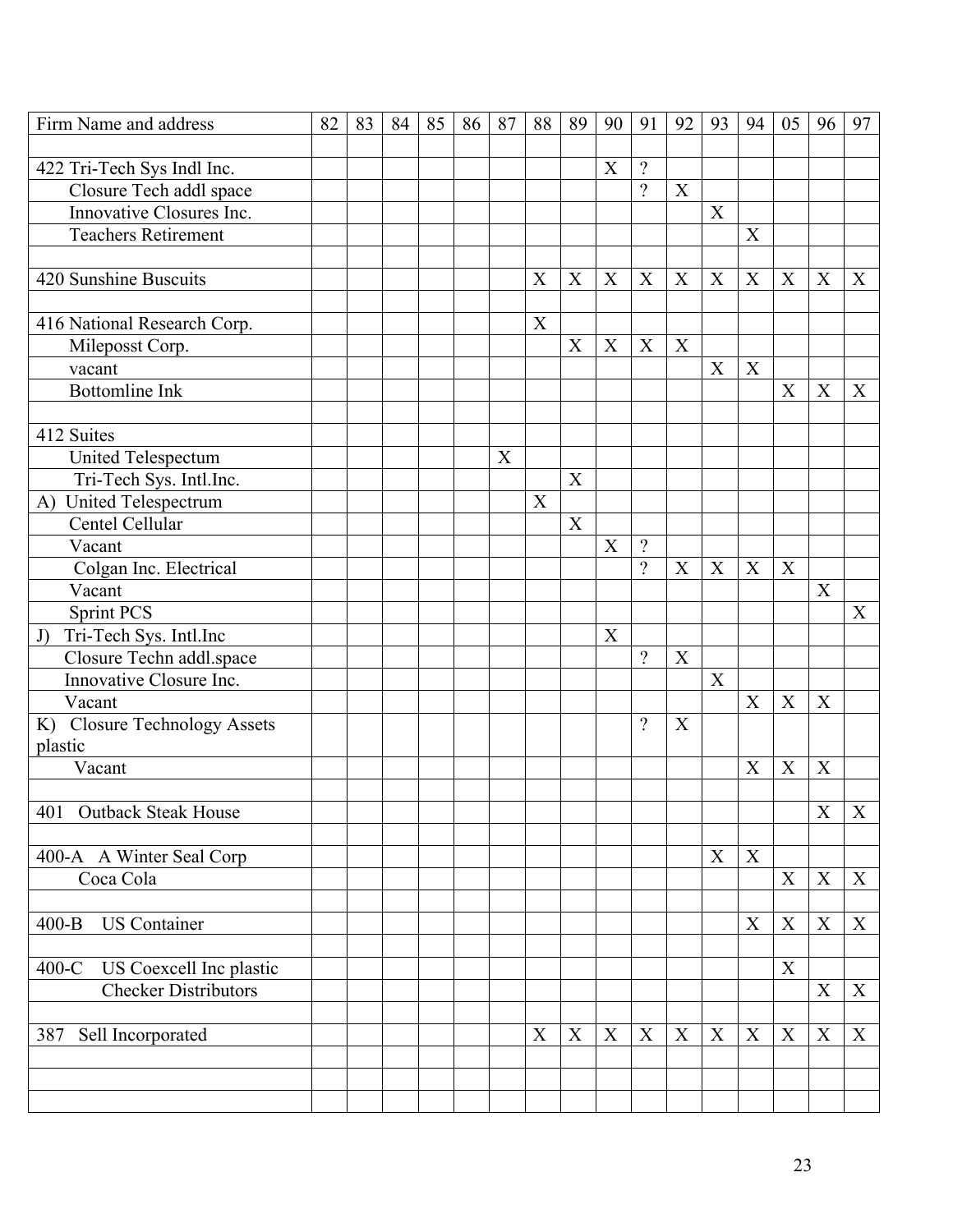| Firm Name and address                   | 82 | 83 | 84 | 85               | 86 | 87 | 88               | 89                        | 90          | 91                       | 92 | 93               | 94                    | 95                    | 96          | 97                        |
|-----------------------------------------|----|----|----|------------------|----|----|------------------|---------------------------|-------------|--------------------------|----|------------------|-----------------------|-----------------------|-------------|---------------------------|
| Powell H.A. Photographers<br>385        |    |    |    |                  |    |    |                  | X                         | X           | $\gamma$                 |    |                  |                       |                       |             |                           |
|                                         |    |    |    |                  |    |    |                  |                           |             |                          |    |                  |                       |                       |             |                           |
| Telecom of Ohio<br>383                  |    |    |    | X                | X  | X  | $\boldsymbol{X}$ | $\boldsymbol{\mathrm{X}}$ |             |                          |    |                  |                       |                       |             |                           |
| Tel Plus Commun Inc.                    |    |    |    |                  |    |    |                  |                           | X           | $\overline{\mathcal{L}}$ |    |                  |                       |                       |             |                           |
| <b>WRON Radio</b>                       |    |    |    |                  |    |    |                  |                           |             | $\gamma$                 | X  | X                | X                     | X                     |             |                           |
| <b>Visiting Nurse Gospice</b>           |    |    |    |                  |    |    |                  |                           |             |                          |    |                  |                       |                       | X           | X                         |
| Healkth Care                            |    |    |    |                  |    |    |                  |                           |             |                          |    |                  |                       |                       |             |                           |
| Visiting Nursse Extra Care              |    |    |    |                  |    |    |                  |                           |             |                          |    |                  | $\boldsymbol{X}$      | X                     | X           |                           |
| <b>ABS</b> Communications               |    |    |    |                  |    |    |                  |                           |             |                          |    |                  | $\overline{X}$        | $\overline{\text{X}}$ |             |                           |
|                                         |    |    |    |                  |    |    |                  |                           |             |                          |    |                  |                       |                       |             |                           |
| 380 Corbin Corp                         |    |    |    | X                | X  | X  | X                | $\boldsymbol{X}$          | X           | X                        | X  | X                | X                     | X                     | X           | X                         |
|                                         |    |    |    |                  |    |    |                  |                           |             |                          |    |                  |                       |                       |             |                           |
| 370 Suites                              |    |    |    |                  |    |    |                  |                           |             |                          |    |                  |                       |                       |             |                           |
| <b>Silgan PET Corporation</b><br>A)     |    |    |    |                  |    |    |                  |                           | X           | $\gamma$                 |    |                  |                       |                       |             |                           |
| <b>Constar Plastics Inc.</b>            |    |    |    |                  |    |    |                  |                           |             | $\gamma$                 | X  |                  |                       |                       |             |                           |
| Vacant                                  |    |    |    |                  |    |    |                  |                           |             |                          |    | X                |                       |                       |             |                           |
| HAI incorp. Auto parts mfg.             |    |    |    |                  |    |    |                  |                           |             |                          |    |                  | X                     | X                     | X           | X                         |
| Toledo Edison metering<br>$\mathcal{C}$ |    |    |    |                  |    |    |                  |                           | X           | $\gamma$                 |    |                  |                       |                       |             |                           |
| Vacant                                  |    |    |    |                  |    |    |                  |                           |             | $\gamma$                 | X  | $\boldsymbol{X}$ | $\boldsymbol{X}$      |                       |             |                           |
| O-I Closure Warehouse<br>D)             |    |    |    |                  |    |    |                  |                           | X           | $\overline{\mathcal{L}}$ |    |                  |                       |                       |             |                           |
| <b>Hickory Farms</b>                    |    |    |    |                  |    |    |                  |                           |             | $\overline{\mathcal{L}}$ | X  | X                | $\boldsymbol{X}$      | X                     | X           |                           |
| Powerlab Inc. (Plant)<br>E)             |    |    |    | X                | X  | X  | X                | X                         | X           | X                        | X  | $\boldsymbol{X}$ | $\overline{\text{X}}$ | $\overline{X}$        | X           | X                         |
|                                         |    |    |    |                  |    |    |                  |                           |             |                          |    |                  |                       |                       |             |                           |
| Youngs Fuel Equipt, Service<br>369      |    |    |    |                  |    |    |                  |                           |             |                          |    |                  |                       |                       |             |                           |
| The Shirt Co.                           |    |    |    |                  |    |    |                  |                           |             |                          |    |                  |                       |                       |             | X                         |
| Airborne Freight Inc.                   | X  | X  | X  | $\boldsymbol{X}$ | X  | X  | $\boldsymbol{X}$ | X                         |             |                          |    |                  |                       |                       |             |                           |
| Airborne Express                        |    |    |    |                  |    |    |                  |                           | X           | X                        | X  | X                |                       |                       |             |                           |
| YZ Enterprices Inc. Bakery              |    |    |    |                  |    |    |                  |                           |             |                          | X  | $\mathbf X$      | X                     |                       |             |                           |
| <b>Ransom Properties</b>                |    |    |    |                  |    |    |                  |                           |             |                          |    |                  | X                     | X                     | X           |                           |
| Michael Batdorf                         |    |    |    |                  |    |    |                  |                           |             |                          |    |                  |                       |                       |             | X                         |
|                                         |    |    |    |                  |    |    |                  |                           |             |                          |    |                  |                       |                       |             |                           |
| Waterbury Dev Co.<br>365                | X  | X  |    |                  |    |    |                  |                           |             |                          |    |                  |                       |                       |             |                           |
| Vacant                                  |    |    | X  |                  |    |    |                  |                           |             |                          |    |                  |                       |                       |             |                           |
| Westhaven Pharm(offices)                |    |    |    | X                | X  | X  | X                | X                         |             |                          |    |                  |                       |                       |             |                           |
| <b>Concourse Center</b>                 |    |    |    |                  |    |    |                  | $\boldsymbol{\mathrm{X}}$ | $\mathbf X$ | X                        | X  |                  |                       |                       |             |                           |
| DHL Airways Inc.                        |    |    |    |                  |    |    |                  |                           |             |                          |    | X                |                       |                       |             |                           |
| Fitzsimmons Hospital Serv.              |    |    |    |                  |    |    |                  |                           |             |                          |    |                  | X                     | X                     | X           | $\boldsymbol{\mathrm{X}}$ |
| Handmade                                |    |    |    |                  |    |    |                  |                           |             |                          |    |                  |                       |                       | $\mathbf X$ |                           |
| Letteram signage sys. Inc.              |    |    |    |                  |    |    |                  |                           |             |                          |    |                  |                       |                       |             | X                         |
| <b>DeVilbiss Parts</b>                  |    |    |    |                  |    |    |                  |                           |             |                          |    |                  |                       |                       |             | X                         |
|                                         |    |    |    |                  |    |    |                  |                           |             |                          |    |                  |                       |                       |             |                           |
| 361 Helm Instrument Co.                 | X  | X  | X  | X                | X  | X  | X                | X                         | X           | X                        | X  | X                | X                     | X                     | X           | X                         |
|                                         |    |    |    |                  |    |    |                  |                           |             |                          |    |                  |                       |                       |             |                           |
|                                         |    |    |    |                  |    |    |                  |                           |             |                          |    |                  |                       |                       |             |                           |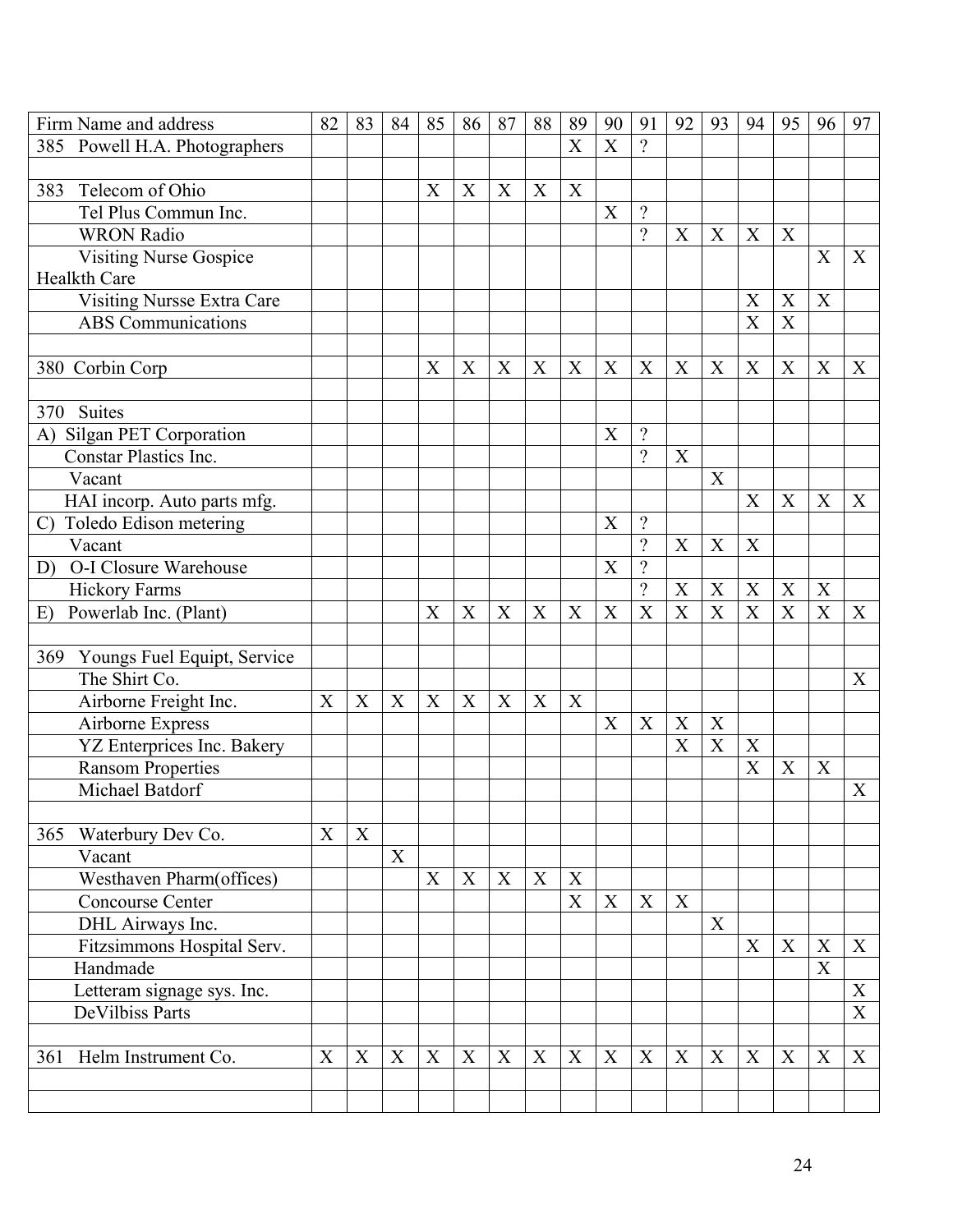|            | Firm Name and address           | 82 | 83 | 84 | 85 | 86               | 87                        | 88                        | 89                        | 90          | 91          | 92 | 93               | 94                        | 95               | 96          | 97               |
|------------|---------------------------------|----|----|----|----|------------------|---------------------------|---------------------------|---------------------------|-------------|-------------|----|------------------|---------------------------|------------------|-------------|------------------|
| 360        | Amoco Container Co.             | X  | X  | X  |    | X                | $\boldsymbol{\mathrm{X}}$ | $\boldsymbol{\mathrm{X}}$ | X                         |             |             |    |                  |                           |                  |             |                  |
|            | Hickory Farms (whse)            |    |    |    | X  | $\boldsymbol{X}$ | X                         | X                         | X                         | X           |             |    |                  |                           |                  |             |                  |
|            | Scores coast to coast           |    |    |    |    |                  |                           |                           |                           |             |             |    |                  |                           |                  |             | $\boldsymbol{X}$ |
|            |                                 |    |    |    |    |                  |                           |                           |                           |             |             |    |                  |                           |                  |             |                  |
| 342        | Tomahawk Development            |    |    |    |    |                  |                           | X                         | $\boldsymbol{X}$          |             |             |    |                  |                           |                  |             |                  |
|            | O'Shea M. D. Co.                |    |    |    |    | X                | X                         |                           |                           |             |             |    |                  |                           |                  |             |                  |
|            | Earnest Enterprise lawn mtce.   |    |    |    |    |                  | X                         | X                         | $\mathbf X$               |             |             |    |                  |                           |                  |             |                  |
|            | Respond First Aid Sysyems       |    |    |    |    | X                | $\overline{X}$            | $\mathbf X$               | $\overline{\text{X}}$     |             |             |    |                  |                           |                  |             |                  |
|            | Johnson Urschel Chemical        |    |    |    |    |                  |                           |                           |                           | X           | $\gamma$    |    |                  |                           |                  |             |                  |
|            | PT Service Inc.                 |    |    |    |    |                  |                           |                           | X                         | X           | X           | X  | X                |                           |                  |             |                  |
|            | Vacant                          |    |    |    |    |                  |                           |                           |                           |             |             |    |                  | $\boldsymbol{X}$          |                  |             |                  |
|            | Nationwide Ins.                 |    |    |    |    |                  |                           |                           |                           |             |             |    |                  |                           | $\boldsymbol{X}$ | X           | X                |
|            |                                 |    |    |    |    |                  |                           |                           |                           |             |             |    |                  |                           |                  |             |                  |
| 340        | Manpower Temp Service           |    |    |    |    |                  |                           | X                         | X                         | X           | X           | X  | X                | X                         | $\boldsymbol{X}$ | X           | X                |
|            |                                 |    |    |    |    |                  |                           |                           |                           |             |             |    |                  |                           |                  |             |                  |
| 338        | Vacant                          |    |    |    |    |                  |                           | X                         | X                         |             |             |    |                  |                           |                  |             |                  |
|            | Diet Center Clinic              |    |    |    |    |                  |                           |                           |                           | X           | X           | X  |                  |                           |                  |             |                  |
|            | Central Travel addl space       |    |    |    |    |                  |                           |                           |                           |             |             |    | X                |                           |                  |             |                  |
|            |                                 |    |    |    |    |                  |                           |                           |                           |             |             |    |                  |                           |                  |             |                  |
|            | 336 Glass City Fed Cr. Union    |    |    |    |    |                  |                           | $\boldsymbol{\mathrm{X}}$ | $\boldsymbol{X}$          | X           | X           | X  | $\mathbf X$      | X                         | X                | X           | X                |
|            | Central Travel & Ticket         |    |    |    |    |                  |                           |                           | X                         | X           | X           | X  | X                | X                         |                  |             |                  |
|            |                                 |    |    |    |    |                  |                           |                           |                           |             |             |    |                  |                           |                  |             |                  |
| 332        | Muscular Therapy Cntr.          |    |    |    |    |                  |                           |                           |                           |             |             |    |                  |                           | X                | X           | X                |
|            |                                 |    |    |    |    |                  |                           |                           |                           |             |             |    |                  |                           |                  |             |                  |
|            | 328 Matthew Vincente Salon      |    |    |    |    |                  |                           |                           |                           |             |             |    |                  | X                         | X                | X           |                  |
|            | Nails By Mary Treeon            |    |    |    |    |                  |                           |                           |                           |             |             |    |                  | $\boldsymbol{\mathrm{X}}$ | X                | $\mathbf X$ | X                |
|            |                                 |    |    |    |    |                  |                           |                           |                           |             |             |    |                  |                           |                  |             |                  |
|            | 326 Norwest Mortgage            |    |    |    |    |                  |                           |                           |                           |             |             |    | $\boldsymbol{X}$ | $\mathbf X$               |                  |             |                  |
|            | Matthew Vincente Salon          |    |    |    |    |                  |                           |                           |                           |             |             |    |                  |                           |                  |             | X                |
|            |                                 |    |    |    |    |                  |                           |                           |                           |             |             |    |                  |                           |                  |             |                  |
|            | 322 St. Vincent Smedicdal       |    |    |    |    |                  |                           |                           |                           |             |             |    |                  | $X_{-}$                   | X                | X           | X                |
|            | Dialysis Center                 |    |    |    |    |                  |                           |                           |                           |             |             |    |                  |                           |                  |             |                  |
|            |                                 |    |    |    |    |                  |                           |                           |                           |             |             |    |                  |                           |                  |             |                  |
|            | 320 Studio A- Dance Studio (B1) |    |    |    |    |                  |                           | X                         | $\boldsymbol{\mathrm{X}}$ |             | X           |    | X                | $\mathbf X$               | X                |             |                  |
|            | Weight Watchers                 |    |    |    |    |                  |                           |                           |                           | $\mathbf X$ |             | X  |                  |                           |                  | X           | X                |
|            |                                 |    |    |    |    |                  |                           | X                         | X                         |             |             |    |                  |                           |                  |             |                  |
| 318 Vacant |                                 |    |    |    |    |                  |                           |                           |                           | $\mathbf X$ | $\mathbf X$ | X  | $\mathbf X$      | $\boldsymbol{\mathrm{X}}$ |                  |             |                  |
|            | Weight Watch Mtg. RM.<br>Vacant |    |    |    |    |                  |                           |                           |                           |             |             |    |                  |                           | X                |             |                  |
|            | Univ. of Toledo addl space      |    |    |    |    |                  |                           |                           |                           |             |             |    |                  |                           |                  | $\mathbf X$ | X                |
|            |                                 |    |    |    |    |                  |                           |                           |                           |             |             |    |                  |                           |                  |             |                  |
|            |                                 |    |    |    |    |                  |                           |                           |                           |             |             |    |                  |                           |                  |             |                  |
|            |                                 |    |    |    |    |                  |                           |                           |                           |             |             |    |                  |                           |                  |             |                  |
|            |                                 |    |    |    |    |                  |                           |                           |                           |             |             |    |                  |                           |                  |             |                  |
|            |                                 |    |    |    |    |                  |                           |                           |                           |             |             |    |                  |                           |                  |             |                  |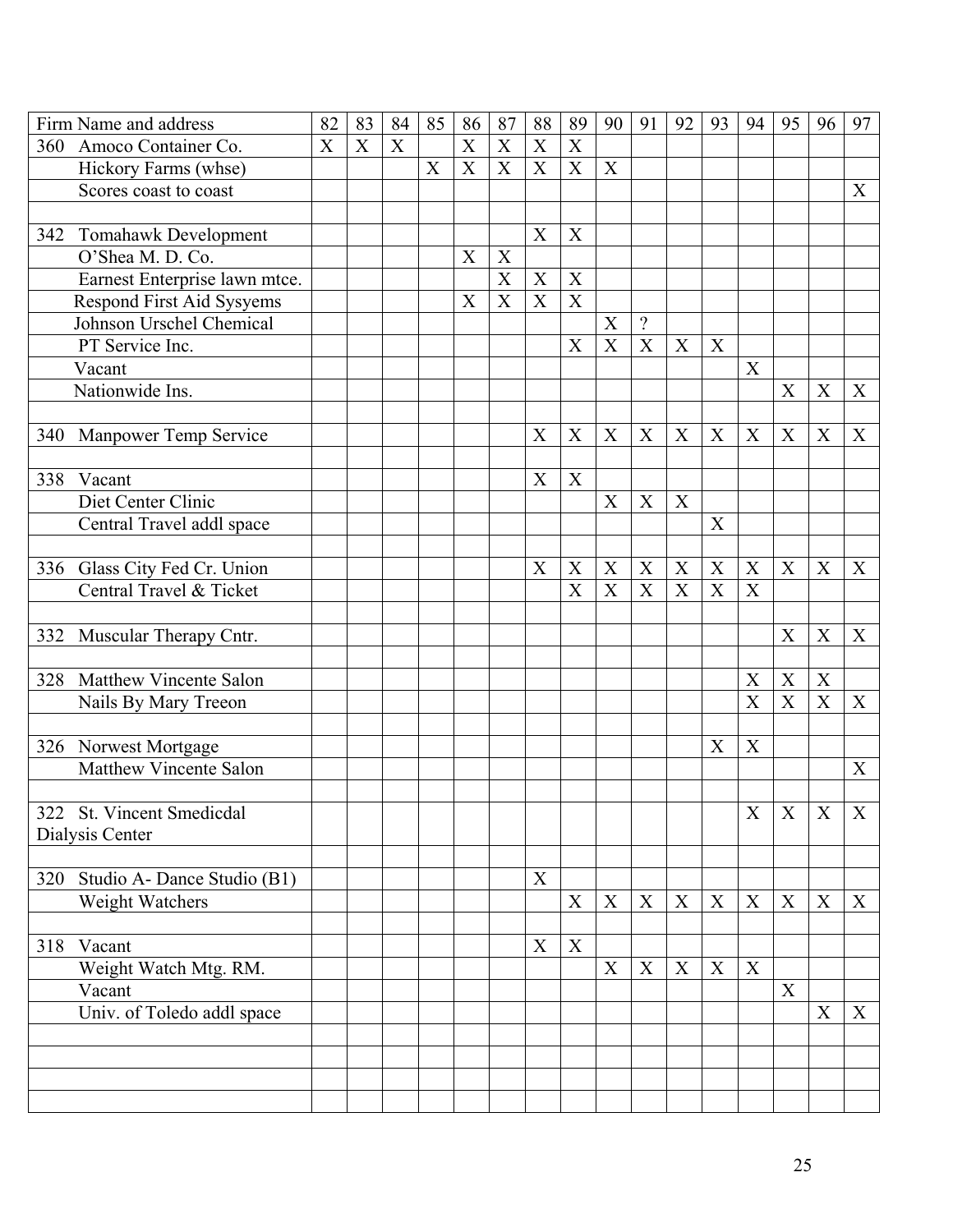|        | Firms Name and Address      | 82 | 83 | 84 | 85 | 86 | 87 | 88          | 89             | 90                        | 91               | 92          | 93                        | 94                         | 95               | 96          | 97               |
|--------|-----------------------------|----|----|----|----|----|----|-------------|----------------|---------------------------|------------------|-------------|---------------------------|----------------------------|------------------|-------------|------------------|
|        | 316 Vacant                  |    |    |    |    |    |    | X           | X              |                           |                  |             |                           |                            |                  |             |                  |
|        | <b>Office Mart Supplies</b> |    |    |    |    |    |    |             |                | X                         | $\boldsymbol{X}$ |             |                           |                            |                  |             |                  |
|        | Vacant                      |    |    |    |    |    |    |             |                |                           |                  | X           | X                         |                            |                  |             |                  |
|        | Hickory Farms Mail Div.     |    |    |    |    |    |    |             |                |                           |                  |             |                           | X                          | X                | X           | X                |
|        |                             |    |    |    |    |    |    |             |                |                           |                  |             |                           |                            |                  |             |                  |
| 314    | Diamonds Direct jwlrs. (B4) |    |    |    |    |    |    | X           | X              | X                         | X                | X           |                           |                            |                  |             |                  |
|        | Vacant                      |    |    |    |    |    |    |             |                |                           |                  |             | $\boldsymbol{X}$          | $\mathbf X$                | $\boldsymbol{X}$ |             |                  |
|        | Hickory Farms Mail addl     |    |    |    |    |    |    |             |                |                           |                  |             |                           |                            |                  | X           |                  |
| space  |                             |    |    |    |    |    |    |             |                |                           |                  |             |                           |                            |                  |             |                  |
|        |                             |    |    |    |    |    |    |             |                |                           |                  |             | X                         | X                          | X                |             |                  |
| 310    | First Security Bank         |    |    |    |    |    |    |             |                |                           |                  |             |                           |                            |                  | X           |                  |
|        | <b>Heavenly Coffees</b>     |    |    |    |    |    |    |             |                |                           |                  |             |                           |                            |                  |             |                  |
|        |                             |    |    |    |    |    |    |             |                |                           |                  |             |                           |                            |                  |             |                  |
| 308    | Office Alternative (B6)     |    |    |    |    |    |    | X           | X              | X                         | X                | $\mathbf X$ |                           | X                          |                  |             |                  |
|        | Com Cep Learning            |    |    |    |    |    |    |             |                |                           |                  |             | $\boldsymbol{X}$          | $\overline{X}$             |                  |             |                  |
|        |                             |    |    |    |    |    |    |             |                |                           |                  |             |                           |                            |                  |             |                  |
| 306    | Ink Well                    |    |    |    |    |    |    | $\mathbf X$ | X              | X                         | X                | X           | $\mathbf X$               | $\boldsymbol{\mathrm{X}}$  | $\mathbf X$      |             |                  |
|        | TIH Enterprises Inc.        |    |    |    |    |    |    |             |                |                           |                  |             | X                         | X                          |                  |             |                  |
|        | Amazing Moving Inc.         |    |    |    |    |    |    |             |                |                           |                  |             | X                         | X<br>$\overline{\text{X}}$ |                  |             |                  |
|        | System Vision Cons.         |    |    |    |    |    |    |             |                |                           |                  |             | X                         |                            |                  |             |                  |
|        | <b>Arrow Point Printing</b> |    |    |    |    |    |    |             |                |                           |                  |             |                           |                            |                  | $\mathbf X$ | X                |
| 302    | Arrowhead Shops             |    |    |    |    |    |    |             |                |                           |                  |             |                           |                            |                  |             |                  |
|        | Wells-Bowen Reality Inc.    |    |    |    |    |    |    |             |                | $\boldsymbol{\mathrm{X}}$ | X                | X           | X                         | X                          | X                | X           | X                |
|        | Diet Center                 |    |    |    |    |    |    | X           | $\mathbf X$    |                           |                  |             |                           |                            |                  |             |                  |
|        | Office Mart                 |    |    |    |    |    |    |             | $\overline{X}$ |                           |                  |             |                           |                            |                  |             |                  |
|        | Society Bank Drive-Thru     |    |    |    |    |    |    |             |                | $\boldsymbol{X}$          | X                | X           | $\boldsymbol{\mathrm{X}}$ | $\boldsymbol{\mathcal{P}}$ | $\gamma$         | $\gamma$    |                  |
| Teller |                             |    |    |    |    |    |    |             |                |                           |                  |             |                           |                            |                  |             |                  |
|        |                             |    |    |    |    |    |    |             |                |                           |                  |             |                           |                            |                  |             |                  |
| 289    | Arrowhead Amoco             |    |    |    |    |    |    |             |                | X                         | $\boldsymbol{X}$ | X           | X                         | X                          | $\mathbf X$      | X           | X                |
|        |                             |    |    |    |    |    |    |             |                |                           |                  |             |                           |                            |                  |             |                  |
|        | 206 Seagate Auto Glass      |    |    |    |    |    |    |             |                |                           |                  |             | X                         | $\mathbf X$                | X                | X           | $\boldsymbol{X}$ |
|        |                             |    |    |    |    |    |    |             |                |                           |                  |             |                           |                            |                  |             |                  |
|        | 196 MaumeeValley Mob. Hm.   |    |    |    |    |    |    |             |                |                           |                  |             | X                         | $\mathbf X$                | $\mathbf X$      | $\mathbf X$ | X                |
|        |                             |    |    |    |    |    |    |             |                |                           |                  |             |                           |                            |                  |             |                  |
|        | 150 Days Inn Toledo-Maumee  |    |    |    |    |    |    |             |                |                           |                  |             | X                         | X                          | X                | X           | $\boldsymbol{X}$ |
| Motels |                             |    |    |    |    |    |    |             |                |                           |                  |             |                           |                            |                  |             |                  |
|        |                             |    |    |    |    |    |    |             |                |                           |                  |             |                           |                            |                  |             |                  |
|        |                             |    |    |    |    |    |    |             |                |                           |                  |             |                           |                            |                  |             |                  |
|        |                             |    |    |    |    |    |    |             |                |                           |                  |             |                           |                            |                  |             |                  |
|        |                             |    |    |    |    |    |    |             |                |                           |                  |             |                           |                            |                  |             |                  |
|        |                             |    |    |    |    |    |    |             |                |                           |                  |             |                           |                            |                  |             |                  |
|        |                             |    |    |    |    |    |    |             |                |                           |                  |             |                           |                            |                  |             |                  |
|        |                             |    |    |    |    |    |    |             |                |                           |                  |             |                           |                            |                  |             |                  |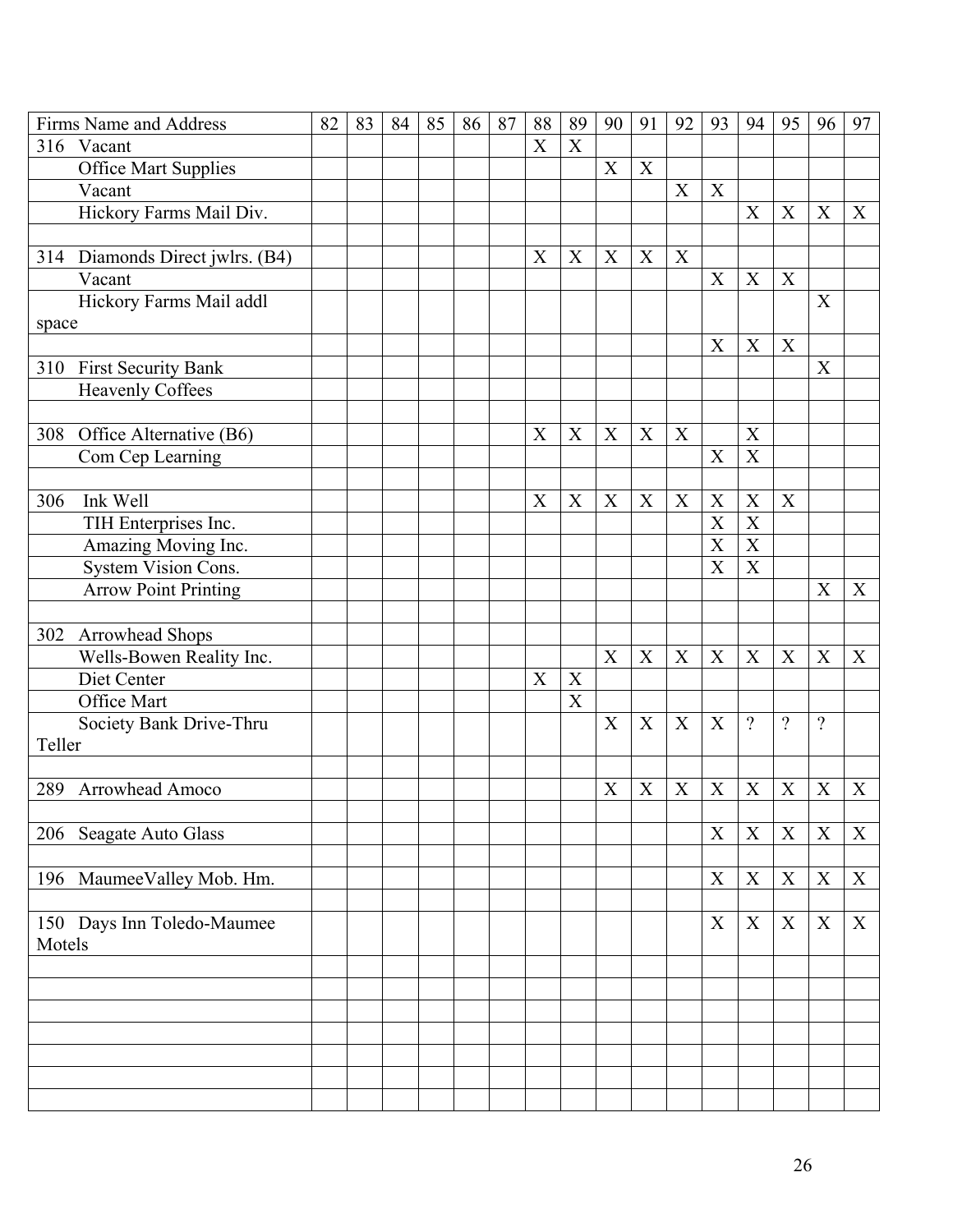| <b>Holland Road</b>                |    |    |                           |                           |    |                  |                |                           |    |                          |                |                |                           |                  |                           |                  |
|------------------------------------|----|----|---------------------------|---------------------------|----|------------------|----------------|---------------------------|----|--------------------------|----------------|----------------|---------------------------|------------------|---------------------------|------------------|
| Firms Name and Address             | 82 | 83 | 84                        | 85                        | 86 | 87               | 88             | 89                        | 90 | 91                       | 92             | 93             | 94                        | 95               | 96                        | 97               |
| 1415 Gordon Food Service           |    | X  | $\boldsymbol{\mathrm{X}}$ | $\boldsymbol{\mathrm{X}}$ | X  | X                | X              | X                         | X  | X                        | X              | X              | $\boldsymbol{\mathrm{X}}$ | $\mathbf X$      | $\boldsymbol{X}$          | X                |
|                                    |    |    |                           |                           |    |                  |                |                           |    |                          |                |                |                           |                  |                           |                  |
| 1425 Tubelite Division of Indal    |    |    |                           |                           |    |                  |                |                           |    |                          |                | X              |                           |                  |                           |                  |
| Inc.                               |    |    |                           |                           |    |                  |                |                           |    |                          |                |                |                           |                  |                           |                  |
| Osterman ApI Distr cntr            |    |    |                           |                           |    |                  |                |                           |    |                          |                |                | X                         | X                | X                         | X                |
| Fresenius USA Kidney               |    |    |                           |                           |    |                  |                |                           |    |                          |                |                | X                         | X                | $\boldsymbol{\mathrm{X}}$ | $\boldsymbol{X}$ |
|                                    |    |    |                           |                           |    |                  |                |                           |    |                          |                |                |                           |                  |                           |                  |
| 1445 CS&DO Holland Rd Whse         |    |    |                           |                           |    |                  |                |                           |    |                          |                | X              | X                         | X                | X                         |                  |
| Comm Warehouse & Cartage           |    |    |                           |                           |    |                  |                |                           |    |                          |                |                |                           |                  |                           | X                |
| Inc.                               |    |    |                           |                           |    |                  |                |                           |    |                          |                |                |                           |                  |                           |                  |
|                                    |    |    |                           |                           |    |                  |                |                           |    |                          |                |                |                           |                  |                           |                  |
| 1480 Superwash                     |    |    |                           |                           |    |                  |                |                           |    |                          |                |                |                           |                  |                           | X                |
|                                    |    |    |                           |                           |    |                  |                |                           |    |                          |                |                |                           |                  |                           |                  |
| 1490 National City Bank            |    |    |                           |                           |    |                  |                |                           |    |                          |                |                |                           |                  | X                         | X                |
| 1500 Accura of Maumee              |    |    |                           |                           |    |                  | X              | $\boldsymbol{X}$          | X  | X                        | X              | X              | X                         | $\boldsymbol{X}$ | $\mathbf X$               |                  |
| <b>Bavarian Brewing</b>            |    |    |                           |                           |    |                  |                |                           |    |                          |                |                |                           | X                | $\overline{X}$            |                  |
| Vacant                             |    |    |                           |                           |    |                  |                |                           |    |                          |                |                |                           |                  |                           | X                |
|                                    |    |    |                           |                           |    |                  |                |                           |    |                          |                |                |                           |                  |                           |                  |
| 1505 Hickory Farms of Ohio Inc.    | X  | X  | $\boldsymbol{\mathrm{X}}$ | $\boldsymbol{\mathrm{X}}$ | X  | $\boldsymbol{X}$ | $\mathbf X$    | $\boldsymbol{\mathrm{X}}$ | X  | X                        | X              | X              | $\mathbf X$               | X                | X                         | X                |
|                                    |    |    |                           |                           |    |                  |                |                           |    |                          |                |                |                           |                  |                           |                  |
| 1545 Indian Oak Complex            |    |    |                           |                           |    |                  |                |                           |    |                          |                |                |                           |                  |                           |                  |
| <b>Suites</b>                      |    |    |                           |                           |    |                  |                |                           |    |                          |                |                |                           |                  |                           |                  |
| $A1)$ Symedix                      | X  | X  | $\boldsymbol{\mathrm{X}}$ |                           |    |                  |                |                           |    |                          |                |                |                           |                  |                           |                  |
|                                    |    |    |                           | $\overline{X}$            | X  |                  |                |                           |    |                          |                |                |                           |                  |                           |                  |
| Vacant                             |    |    |                           |                           |    |                  |                |                           | X  | $\gamma$                 |                |                |                           |                  |                           |                  |
| Flooding Installation of<br>Toledo |    |    |                           |                           |    |                  |                |                           |    |                          |                |                |                           |                  |                           |                  |
|                                    |    |    |                           |                           |    |                  |                |                           |    | $\gamma$                 | X              | X              | X                         | X                | X                         | X                |
| United Technologies                |    |    |                           |                           |    |                  |                |                           |    |                          |                |                |                           |                  |                           |                  |
| Furukawa addl space                |    |    |                           |                           |    |                  |                |                           |    |                          |                |                |                           |                  |                           |                  |
| A2) General Battery Corp           |    |    |                           |                           |    | X                |                |                           |    |                          |                |                |                           |                  |                           |                  |
| Exide Corporrtion                  |    |    |                           |                           |    |                  | $\overline{X}$ | XX                        |    | X                        | $\overline{X}$ | $\overline{X}$ | $\overline{X}$            | $\overline{X}$   | $\overline{X}$            |                  |
| A3) Stafford Building Products     |    |    |                           |                           |    | X                | X              |                           |    |                          |                |                |                           |                  |                           |                  |
| Vacant                             |    |    |                           |                           |    |                  |                | $\mathbf X$               |    |                          |                |                |                           |                  |                           |                  |
| <b>United Technologies</b>         |    |    |                           |                           |    |                  |                |                           | X  | X                        | X              | X              | X                         | X                | X                         | $\boldsymbol{X}$ |
| Furukawa                           |    |    |                           |                           |    |                  |                |                           |    |                          |                |                |                           |                  |                           |                  |
| B) Health Planning Assoc, of NW    | X  |    |                           |                           |    |                  |                |                           |    |                          |                |                |                           |                  |                           |                  |
| Ohio                               |    |    |                           |                           |    |                  |                |                           |    |                          |                |                |                           |                  |                           |                  |
| Vacant                             |    | X  | X                         |                           |    |                  |                |                           |    |                          |                |                |                           |                  |                           |                  |
| Clinical Systems Inc.              |    |    |                           | $\mathbf X$               |    |                  |                |                           |    |                          |                |                |                           |                  |                           |                  |
| <b>Clinical Engineering Center</b> |    |    |                           |                           | X  |                  |                |                           |    |                          |                |                |                           |                  |                           |                  |
| Hickory Farms (addl space)         |    |    |                           |                           |    | $\mathbf X$      |                |                           |    |                          |                |                |                           |                  |                           |                  |
| Vacant                             |    |    |                           |                           |    |                  | X              |                           |    |                          |                |                |                           |                  |                           |                  |
| Roche-Bio-Medical Lab Inc.         |    |    |                           |                           |    |                  |                | X                         | X  | $\overline{\mathcal{L}}$ |                |                |                           |                  |                           |                  |
| Vacant                             |    |    |                           |                           |    |                  |                |                           |    | $\gamma$                 | X              |                |                           |                  |                           |                  |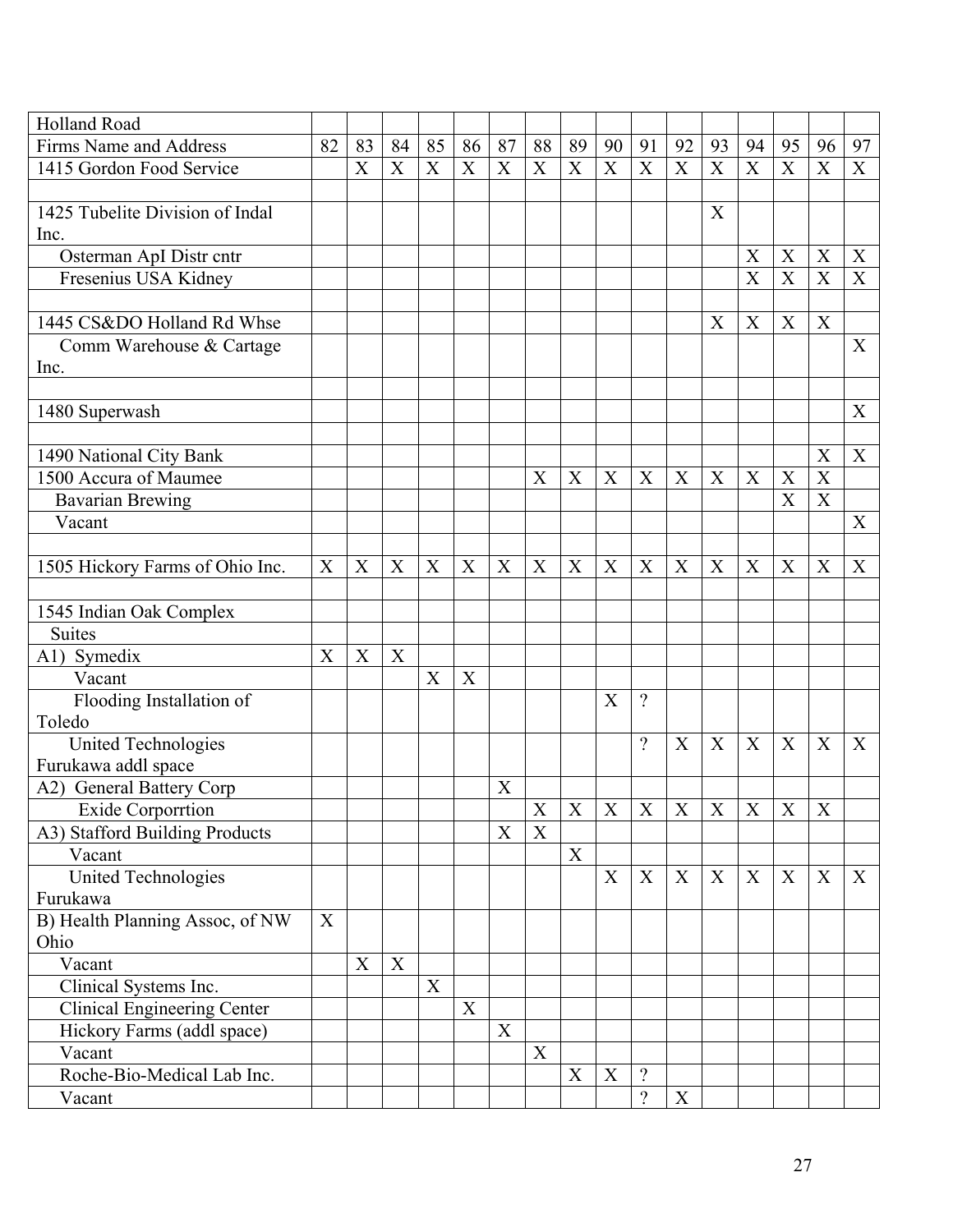| Firms address and Name             | 82                        | 83 | 84                        | 85                    | 86                    | 87               | 88               | 89          | 90 | 91                       | 92 | 93             | 94                        | 95          | 96                        | 97                        |
|------------------------------------|---------------------------|----|---------------------------|-----------------------|-----------------------|------------------|------------------|-------------|----|--------------------------|----|----------------|---------------------------|-------------|---------------------------|---------------------------|
| Kidney Foundation of NW Ohio       |                           |    |                           |                       |                       |                  |                  |             |    |                          |    | $\overline{X}$ | $\overline{X}$            | X           | X                         | $\boldsymbol{\mathrm{X}}$ |
| C) Roche Bio-Medical Lab Inc.      |                           |    |                           |                       |                       | X                | X                |             |    |                          |    |                |                           |             |                           |                           |
| Vacant                             |                           |    |                           |                       |                       |                  |                  | X           | X  | X                        | X  |                |                           |             |                           |                           |
| Life Connection of Toledo          |                           |    |                           |                       |                       |                  |                  |             |    |                          |    | X              | X                         | X           | $\mathbf X$               |                           |
| Life Connection of Ohio            |                           |    |                           |                       |                       |                  |                  |             |    |                          |    |                |                           |             |                           |                           |
| D) Electronic Engineering          |                           |    |                           |                       | X                     | X                | X                |             |    |                          |    |                |                           |             |                           |                           |
| <b>Norstan Communications</b>      |                           |    |                           |                       |                       |                  |                  | X           | X  | $\overline{\mathcal{L}}$ |    |                |                           |             |                           |                           |
| Vacant                             |                           |    |                           |                       |                       |                  |                  |             |    | $\gamma$                 | X  |                |                           |             |                           |                           |
| Life Commection addl space         |                           |    |                           |                       |                       |                  |                  |             |    |                          |    | X              |                           |             |                           |                           |
| E) Kidney Foundation               | X                         | X  | X                         | X                     | X                     | X                | X                | X           | X  | X                        | X  |                |                           |             |                           |                           |
| Vacant                             |                           |    |                           |                       |                       |                  |                  |             |    |                          |    | X              |                           |             |                           |                           |
| <b>Skyline Trade Show</b>          |                           |    |                           |                       |                       |                  |                  |             |    |                          |    |                | X                         | X           | X                         |                           |
| <b>Skyline Displays</b>            |                           |    |                           |                       |                       |                  |                  |             |    |                          |    |                |                           |             |                           | X                         |
| F) Vacant                          |                           |    |                           |                       |                       |                  |                  |             |    |                          |    |                |                           |             |                           |                           |
| Toledo Humane Society              | X                         |    |                           |                       |                       |                  |                  |             |    |                          |    |                |                           |             |                           |                           |
| Orhan Procurement Agency           |                           |    | X                         | X                     | X                     | X                | X                |             |    |                          |    |                |                           |             |                           |                           |
| <b>NW</b>                          |                           |    |                           |                       |                       |                  |                  |             |    |                          |    |                |                           |             |                           |                           |
| <b>Life Connection</b>             |                           |    |                           |                       |                       |                  |                  | X           | X  | X                        | X  |                |                           |             |                           |                           |
| Vacant                             |                           |    |                           |                       |                       |                  |                  |             |    |                          |    | X              |                           |             |                           |                           |
| Landis Gyr Powers                  |                           |    |                           |                       |                       |                  |                  |             |    |                          |    |                | X                         | X           | $\boldsymbol{X}$          |                           |
| Landis & Staefa Toledo branch      |                           |    |                           |                       |                       |                  |                  |             |    |                          |    |                |                           |             |                           | X                         |
| G) Penta County Vocational         |                           |    | X                         | X                     | X                     | X                | X                | X           | X  | X                        | X  | X              | X                         | X           | $\boldsymbol{\mathrm{X}}$ |                           |
| School                             |                           |    |                           |                       |                       |                  |                  |             |    |                          |    |                |                           |             |                           |                           |
| H) Dell Haven Construction         | X                         | X  | X                         | X                     | X                     | X                | $\boldsymbol{X}$ | X           | X  |                          |    |                |                           |             |                           |                           |
| Miller Farm & Greenhouse Co.       | X                         | X  | X                         | $\overline{\text{X}}$ | $\overline{\text{X}}$ | X                | X                |             |    |                          |    |                |                           |             |                           |                           |
| Miller Diversified Inc.            |                           |    |                           |                       |                       |                  |                  | X           | X  | X                        | X  | X              | $\boldsymbol{X}$          |             |                           |                           |
| Webstrand Corp.                    | X                         | X  | $\boldsymbol{X}$          |                       |                       |                  |                  |             |    |                          |    |                |                           |             |                           |                           |
| M&R Development                    | X                         | X  | $\boldsymbol{\mathrm{X}}$ | X                     | X                     | X                | $\boldsymbol{X}$ | X           |    |                          |    |                |                           |             |                           |                           |
| Westport Homes Inc.                |                           |    |                           |                       |                       |                  |                  |             |    |                          |    | X              | X                         |             |                           |                           |
| Francis J & Co.                    |                           |    |                           |                       |                       |                  |                  |             |    |                          |    | X              | $\boldsymbol{\mathrm{X}}$ |             |                           |                           |
| <b>Miller Monclove Properties</b>  |                           |    |                           |                       |                       |                  |                  |             |    |                          |    |                |                           | $\mathbf X$ |                           |                           |
| <b>ADM Document Systems</b>        |                           |    |                           |                       |                       |                  |                  |             |    |                          |    |                |                           |             | X                         | X                         |
| K) Johnson F.D. Co.                | $\boldsymbol{\mathrm{X}}$ | X  | $\mathbf X$               | $\boldsymbol{X}$      | X                     | X                | X                | $\mathbf X$ |    |                          |    |                |                           |             |                           |                           |
| Westport Homes Inc.                |                           |    |                           |                       |                       |                  |                  |             | X  | X                        | X  |                |                           |             |                           |                           |
| Faster USA Inc.                    |                           |    |                           |                       |                       |                  |                  |             |    |                          |    | X              |                           |             |                           |                           |
| Smith Cornell Impressions          |                           |    |                           |                       |                       |                  |                  |             |    |                          |    |                | X                         | X           | X                         | X                         |
| K1) PUF Laboratories               |                           |    |                           |                       |                       |                  |                  |             | X  |                          |    |                |                           |             |                           |                           |
|                                    |                           |    |                           |                       |                       |                  |                  |             |    |                          |    |                |                           |             |                           |                           |
| M) Mamee-Perrysburg Gym Clb.       |                           |    |                           |                       |                       |                  |                  |             |    |                          |    |                |                           |             |                           |                           |
| Layman Linda Investments           | X                         |    |                           |                       |                       |                  |                  |             |    |                          |    |                |                           |             |                           |                           |
| <b>Great Lakes Corvette Supply</b> | $\mathbf X$               |    |                           |                       |                       |                  |                  |             |    |                          |    |                |                           |             |                           |                           |
| De Armond Inc.                     |                           |    | X                         | X                     | X                     | $\boldsymbol{X}$ |                  |             |    |                          |    |                |                           |             |                           |                           |
| Vacant                             |                           |    |                           |                       |                       |                  | X                |             |    |                          |    |                |                           |             |                           |                           |
| <b>United Dconsumers Club</b>      |                           |    |                           |                       |                       |                  |                  | X           | X  | X                        | X  | X              | $\mathbf X$               |             |                           |                           |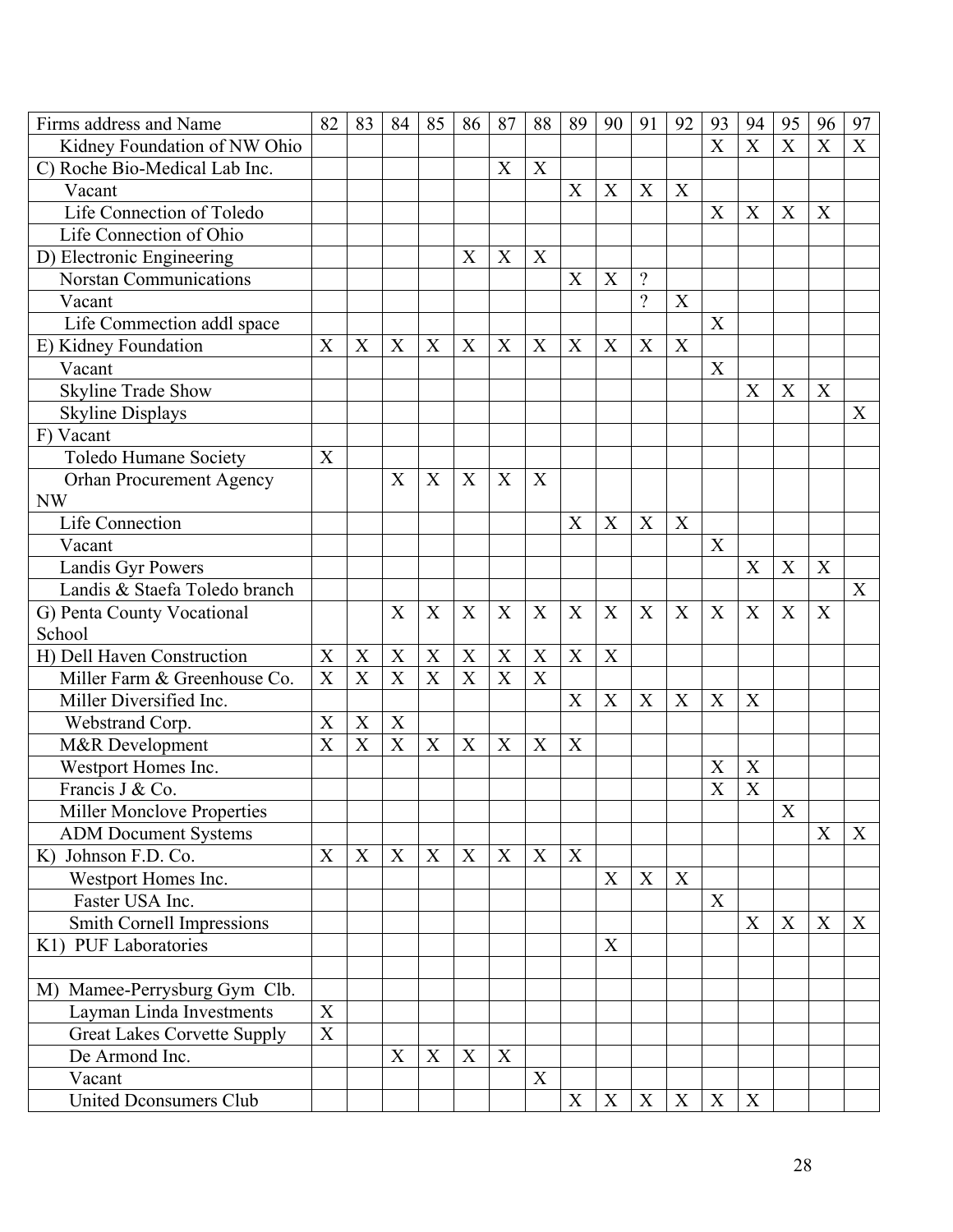| Firms address and Name               | 82          | 83          | 84 | 85                        | 86               | 87 | 88          | 89          | 90 | 91             | 92 | 93          | 94                        | 95 | 96 | 97               |
|--------------------------------------|-------------|-------------|----|---------------------------|------------------|----|-------------|-------------|----|----------------|----|-------------|---------------------------|----|----|------------------|
| Faster USA                           |             |             |    |                           |                  |    |             |             |    |                |    |             |                           | X  | X  | X                |
| N) Vacant                            | X           | X           | X  | X                         | X                |    |             |             |    |                |    |             |                           |    |    |                  |
| Findlay Furniture &                  |             |             |    |                           |                  |    |             |             |    |                |    |             |                           |    |    |                  |
| Upholstery                           |             |             |    |                           |                  |    |             |             |    |                |    |             |                           |    |    |                  |
| Colonial Courier Service             |             |             |    |                           |                  | X  | X           | X           | X  | X              | X  | X           | X                         | X  |    |                  |
| Vacant                               |             |             |    |                           |                  |    |             |             |    |                |    |             |                           |    | X  |                  |
| Morgan Mechanical                    |             |             |    |                           |                  |    |             |             |    |                |    |             |                           |    |    | X                |
| Ohio National Sales (mach<br>O       | X           |             |    |                           |                  |    |             |             |    |                |    |             |                           |    |    |                  |
| sales)                               |             |             |    |                           |                  |    |             |             |    |                |    |             |                           |    |    |                  |
| <b>American Multigraphics</b>        |             | X           | X  | X                         | X                | X  | $\mathbf X$ |             |    |                |    |             |                           |    |    |                  |
| Vacant                               |             |             |    |                           |                  |    |             | X           | X  | $\gamma$       |    |             |                           |    |    |                  |
| Smith-Cornell                        |             |             |    |                           |                  |    |             |             |    | $\gamma$       | X  | X           | $\boldsymbol{X}$          |    |    |                  |
| Vacant                               |             |             |    |                           |                  |    |             |             |    |                |    |             |                           | X  | X  |                  |
| Vacant<br>P)                         |             |             |    |                           |                  |    |             |             |    |                |    |             |                           |    |    |                  |
| Pepperidge Farms                     | X           | X           | X  | X                         | X                | X  | X           | X           | X  | X              | X  | X           | X                         | X  | X  |                  |
| <b>Stafford Bldg. Products</b><br>R) |             |             |    |                           | X                |    |             |             |    |                |    |             |                           |    |    |                  |
| M S Techologies Inc.                 |             |             |    |                           |                  | X  |             |             |    |                |    |             |                           |    |    |                  |
| Vacant                               |             |             |    |                           |                  |    | X           | X           | X  | X              | X  |             |                           |    |    |                  |
| Wedemeyer Electronic Supply          |             |             |    |                           |                  |    |             |             |    |                |    | X           |                           |    |    |                  |
| Co.                                  |             |             |    |                           |                  |    |             |             |    |                |    |             |                           |    |    |                  |
| <b>Strategic Research Consultant</b> |             |             |    |                           |                  |    |             |             |    |                |    |             |                           | X  |    |                  |
| Vacant                               |             |             |    |                           |                  |    |             |             |    |                |    |             |                           |    | X  |                  |
| S) Agricultural Electric Systems     |             |             |    |                           |                  |    |             |             |    |                |    |             |                           |    |    |                  |
| Huron Valley Glass                   |             |             |    |                           |                  |    | X           |             |    |                |    |             |                           |    |    |                  |
| Vacant                               | X           |             |    |                           |                  |    |             | X           |    |                |    |             |                           |    |    |                  |
| Polara Golf Balls                    |             |             |    |                           |                  |    |             |             | X  | $\gamma$       |    |             |                           |    |    |                  |
| LMG Direct whse & Mailing            |             |             |    |                           |                  |    |             |             |    | $\gamma$       | X  |             |                           |    |    |                  |
| Servs.                               |             |             |    |                           |                  |    |             |             |    |                |    |             |                           |    |    |                  |
| Lawson Inmate Commissary             |             |             |    |                           |                  |    |             |             |    |                |    | X           | X                         | X  | X  | X                |
| servs                                |             |             |    |                           |                  |    |             |             |    |                |    |             |                           |    |    |                  |
| T) Agricultural Electric System      | $\mathbf X$ | $\mathbf X$ | X  |                           |                  |    |             |             |    |                |    |             |                           |    |    |                  |
| Vacant                               |             |             |    | X                         | X                | X  | X           |             |    |                |    |             |                           |    |    |                  |
| DHL World Wide Express               |             |             |    |                           |                  |    |             | X           | X  | $\gamma$       |    |             |                           |    |    |                  |
| Non Contact International            |             |             |    |                           |                  |    |             |             |    | $\overline{?}$ | X  | $\mathbf X$ | $\boldsymbol{\mathrm{X}}$ |    |    |                  |
| Vacant                               |             |             |    |                           |                  |    |             |             |    |                |    |             |                           | X  | X  |                  |
| U) Shever's Stain Glass Inc.         |             |             |    |                           |                  |    |             |             |    |                |    |             |                           |    |    |                  |
| Vacant                               | $\mathbf X$ |             |    |                           |                  |    |             |             |    |                |    |             |                           |    |    |                  |
| Speciality Industries                |             |             | X  |                           |                  |    |             |             |    |                |    |             |                           |    |    |                  |
| Datatrol Inc.                        |             |             |    | $\boldsymbol{\mathrm{X}}$ | $\boldsymbol{X}$ | X  |             |             |    |                |    |             |                           |    |    |                  |
| Instrument Serv. & Equipt.           |             |             |    |                           |                  |    | X           | $\mathbf X$ |    |                |    |             |                           |    |    |                  |
| Landis & Gyr Power Inc.              |             |             |    |                           |                  |    |             |             | X  | X              | X  | X           |                           |    |    |                  |
| Northeast Eletronics                 |             |             |    |                           |                  |    |             |             |    |                |    |             | X                         | X  | X  | $\boldsymbol{X}$ |
| V) Glass Speciality                  | X           | X           | X  |                           |                  |    |             |             |    |                |    |             |                           |    |    |                  |
| <b>Brahier Lighting Sales</b>        | $\mathbf X$ | $\mathbf X$ | X  |                           |                  |    |             |             |    |                |    |             |                           |    |    |                  |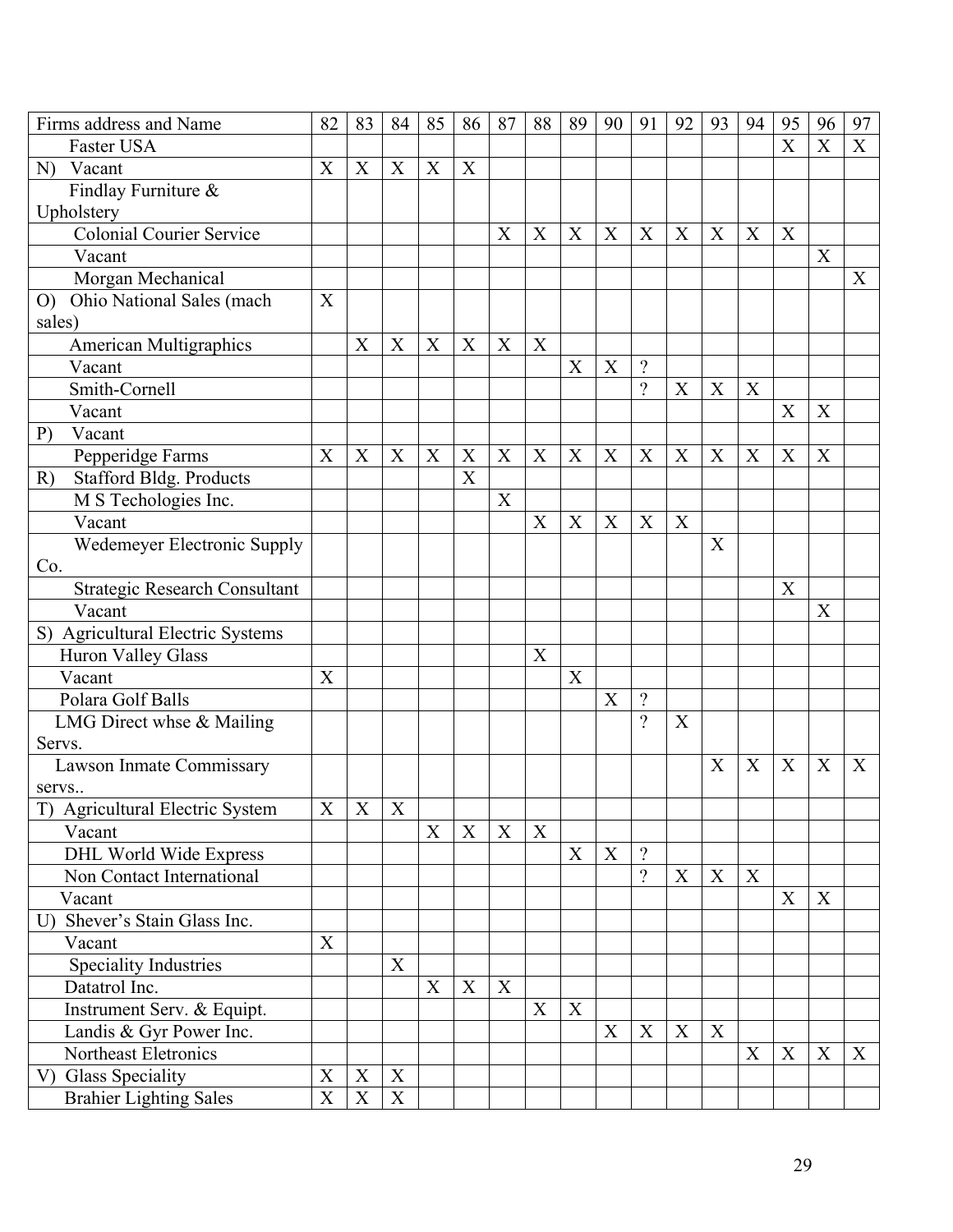| Firms address and Name         | 82                        | 83                        | 84                        | 85               | 96          | 87 | 88                        | 89               | 90                        | 91          | 92               | 93                        | 94                        | 95               | 96                        | 97               |
|--------------------------------|---------------------------|---------------------------|---------------------------|------------------|-------------|----|---------------------------|------------------|---------------------------|-------------|------------------|---------------------------|---------------------------|------------------|---------------------------|------------------|
| Vacant                         |                           |                           |                           | $\overline{X}$   |             |    |                           |                  |                           |             |                  |                           |                           |                  |                           |                  |
| Turf Pro Ind. (lawn Maint)     |                           |                           |                           |                  | X           |    |                           |                  |                           |             |                  |                           |                           |                  |                           |                  |
| Ecolo Green (lawn Maint)       |                           |                           |                           |                  |             | X  |                           |                  |                           |             |                  |                           |                           |                  |                           |                  |
| New England Green              |                           |                           |                           |                  |             |    | X                         |                  |                           |             |                  |                           |                           |                  |                           |                  |
| Orkin Lawn Care                |                           |                           |                           |                  |             |    |                           | X                | X                         | X           | X                | X                         |                           |                  |                           |                  |
| <b>Barefoot Grass Lawn</b>     |                           |                           |                           |                  |             |    |                           |                  |                           |             |                  |                           | X                         | X                | X                         | X                |
|                                |                           |                           |                           |                  |             |    |                           |                  |                           |             |                  |                           |                           |                  |                           |                  |
| 1550 United Parcel Service     |                           |                           |                           |                  |             | X  | $\boldsymbol{\mathrm{X}}$ | X                | X                         | X           | X                | X                         | X                         | X                | X                         | X                |
|                                |                           |                           |                           |                  |             |    |                           |                  |                           |             |                  |                           |                           |                  |                           |                  |
| 1605 Redi-Van Ambulance Serv.  |                           |                           |                           |                  |             |    | X                         | X                |                           |             |                  |                           |                           |                  |                           |                  |
| <b>Suites</b>                  |                           |                           |                           |                  |             |    |                           |                  |                           |             |                  |                           |                           |                  |                           |                  |
| A1) Harry's Clothing           | $\boldsymbol{\mathrm{X}}$ | $\boldsymbol{X}$          | $\boldsymbol{\mathrm{X}}$ | X                | X           | X  |                           |                  |                           |             |                  |                           |                           |                  |                           |                  |
| Vacant                         |                           |                           |                           |                  |             |    | X                         |                  |                           |             |                  |                           |                           |                  |                           |                  |
| S&R Equipment Co.              |                           |                           |                           |                  |             |    |                           | X                | $\gamma$                  | $\gamma$    |                  |                           |                           |                  |                           |                  |
| ABC Health Care Inc.           |                           |                           |                           |                  |             |    |                           |                  |                           | $\gamma$    | X                |                           |                           |                  |                           |                  |
| Redi-Van Ambulance Serv.       |                           |                           |                           |                  |             |    |                           |                  |                           |             | X                | X                         | X                         | X                | X                         | $\boldsymbol{X}$ |
| A2)<br>Vacant                  |                           |                           | $\boldsymbol{X}$          | X                |             |    |                           |                  |                           |             |                  |                           |                           |                  |                           |                  |
| Harry's Annex                  |                           |                           |                           |                  | X           | X  |                           |                  |                           |             |                  |                           |                           |                  |                           |                  |
| Vacant                         |                           |                           |                           |                  |             |    | X                         | X                |                           |             |                  |                           |                           |                  |                           |                  |
| S&R Equipment Co.              |                           |                           |                           |                  |             |    |                           |                  | X                         | $\gamma$    |                  |                           |                           |                  |                           |                  |
| Vacant                         |                           |                           |                           |                  |             |    |                           |                  |                           | $\gamma$    | X                |                           |                           |                  |                           |                  |
| <b>Unique Travel</b>           |                           |                           |                           |                  |             |    |                           |                  |                           |             |                  | X                         | X                         | X                | X                         | $\mathbf X$      |
| A3) R&K Financial Mrkt. Inc.   |                           |                           |                           |                  |             |    |                           |                  |                           |             |                  |                           | X                         | X                | X                         | $\mathbf X$      |
| Luthern Brotherhood            |                           |                           |                           | X                | X           | X  | X                         | X                | X                         | X           | X                | X                         | X                         | X                | X                         | $\boldsymbol{X}$ |
| A4) Buric R. V. consultanta    | $\mathbf X$               | $\boldsymbol{\mathrm{X}}$ | $\mathbf X$               |                  |             |    |                           |                  |                           |             |                  |                           |                           |                  |                           |                  |
| Northe American Benefit        |                           |                           | X                         |                  |             |    |                           |                  |                           |             |                  |                           |                           |                  |                           |                  |
| Assoc.                         |                           |                           |                           |                  |             |    |                           |                  |                           |             |                  |                           |                           |                  |                           |                  |
| <b>ABC Health Care Agency</b>  |                           |                           |                           |                  |             | X  | X                         | $\boldsymbol{X}$ | X                         | X           | X                | X                         | $\mathbf X$               | X                | X                         | X                |
| Morrow-Bradley & Assoc.        |                           |                           |                           |                  |             |    |                           |                  |                           |             |                  |                           |                           |                  | X                         | X                |
| <b>Connections Counseling</b>  |                           |                           |                           |                  |             |    |                           |                  |                           |             |                  |                           |                           |                  |                           | $\boldsymbol{X}$ |
| A5) Ransom Consulting Inc.     |                           |                           | X                         | X                | X           | X  | $\mathbf X$               | X                | X                         | $\mathbf X$ | X                | X                         | $\boldsymbol{\mathrm{X}}$ | X                | $\boldsymbol{\mathrm{X}}$ | $\mathbf X$      |
| <b>AASK Midwest</b>            |                           |                           |                           |                  |             |    | X                         | $\mathbf X$      |                           |             |                  |                           |                           |                  |                           |                  |
| Kos Oraganization              |                           |                           |                           |                  |             |    | $\overline{X}$            | $\mathbf X$      | X                         | $\mathbf X$ | $\boldsymbol{X}$ | $\mathbf X$               | $\boldsymbol{\mathrm{X}}$ | X                | X                         | $\boldsymbol{X}$ |
| Robert James Enterprises       |                           |                           |                           |                  |             |    |                           |                  | X                         | X           | X                | $\boldsymbol{\mathrm{X}}$ |                           |                  |                           |                  |
|                                |                           |                           |                           |                  |             |    |                           |                  |                           |             |                  |                           |                           |                  |                           |                  |
| 1607 Brock Korsnack&Hinds Inc. |                           |                           |                           |                  |             |    |                           |                  |                           |             |                  |                           | $\boldsymbol{X}$          | $\boldsymbol{X}$ | $\mathbf X$               | X                |
|                                |                           |                           |                           |                  |             |    |                           |                  |                           |             |                  |                           |                           |                  |                           |                  |
| 1615 Children's Discovery Ctr. |                           |                           | $\boldsymbol{\mathrm{X}}$ | $\boldsymbol{X}$ | $\mathbf X$ | X  | $\boldsymbol{\mathrm{X}}$ | $\mathbf X$      | $\boldsymbol{\mathrm{X}}$ | $\mathbf X$ | X                | $\boldsymbol{\mathrm{X}}$ | $\boldsymbol{X}$          | $\boldsymbol{X}$ | $\boldsymbol{X}$          | X                |
|                                |                           |                           |                           |                  |             |    |                           |                  |                           |             |                  |                           |                           |                  |                           |                  |
|                                |                           |                           |                           |                  |             |    |                           |                  |                           |             |                  |                           |                           |                  |                           |                  |
|                                |                           |                           |                           |                  |             |    |                           |                  |                           |             |                  |                           |                           |                  |                           |                  |
|                                |                           |                           |                           |                  |             |    |                           |                  |                           |             |                  |                           |                           |                  |                           |                  |
|                                |                           |                           |                           |                  |             |    |                           |                  |                           |             |                  |                           |                           |                  |                           |                  |
|                                |                           |                           |                           |                  |             |    |                           |                  |                           |             |                  |                           |                           |                  |                           |                  |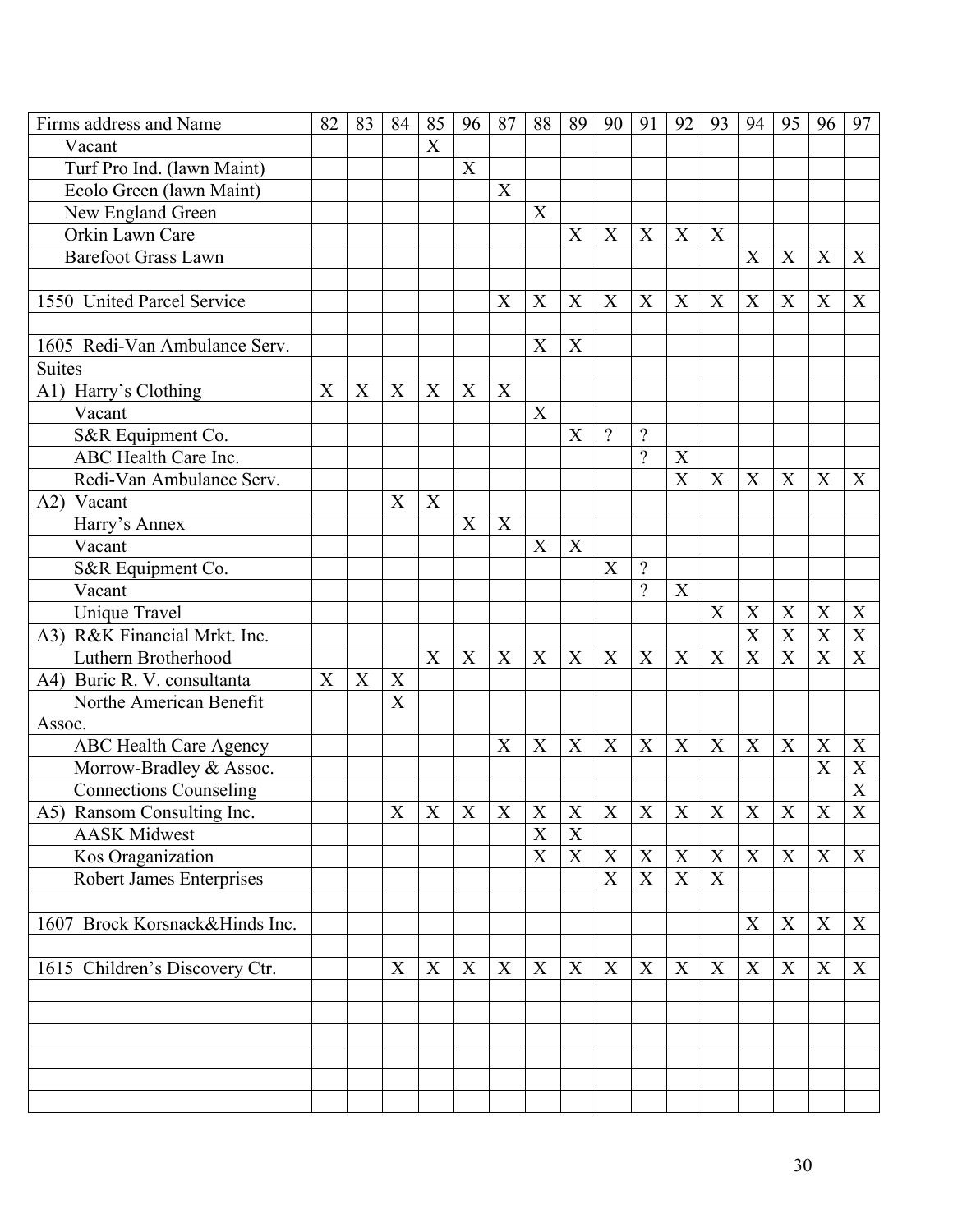| Firms Name and Address          | 82 | 83 | 84 | 85               | 86 | 87 | 88 | 89 | 90 | 91       | 92                        | 93                        | 94             | 95                        | 96          | 97             |
|---------------------------------|----|----|----|------------------|----|----|----|----|----|----------|---------------------------|---------------------------|----------------|---------------------------|-------------|----------------|
| 1625 Flowers & Associates       | X  | X  | X  | X                |    |    |    |    |    |          |                           |                           |                |                           |             |                |
| Tillman-Unitech Drftsmn         | X  | X  | X  | $\boldsymbol{X}$ |    |    |    |    |    |          |                           |                           |                |                           |             |                |
| Vacant                          |    |    |    |                  | X  |    |    |    |    |          |                           |                           |                |                           |             |                |
| Tillman-Unitech Corp.           |    |    |    |                  |    | X  | X  | X  | X  | X        | X                         | X                         | X              | X                         | X           | X              |
| Fiber-Life Corp.                |    |    |    |                  |    |    |    |    | X  | X        | X                         |                           |                |                           |             |                |
| Sun Fed. Credit Union           |    |    |    |                  |    |    |    |    |    |          |                           |                           | X              | X                         | X           |                |
| Arrowhead Fed. Crdt. Union      |    |    |    |                  |    |    |    |    |    |          |                           |                           |                |                           |             | X              |
|                                 |    |    |    |                  |    |    |    |    |    |          |                           |                           |                |                           |             |                |
| 1626 UPS Personell Office       |    |    |    |                  |    |    |    |    |    |          | X                         | $\boldsymbol{X}$          | X              | X                         | X           | X              |
|                                 |    |    |    |                  |    |    |    |    |    |          |                           |                           |                |                           |             |                |
| 1645 Hickory Point Whse.        |    |    |    |                  |    | X  |    |    |    |          |                           |                           |                |                           |             |                |
| Vacant                          |    |    |    |                  |    |    | X  |    |    |          |                           |                           |                |                           |             |                |
| Lott Ind. Workshop              |    |    |    |                  |    |    |    | X  | X  | X        | X                         | X                         | X              | X                         | X           | X              |
|                                 |    |    |    |                  |    |    |    |    |    |          |                           |                           |                |                           |             |                |
| 1653 Vista Medical Cnt. complex |    |    |    |                  |    |    |    |    |    |          | X                         |                           |                |                           |             |                |
| Maumee Valley Physical          |    |    |    |                  |    |    |    |    |    |          |                           | X                         | X              | X                         | X           | X              |
| Therapy                         |    |    |    |                  |    |    |    |    |    |          |                           |                           |                |                           |             |                |
| Arrowhead Internal Medicine     |    |    |    |                  |    |    |    |    |    |          |                           |                           |                |                           |             | X              |
|                                 |    |    |    |                  |    |    |    |    |    |          |                           |                           |                |                           |             |                |
| 1655 Building                   |    |    |    |                  |    |    |    |    | X  |          |                           |                           |                |                           |             |                |
| A) Maumee Valley Counseling     |    |    |    |                  |    |    |    |    |    | $\gamma$ | X                         | X                         | X              |                           |             |                |
| Ctr.                            |    |    |    |                  |    |    |    |    |    |          |                           |                           |                |                           |             |                |
| Harbor Behavioral Health Ctr.   |    |    |    |                  |    |    |    |    |    |          |                           |                           |                | X                         | X           | X              |
| B) Arrowhead Learning &         |    |    |    |                  |    |    |    |    |    | $\gamma$ | X                         | X                         | X              |                           |             |                |
| Development Center              |    |    |    |                  |    |    |    |    |    |          |                           |                           |                |                           |             |                |
| C) Section Resource Inc.        |    |    |    |                  |    |    |    |    |    | $\gamma$ | X                         | X                         | X              | X                         | X           | X              |
| D) under construction           |    |    |    |                  |    |    |    |    |    |          | X                         |                           |                |                           |             |                |
| Arrowhead Internal Medicine     |    |    |    |                  |    |    |    |    |    |          |                           |                           |                | $\boldsymbol{\mathrm{X}}$ |             |                |
| Clinic                          |    |    |    |                  |    |    |    |    |    |          |                           |                           |                |                           |             |                |
| Vacant                          |    |    |    |                  |    |    |    |    |    |          |                           |                           |                |                           | X           |                |
| E) under consstruction          |    |    |    |                  |    |    |    |    |    |          |                           | $\boldsymbol{\mathrm{X}}$ |                |                           |             |                |
| Vacant                          |    |    |    |                  |    |    |    |    |    |          |                           |                           |                |                           | X           |                |
|                                 |    |    |    |                  |    |    |    |    |    |          |                           |                           |                |                           |             |                |
| 1657 Building                   |    |    |    |                  |    |    |    |    |    |          |                           |                           |                |                           |             |                |
| A) Arrowhead Podiatry Assoc.    |    |    |    |                  |    |    |    |    |    |          |                           |                           |                |                           |             |                |
| <b>CR Marlow (Podiatrist)</b>   |    |    |    |                  |    |    |    |    |    |          | $\mathbf X$               | $\mathbf X$               | $\mathbf X$    | $\mathbf X$               | X           | X              |
| TD Gilbert (Podiattrist)        |    |    |    |                  |    |    |    |    |    |          | $\mathbf X$               | $\mathbf X$               | $\mathbf X$    | $\mathbf X$               | X           | X              |
| B) Vacant                       |    |    |    |                  |    |    |    |    |    |          | $\boldsymbol{\mathrm{X}}$ | $\boldsymbol{\mathrm{X}}$ |                |                           |             |                |
| Home Health Plus                |    |    |    |                  |    |    |    |    |    |          |                           |                           | $\mathbf X$    | $\boldsymbol{X}$          | X           | X              |
| C) Vacant                       |    |    |    |                  |    |    |    |    |    |          | $\boldsymbol{X}$          | X                         | $\mathbf X$    | $\mathbf X$               | $\mathbf X$ |                |
| D) Thos A Cable (optometrist)   |    |    |    |                  |    |    |    |    |    |          | X                         | $\mathbf X$               | $\overline{X}$ | $\overline{\text{X}}$     | $\mathbf X$ | $\mathbf X$    |
| Ernest S. Spohn (optometrist)   |    |    |    |                  |    |    |    |    |    |          | $\mathbf X$               | $\mathbf X$               | $\mathbf X$    | $\mathbf X$               | X           | $\mathbf X$    |
| E) Larry Metzger (dentist)X     |    |    |    |                  |    |    |    |    |    |          | X                         | $\mathbf X$               | $\mathbf X$    | $\mathbf X$               | $\mathbf X$ | $\overline{X}$ |
|                                 |    |    |    |                  |    |    |    |    |    |          |                           |                           |                |                           |             |                |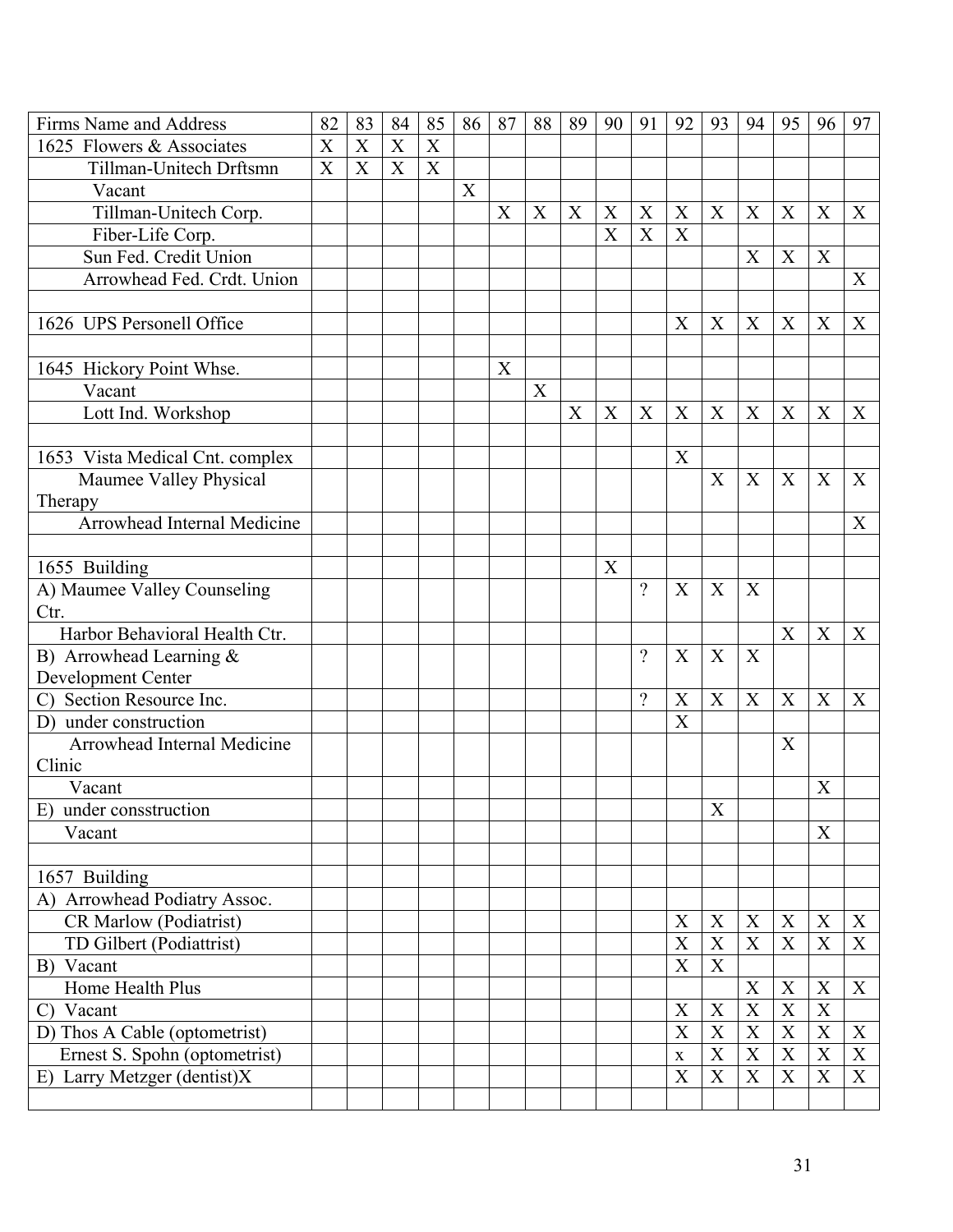| Firms Name and Address                 | 82 | 83 | 84 | 85 | 86 | 87 | 88 | 89 | 90                        | 91             | 92          | 93          | 94          | 95               | 96             | 97                        |
|----------------------------------------|----|----|----|----|----|----|----|----|---------------------------|----------------|-------------|-------------|-------------|------------------|----------------|---------------------------|
| 1701 Building                          |    |    |    |    |    |    |    |    |                           |                |             |             |             |                  |                |                           |
| 500) James Ewry (physician)            |    |    |    |    |    |    |    |    |                           |                | X           | X           | X           | $\boldsymbol{X}$ | X              |                           |
| American Economy Ins.                  |    |    |    |    |    |    |    |    |                           |                |             |             |             |                  |                | X                         |
| 501) Med Laboratories                  |    |    |    |    |    |    |    |    | X                         | $\mathbf X$    | $\mathbf X$ | $\mathbf X$ | $\mathbf X$ | X                |                |                           |
| Corning Clinical Labs                  |    |    |    |    |    |    |    |    |                           |                |             |             |             |                  | $\mathbf X$    |                           |
| Donald A. Doneff (physician)           |    |    |    |    |    |    |    |    | $\boldsymbol{X}$          | X              | X           | X           | X           | X                | $\mathbf X$    |                           |
| American States Insurance              |    |    |    |    |    |    |    |    |                           |                |             |             |             |                  |                | X                         |
| A) Digital Equipment Corp.             |    |    |    |    |    |    |    |    | X                         | X              | X           | X           | $\mathbf X$ | X                |                |                           |
| American Family Ins.                   |    |    |    |    |    |    |    |    |                           |                |             |             |             |                  | $\mathbf X$    | $\boldsymbol{\mathrm{X}}$ |
| B) Winstead LC Inc.                    |    |    |    |    |    |    |    |    | $\boldsymbol{\mathrm{X}}$ | $\overline{?}$ |             |             |             |                  |                |                           |
| Lanthrop Corp                          |    |    |    |    |    |    |    |    |                           |                |             |             |             | $\mathbf X$      | X              | X                         |
| C) Centel Communication Sys            |    |    |    |    |    |    |    |    | $\boldsymbol{\mathrm{X}}$ | $\overline{?}$ |             |             |             |                  |                |                           |
| Williams Communications                |    |    |    |    |    |    |    |    |                           |                |             |             |             | $\mathbf X$      | $\mathbf X$    | X                         |
| Insurance of Illinois                  |    |    |    |    |    |    |    |    |                           |                |             |             |             |                  |                | $\overline{\text{X}}$     |
| D) Vacant                              |    |    |    |    |    |    |    |    | X                         | X              | X           | X           |             |                  |                |                           |
| DLC International                      |    |    |    |    |    |    |    |    |                           |                |             |             | X           | X                | $\mathbf X$    |                           |
| <b>LCI</b> International States Office |    |    |    |    |    |    |    |    |                           |                |             |             |             |                  |                | X                         |
| E) Kraft USA food brokers              |    |    |    |    |    |    |    |    |                           |                |             |             |             | $\mathbf X$      | $\mathbf X$    |                           |
| Obrien's Heating & Air Cond.           |    |    |    |    |    |    |    |    |                           |                |             |             |             | X                | $\overline{X}$ | $\mathbf X$               |
|                                        |    |    |    |    |    |    |    |    |                           |                |             |             |             |                  |                |                           |
|                                        |    |    |    |    |    |    |    |    |                           |                |             |             |             |                  |                |                           |
|                                        |    |    |    |    |    |    |    |    |                           |                |             |             |             |                  |                |                           |
|                                        |    |    |    |    |    |    |    |    |                           |                |             |             |             |                  |                |                           |
|                                        |    |    |    |    |    |    |    |    |                           |                |             |             |             |                  |                |                           |
|                                        |    |    |    |    |    |    |    |    |                           |                |             |             |             |                  |                |                           |
|                                        |    |    |    |    |    |    |    |    |                           |                |             |             |             |                  |                |                           |
|                                        |    |    |    |    |    |    |    |    |                           |                |             |             |             |                  |                |                           |
|                                        |    |    |    |    |    |    |    |    |                           |                |             |             |             |                  |                |                           |
|                                        |    |    |    |    |    |    |    |    |                           |                |             |             |             |                  |                |                           |
|                                        |    |    |    |    |    |    |    |    |                           |                |             |             |             |                  |                |                           |
|                                        |    |    |    |    |    |    |    |    |                           |                |             |             |             |                  |                |                           |
|                                        |    |    |    |    |    |    |    |    |                           |                |             |             |             |                  |                |                           |
|                                        |    |    |    |    |    |    |    |    |                           |                |             |             |             |                  |                |                           |
|                                        |    |    |    |    |    |    |    |    |                           |                |             |             |             |                  |                |                           |
|                                        |    |    |    |    |    |    |    |    |                           |                |             |             |             |                  |                |                           |
|                                        |    |    |    |    |    |    |    |    |                           |                |             |             |             |                  |                |                           |
|                                        |    |    |    |    |    |    |    |    |                           |                |             |             |             |                  |                |                           |
|                                        |    |    |    |    |    |    |    |    |                           |                |             |             |             |                  |                |                           |
|                                        |    |    |    |    |    |    |    |    |                           |                |             |             |             |                  |                |                           |
|                                        |    |    |    |    |    |    |    |    |                           |                |             |             |             |                  |                |                           |
|                                        |    |    |    |    |    |    |    |    |                           |                |             |             |             |                  |                |                           |
|                                        |    |    |    |    |    |    |    |    |                           |                |             |             |             |                  |                |                           |
|                                        |    |    |    |    |    |    |    |    |                           |                |             |             |             |                  |                |                           |
|                                        |    |    |    |    |    |    |    |    |                           |                |             |             |             |                  |                |                           |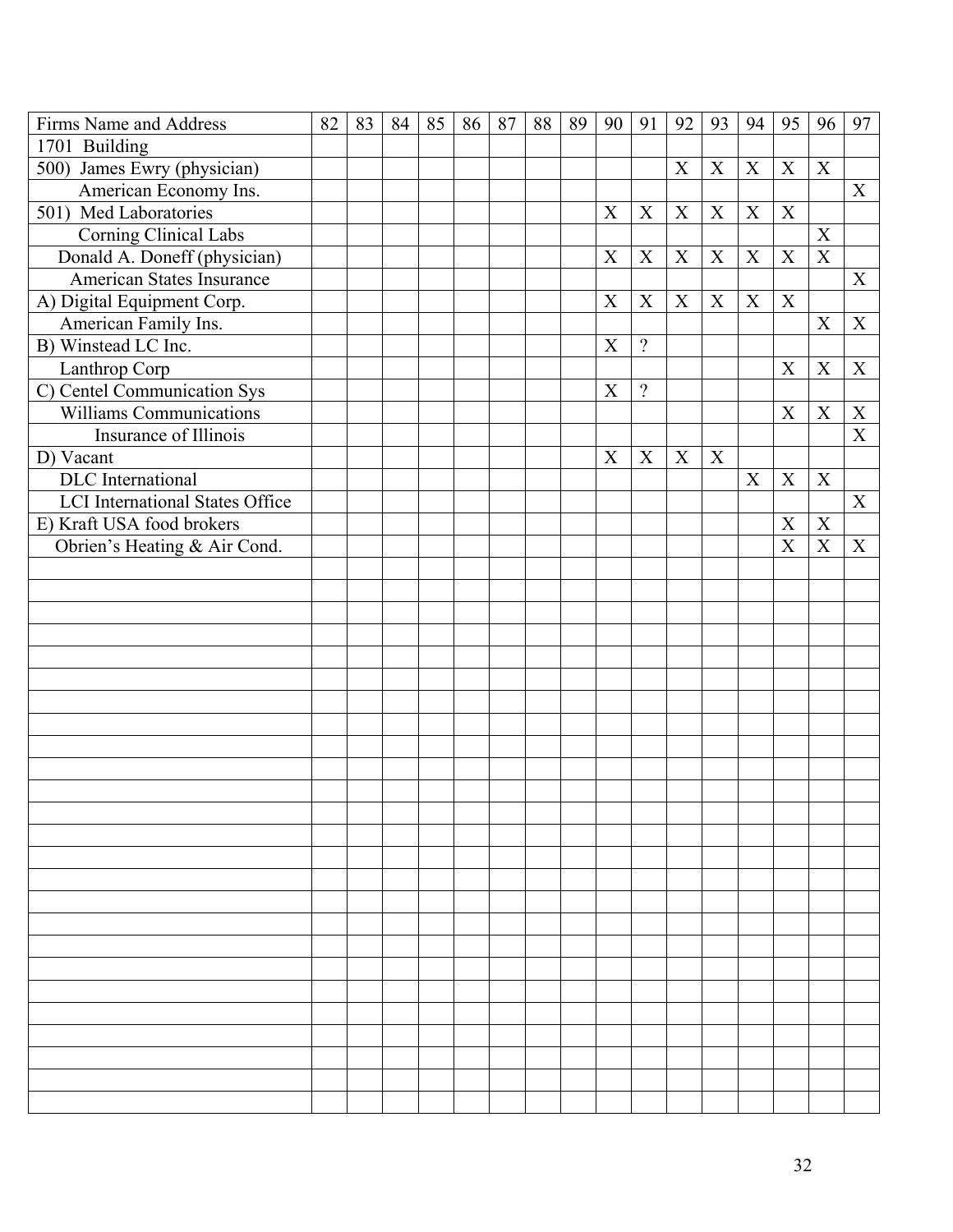| Indian Wood Circle                 |    |    |    |    |    |    |                       |                  |    |                           |    |                       |                           |                           |                  |                           |
|------------------------------------|----|----|----|----|----|----|-----------------------|------------------|----|---------------------------|----|-----------------------|---------------------------|---------------------------|------------------|---------------------------|
| Name of Firm                       | 82 | 83 | 84 | 85 | 86 | 87 | 88                    | 89               | 90 | 91                        | 92 | 93                    | 94                        | 95                        | 96               | 97                        |
| 1605 Building                      |    |    |    |    |    |    |                       |                  |    |                           |    |                       |                           |                           |                  |                           |
| 100) Norstan communications        |    |    |    |    |    |    |                       |                  |    | $\overline{\mathcal{L}}$  | X  | X                     | X                         | X                         | X                | X                         |
| 200) Farrar & Lackey Attys         |    |    |    |    |    |    |                       | X                |    |                           |    |                       |                           |                           |                  |                           |
| Farrar & Associates                |    |    |    |    |    |    |                       |                  | X  | X                         | X  |                       |                           |                           |                  |                           |
| Farrar & Naayers                   |    |    |    |    |    |    |                       |                  |    |                           |    | $\boldsymbol{X}$      | X                         | $\boldsymbol{X}$          | $\mathbf X$      | X                         |
| <b>Whitney Group</b>               |    |    |    |    |    |    |                       |                  |    |                           |    | $\overline{\text{X}}$ | $\overline{X}$            | $\overline{X}$            | $\overline{X}$   | $\overline{X}$            |
| 201) Finney JR Real Estate Co.     |    |    |    |    |    |    | X                     | X                | X  | X                         | X  | X                     | X                         | $\mathbf X$               | $\boldsymbol{X}$ | $\mathbf X$               |
|                                    |    |    |    |    |    |    |                       |                  |    |                           |    |                       |                           |                           |                  |                           |
| 1625 Morgan Mechanical Serv.       |    |    |    |    |    |    | X                     | $\boldsymbol{X}$ | X  | X                         | X  | $\mathbf X$           | X                         | X                         | X                | X                         |
| Mechanical Design Asso.Inc.        |    |    |    |    |    |    | $\overline{\text{X}}$ | X                | X  | $\boldsymbol{\mathrm{X}}$ | X  | $\overline{\text{X}}$ | X                         | $\mathbf X$               | X                | X                         |
|                                    |    |    |    |    |    |    |                       |                  |    |                           |    |                       |                           |                           |                  |                           |
| 1635 The Isaac Group comm real     |    |    |    |    |    |    |                       |                  |    |                           |    |                       |                           | X                         | X                | X                         |
| estate                             |    |    |    |    |    |    |                       |                  |    |                           |    |                       |                           |                           |                  |                           |
|                                    |    |    |    |    |    |    |                       |                  |    |                           |    |                       |                           |                           |                  |                           |
| 1645 Isaac corp. scrap metal       |    |    |    |    |    |    |                       |                  |    |                           |    |                       |                           | X                         | X                | X                         |
| Ferren Trading Group               |    |    |    |    |    |    |                       |                  |    |                           |    |                       |                           | $\boldsymbol{\mathrm{X}}$ | X                | $\boldsymbol{\mathrm{X}}$ |
| Modern Porfolio                    |    |    |    |    |    |    |                       |                  |    |                           |    |                       |                           |                           | X                | $\boldsymbol{\mathrm{X}}$ |
| Management Inc.                    |    |    |    |    |    |    |                       |                  |    |                           |    |                       |                           |                           |                  |                           |
| 201) Right Asso.career counseling  |    |    |    |    |    |    |                       |                  |    |                           |    |                       |                           |                           | X                | $\boldsymbol{\mathrm{X}}$ |
|                                    |    |    |    |    |    |    |                       |                  |    |                           |    |                       |                           |                           |                  |                           |
| 1650 Hickory Business Center       |    |    |    |    |    |    |                       |                  |    |                           |    |                       |                           |                           |                  |                           |
| 1650 Shamrock George Property      |    |    |    |    |    |    |                       |                  |    | $\gamma$                  | X  |                       |                           |                           |                  |                           |
| Servs.                             |    |    |    |    |    |    |                       |                  |    |                           |    |                       |                           |                           |                  |                           |
| Webstrand Corp.                    |    |    |    |    |    |    |                       |                  | X  | $\overline{\mathcal{L}}$  |    |                       |                           |                           |                  |                           |
| 100) Lanier Wordwide               |    |    |    |    |    |    |                       |                  |    | $\gamma$                  | X  | X                     | X                         |                           |                  |                           |
| Sarcom Inc.                        |    |    |    |    |    |    |                       |                  |    |                           |    |                       |                           | X                         | X                | X                         |
| 200) Inacomp Computer Center       |    |    |    |    |    |    |                       |                  |    |                           |    | $\boldsymbol{X}$      |                           |                           |                  |                           |
| Sarcom Inc.                        |    |    |    |    |    |    |                       |                  |    |                           |    |                       | X                         | X                         | X                |                           |
| Knowledge Link (dev. Of            |    |    |    |    |    |    |                       |                  |    |                           |    |                       |                           |                           | X                |                           |
| Sarcom Inc)                        |    |    |    |    |    |    |                       |                  |    |                           |    |                       |                           |                           |                  |                           |
| <b>Sarcom Educational Services</b> |    |    |    |    |    |    |                       |                  |    |                           |    |                       |                           |                           |                  | X                         |
| 300) Vacant                        |    |    |    |    |    |    |                       |                  |    | $\overline{\mathcal{L}}$  | X  |                       |                           |                           |                  |                           |
| Sarcom addl space                  |    |    |    |    |    |    |                       |                  |    |                           |    | $\mathbf X$           |                           |                           |                  |                           |
| Vacant                             |    |    |    |    |    |    |                       |                  |    |                           |    |                       | X                         |                           |                  |                           |
| Sarcom Service Center              |    |    |    |    |    |    |                       |                  |    |                           |    |                       |                           | X                         |                  |                           |
| Vacant                             |    |    |    |    |    |    |                       |                  |    |                           |    |                       |                           |                           | X                | X                         |
| 500) Schmid Systems Inc.           |    |    |    |    |    |    |                       |                  |    | $\gamma$                  | X  | X                     | X                         | X                         |                  |                           |
| Vacant                             |    |    |    |    |    |    |                       |                  |    |                           |    |                       |                           |                           | X                |                           |
| Castle Window Inc.                 |    |    |    |    |    |    |                       |                  |    |                           |    |                       |                           |                           |                  | X                         |
| 700) Aeroquip Training &           |    |    |    |    |    |    |                       |                  |    | $\gamma$                  | X  | X                     | X                         | X                         | X                | X                         |
| technical support                  |    |    |    |    |    |    |                       |                  |    |                           |    |                       |                           |                           |                  |                           |
| 800) Bay Controls Inc.             |    |    |    |    |    |    |                       |                  |    | $\overline{\mathcal{L}}$  | X  | X                     | X                         | X                         | $\boldsymbol{X}$ | X                         |
| 900) Auto Spr Corp of American     |    |    |    |    |    |    |                       |                  |    |                           |    |                       | $\boldsymbol{\mathrm{X}}$ |                           |                  |                           |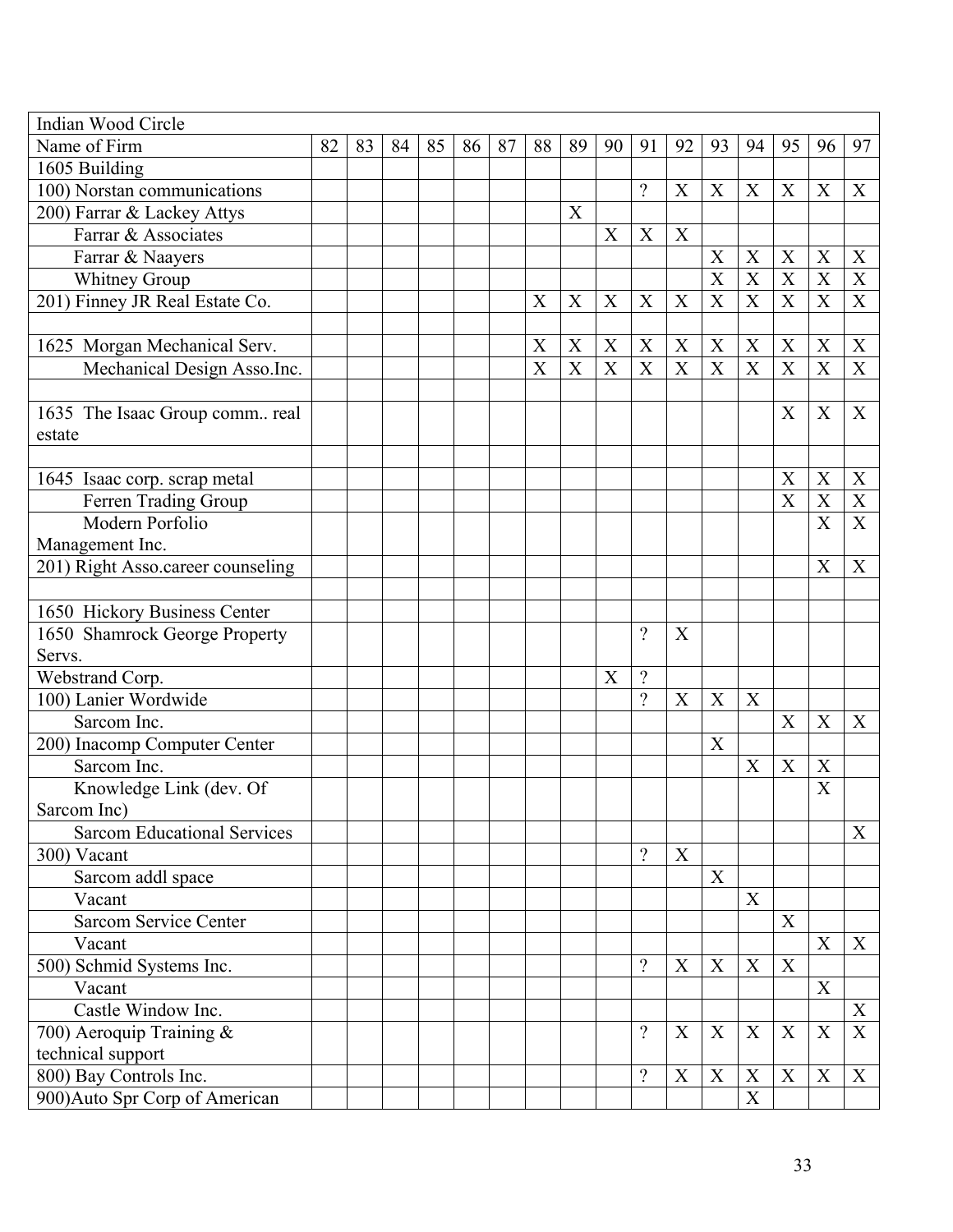| Firms address and Name             | 82 | 83 | 84 | 85 | 86 | 87 | 88 | 89                        | 90 | 91                       | 92               | 93                        | 94                        | 95                    | 96          | 97               |
|------------------------------------|----|----|----|----|----|----|----|---------------------------|----|--------------------------|------------------|---------------------------|---------------------------|-----------------------|-------------|------------------|
| Vacant                             |    |    |    |    |    |    |    |                           |    |                          |                  |                           |                           | $\overline{X}$        | X           | X                |
| 1660 Nekoosa Customer              |    |    |    |    |    |    |    | X                         | X  | $\overline{?}$           |                  |                           |                           |                       |             |                  |
| MarketingX                         |    |    |    |    |    |    |    |                           |    |                          |                  |                           |                           |                       |             |                  |
| Vacant                             |    |    |    |    |    |    |    |                           |    | $\gamma$                 | $\mathbf X$      |                           |                           |                       |             |                  |
| Aeroquip Corp tech center          |    |    |    |    |    |    |    |                           |    |                          |                  | X                         | X                         | X                     | X           | X                |
|                                    |    |    |    |    |    |    |    |                           |    |                          |                  |                           |                           |                       |             |                  |
| 1670 Osterman API                  |    |    |    |    |    |    |    | X                         | X  | X                        | X                | X                         | X                         | X                     | X           | X                |
|                                    |    |    |    |    |    |    |    |                           |    |                          |                  |                           |                           |                       |             |                  |
| 1695 Golden Rules Ins.             |    |    |    |    |    |    | X  | $\boldsymbol{\mathrm{X}}$ | X  | $\gamma$                 |                  |                           |                           |                       |             |                  |
| Nekoosa Packaging Div.             |    |    |    |    |    |    |    | X                         |    |                          |                  |                           |                           |                       |             |                  |
| Trinova (Mgmt Resources            |    |    |    |    |    |    |    | $\overline{X}$            |    |                          |                  |                           |                           |                       |             |                  |
| C <sub>ntr</sub>                   |    |    |    |    |    |    |    |                           |    |                          |                  |                           |                           |                       |             |                  |
| Aeroquip Corp                      |    |    |    |    |    |    |    |                           |    | $\gamma$                 | X                | X                         | X                         | X                     | X           | X                |
|                                    |    |    |    |    |    |    |    |                           |    |                          |                  |                           |                           |                       |             |                  |
| 1700 Surface Combustion            |    |    |    |    |    |    |    | $\boldsymbol{\mathrm{X}}$ | X  | X                        | X                | $\mathbf X$               | $\mathbf X$               | X                     | X           | X                |
|                                    |    |    |    |    |    |    |    |                           |    |                          |                  |                           |                           |                       |             |                  |
| 1705 Aeroquip Corp (unit of        |    |    |    |    |    | X  | X  | X                         |    |                          |                  |                           |                           |                       |             |                  |
| Trinova)                           |    |    |    |    |    |    |    |                           |    |                          |                  |                           |                           |                       |             |                  |
| Vacant                             |    |    |    |    |    |    |    |                           | X  | $\overline{\mathcal{C}}$ |                  |                           |                           |                       |             |                  |
| 100) Systems Alternatives Inc.     |    |    |    |    |    |    |    |                           |    | $\overline{\mathcal{L}}$ | X                | X                         | X                         | $\boldsymbol{X}$      | X           | X                |
| 105) Winstead LC Inc.              |    |    |    |    |    |    |    |                           |    | $\gamma$                 | X                | X                         | X                         |                       |             |                  |
| Paramount Health Care              |    |    |    |    |    |    |    |                           |    |                          |                  |                           |                           | X                     |             |                  |
| Operations                         |    |    |    |    |    |    |    |                           |    |                          |                  |                           |                           |                       |             |                  |
| Paramount Elite                    |    |    |    |    |    |    |    |                           |    |                          |                  |                           |                           |                       | X           | X                |
| 115) Colorado Prime Sales Inc.     |    |    |    |    |    |    |    |                           |    | $\gamma$                 | X                | X                         | X                         | X                     | X           | $\boldsymbol{X}$ |
| 120) Zinnco                        |    |    |    |    |    |    |    |                           |    | $\gamma$                 | X                | $\boldsymbol{X}$          |                           |                       |             |                  |
| 125) Allnet Communications         |    |    |    |    |    |    |    |                           |    | $\gamma$                 | X                | X                         | X                         | X                     | X           |                  |
| Paramount Health care Mkgt         |    |    |    |    |    |    |    |                           |    |                          |                  |                           |                           |                       | X           | X                |
| dept.                              |    |    |    |    |    |    |    |                           |    |                          |                  |                           |                           |                       |             |                  |
| 135 Insurance Testing              |    |    |    |    |    |    |    |                           |    | $\overline{\mathcal{L}}$ | X                | $\boldsymbol{\mathrm{X}}$ | $\mathbf X$               |                       |             |                  |
| <b>Burns Consulting Associates</b> |    |    |    |    |    |    |    |                           |    |                          |                  |                           |                           | $\overline{\text{X}}$ |             |                  |
| addl space                         |    |    |    |    |    |    |    |                           |    |                          |                  |                           |                           |                       |             |                  |
| Western Lake Erie Employers        |    |    |    |    |    |    |    |                           |    |                          |                  |                           |                           |                       | X           | $\boldsymbol{X}$ |
| Coalition                          |    |    |    |    |    |    |    |                           |    |                          |                  |                           |                           |                       |             |                  |
| 145 Burns-Wender & Company         |    |    |    |    |    |    |    |                           |    |                          | X                | $\boldsymbol{X}$          | X                         |                       |             |                  |
| <b>Burns Consulting Associates</b> |    |    |    |    |    |    |    |                           |    |                          |                  |                           | $\boldsymbol{\mathrm{X}}$ | $\mathbf X$           | X           | $\boldsymbol{X}$ |
|                                    |    |    |    |    |    |    |    |                           |    |                          |                  |                           |                           |                       |             |                  |
| 205 Commonwealth Construction      |    |    |    |    |    |    |    |                           |    | $\gamma$                 | X                | X                         | X                         | X                     |             |                  |
| Co.                                |    |    |    |    |    |    |    |                           |    |                          |                  |                           |                           |                       |             |                  |
| 200) Paramount Health Care         |    |    |    |    |    |    |    |                           |    |                          |                  |                           |                           |                       | $\mathbf X$ | X                |
| Finance dept.                      |    |    |    |    |    |    |    |                           |    |                          |                  |                           |                           |                       |             |                  |
| 210) Associated Spring Raymond     |    |    |    |    |    |    |    |                           |    |                          | $\boldsymbol{X}$ | X                         | X                         | X                     | X           | X                |
| 220) Community Mutual Ins.         |    |    |    |    |    |    |    |                           |    | $\overline{\mathcal{L}}$ | $\boldsymbol{X}$ | $\mathbf X$               | $\mathbf X$               | $\mathbf X$           | X           | X                |
| Anthem Blue Cross & Blue Shield    |    |    |    |    |    |    |    |                           |    |                          |                  |                           |                           |                       | X           | X                |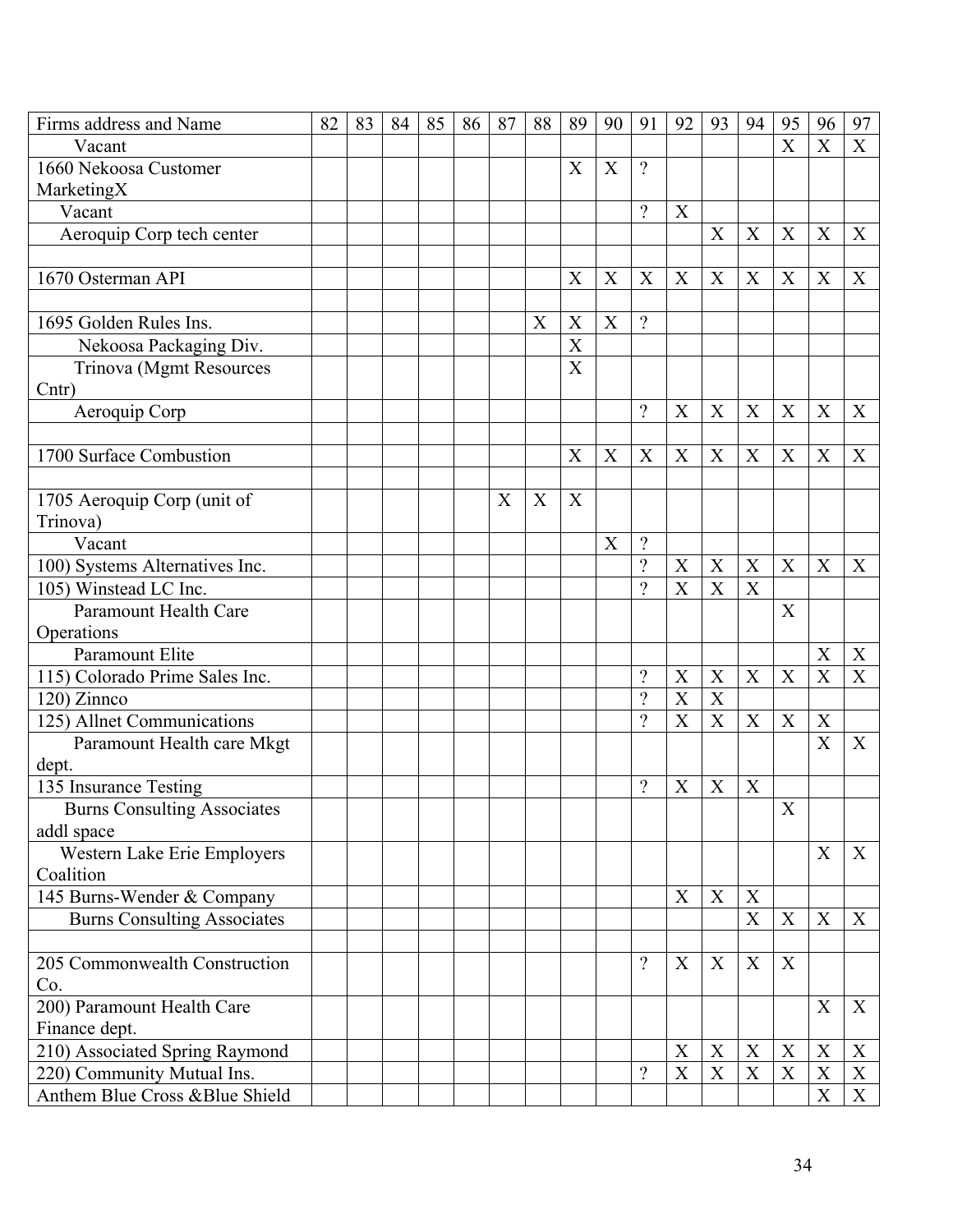| <b>Firms Address and Name</b>       | 82 | 83 | 84 | 85 | 86 | 87 | 88 | 89               | 90 | 91       | 92                       | 93               | 94                        | 95                        | 96                        | 97             |
|-------------------------------------|----|----|----|----|----|----|----|------------------|----|----------|--------------------------|------------------|---------------------------|---------------------------|---------------------------|----------------|
| 1715 Building                       |    |    |    |    |    |    |    |                  |    |          |                          |                  |                           |                           |                           |                |
| <b>Sterling Engineered Products</b> |    |    |    |    |    |    | X  |                  |    |          |                          |                  |                           |                           |                           |                |
| Vacant                              |    |    |    |    |    |    |    | $\boldsymbol{X}$ | X  | $\gamma$ |                          |                  |                           |                           |                           |                |
| 100) Heideberg At Maumee            |    |    |    |    |    |    |    |                  |    | $\gamma$ | X                        | X                | $\mathbf X$               | $\boldsymbol{X}$          | X                         | X              |
| College                             |    |    |    |    |    |    |    |                  |    |          |                          |                  |                           |                           |                           |                |
| 105) Prudential Insurance           |    |    |    |    |    |    |    |                  |    |          |                          | $\boldsymbol{X}$ | X                         | X                         | X                         | X              |
| R S Electronics                     |    |    |    |    |    |    |    |                  |    |          |                          | $\overline{X}$   | $\overline{\text{X}}$     |                           |                           |                |
| 110) Paramount Preferred Options    |    |    |    |    |    |    |    |                  |    |          |                          |                  |                           | X                         | X                         | X              |
| 115) Midwest Center for Human       |    |    |    |    |    |    |    |                  |    |          |                          |                  | X                         | $\overline{\mathrm{X}}$   | X                         | X              |
| Res Dev                             |    |    |    |    |    |    |    |                  |    |          |                          |                  |                           |                           |                           |                |
| Career Research and Dev             |    |    |    |    |    |    |    |                  |    |          |                          |                  | $\boldsymbol{X}$          |                           |                           |                |
| 120) Teledial American              |    |    |    |    |    |    |    |                  |    |          |                          |                  | $\overline{\text{X}}$     |                           |                           |                |
| U.S. Signal long distance           |    |    |    |    |    |    |    |                  |    |          |                          |                  |                           | X                         | X                         | X              |
| phone serv                          |    |    |    |    |    |    |    |                  |    |          |                          |                  |                           |                           |                           |                |
| 200) Paramount Health Care          |    |    |    |    |    |    |    |                  |    |          |                          | X                | X                         | X                         | X                         | X              |
| 205) Vacant                         |    |    |    |    |    |    |    |                  |    |          |                          |                  |                           | X                         |                           |                |
| Paramount addl space                |    |    |    |    |    |    |    |                  |    |          |                          |                  |                           |                           | X                         |                |
|                                     |    |    |    |    |    |    |    |                  |    |          |                          |                  |                           |                           |                           |                |
| 1718 Building                       |    |    |    |    |    |    |    |                  |    |          |                          |                  |                           |                           |                           |                |
| A) The Pfeister Company             |    |    |    |    |    |    |    |                  |    |          |                          |                  |                           | X                         | X                         | X              |
| B-D) Vacant                         |    |    |    |    |    |    |    |                  |    |          |                          |                  |                           | $\overline{X}$            | $\boldsymbol{\mathrm{X}}$ |                |
| C) Wiltel Communications            |    |    |    |    |    |    |    |                  |    |          |                          |                  |                           |                           | X                         | $\mathbf X$    |
| E) Stateline TPA Inc health Inc.    |    |    |    |    |    |    |    |                  |    |          |                          |                  | $\boldsymbol{X}$          | $\boldsymbol{\mathrm{X}}$ | $\overline{\text{X}}$     | $\overline{X}$ |
| Claims                              |    |    |    |    |    |    |    |                  |    |          |                          |                  |                           |                           |                           |                |
| F) Vacant                           |    |    |    |    |    |    |    |                  |    |          |                          |                  |                           | X                         | $\boldsymbol{X}$          |                |
| G) Hewlett Packard Company          |    |    |    |    |    |    |    |                  |    |          |                          |                  | X                         | $\overline{X}$            | X                         | X              |
|                                     |    |    |    |    |    |    |    |                  |    |          |                          |                  |                           |                           |                           |                |
| 1720 Arrowhead Corp Center ofc      |    |    |    |    |    |    |    |                  |    |          |                          |                  |                           |                           |                           |                |
| bldgs                               |    |    |    |    |    |    |    |                  |    |          |                          |                  |                           |                           |                           |                |
| <b>Suites</b>                       |    |    |    |    |    |    |    |                  |    |          |                          |                  |                           |                           |                           |                |
| A) Citi-Tel Corporation             |    |    |    |    |    |    |    |                  |    |          | $X \mid X \mid X \mid X$ |                  | $\mathbf X$               |                           |                           |                |
| Vacant                              |    |    |    |    |    |    |    |                  |    |          |                          |                  |                           | X                         | X                         |                |
| Sprint                              |    |    |    |    |    |    |    |                  |    |          |                          |                  |                           |                           |                           | X              |
| B) H-F Sales Inc                    |    |    |    |    |    |    |    |                  | X  |          |                          |                  |                           |                           |                           |                |
| Surface Combusti (Adv comb          |    |    |    |    |    |    |    |                  | X  | X        | $\boldsymbol{X}$         |                  |                           |                           |                           |                |
| div)                                |    |    |    |    |    |    |    |                  |    |          |                          |                  |                           |                           |                           |                |
| Vacant                              |    |    |    |    |    |    |    |                  |    |          |                          | $\mathbf X$      |                           |                           |                           |                |
| <b>EMS</b> Incorporated             |    |    |    |    |    |    |    |                  |    |          |                          |                  | X                         |                           |                           |                |
| Vacant                              |    |    |    |    |    |    |    |                  |    |          |                          |                  |                           | $\mathbf X$               | $\mathbf X$               | $\mathbf X$    |
| C) Certain-Teed Corporation         |    |    |    |    |    |    |    |                  | X  | X        | X                        | X                | X                         | X                         | $\mathbf X$               | $\mathcal{P}$  |
| (Vetrotex)                          |    |    |    |    |    |    |    |                  |    |          |                          |                  |                           |                           |                           |                |
| E) Warren Technical Associates      |    |    |    |    |    |    |    |                  | X  |          |                          |                  |                           |                           |                           |                |
| Airco B H-F systems                 |    |    |    |    |    |    |    |                  |    |          |                          |                  | $\mathbf X$               |                           |                           |                |
| H) B H-F Systems Inc                |    |    |    |    |    |    |    |                  |    |          |                          | X                | $\boldsymbol{\mathrm{X}}$ | X                         |                           |                |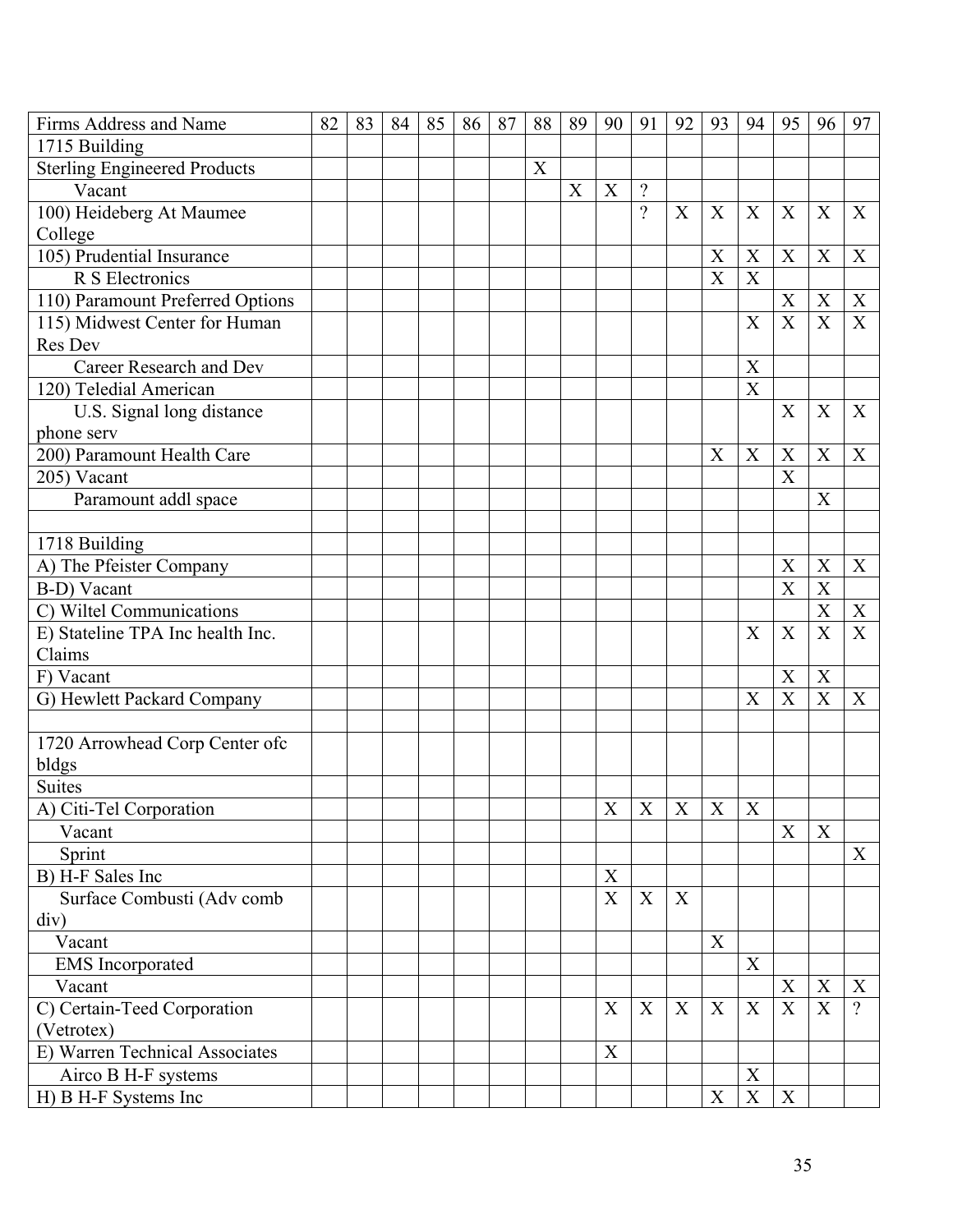| Firms Address and Name              | 82 | 93 | 84 | 85 | 86 | 87 | 88 | 89 | 90 | 91                       | 92                    | 93                        | 94                        | 95                    | 96               | 97                      |
|-------------------------------------|----|----|----|----|----|----|----|----|----|--------------------------|-----------------------|---------------------------|---------------------------|-----------------------|------------------|-------------------------|
| <b>BOC Glass Technologies Group</b> |    |    |    |    |    |    |    |    |    |                          |                       |                           |                           | $\overline{X}$        | X                | X                       |
|                                     |    |    |    |    |    |    |    |    |    |                          |                       |                           |                           |                       |                  |                         |
| 1721 Foley Building                 |    |    |    |    |    |    |    |    |    |                          |                       |                           |                           |                       |                  |                         |
| Industrial Hygiene Environ Eng.     |    |    |    |    |    |    |    |    |    | $\gamma$                 | $\mathbf X$           |                           |                           |                       |                  |                         |
| Klag Roud C & Assoc.                |    |    |    |    |    |    |    |    |    |                          |                       | X                         |                           |                       |                  |                         |
| <b>FOHC</b>                         |    |    |    |    |    |    |    |    |    |                          |                       | X                         | X                         | X                     | X                | X                       |
| 1) Weber & Sterling attys           |    |    |    |    |    |    |    |    |    |                          |                       |                           |                           | $\overline{\text{X}}$ | X                | $\mathbf X$             |
| 2) Continental Valuations           |    |    |    |    |    |    |    |    |    |                          |                       |                           | X                         | X                     | X                | $\boldsymbol{X}$        |
| <b>Brighton Analytical</b>          |    |    |    |    |    |    |    |    |    |                          |                       |                           | X                         | $\overline{\text{X}}$ | X                | X                       |
|                                     |    |    |    |    |    |    |    |    |    |                          |                       |                           |                           |                       |                  |                         |
| 1722 Arrowhead Corporate Center     |    |    |    |    |    |    |    |    |    |                          |                       |                           |                           |                       |                  |                         |
| <b>Building</b>                     |    |    |    |    |    |    |    |    |    |                          |                       |                           |                           |                       |                  |                         |
| A) Gencorp Polymer Products         |    |    |    |    |    |    |    |    |    | $\gamma$                 | X                     | X                         | X                         | X                     | X                | X                       |
| Genflex roofing systems (div of     |    |    |    |    |    |    |    |    |    |                          |                       |                           |                           | X                     | X                | X                       |
| Gencorp)                            |    |    |    |    |    |    |    |    |    |                          |                       |                           |                           |                       |                  |                         |
| F) Vacant                           |    |    |    |    |    |    |    |    |    | $\gamma$                 | X                     |                           |                           |                       |                  |                         |
| Caremark Incoporated                |    |    |    |    |    |    |    |    |    |                          | X                     |                           |                           |                       |                  |                         |
| Non Contact International           |    |    |    |    |    |    |    |    |    |                          |                       | X                         | X                         | X                     | X                | X                       |
| G) EMS Electronic Mgmt Stystems     |    |    |    |    |    |    |    |    | X  | $\overline{\mathcal{L}}$ |                       |                           |                           |                       |                  |                         |
| EMS Inc.                            |    |    |    |    |    |    |    |    |    | $\gamma$                 | X                     | $\boldsymbol{\mathrm{X}}$ |                           |                       |                  |                         |
| AT&T Services                       |    |    |    |    |    |    |    |    |    |                          |                       |                           | X                         | X                     |                  |                         |
| <b>Lucent Technologies</b>          |    |    |    |    |    |    |    |    |    |                          |                       |                           |                           |                       | X                |                         |
| H) Spectra Group Limited Inc.       |    |    |    |    |    |    |    |    |    | $\overline{?}$           | X                     | $\boldsymbol{X}$          | $\boldsymbol{\mathrm{X}}$ | X                     | $\overline{X}$   | X                       |
| I) Anizter Brothers Inc.            |    |    |    |    |    |    |    |    |    | $\gamma$                 | X                     |                           |                           |                       |                  |                         |
| Anizter Toledo                      |    |    |    |    |    |    |    |    |    |                          |                       | X                         | X                         |                       |                  |                         |
| Radius Incorp Software devs         |    |    |    |    |    |    |    |    |    |                          |                       |                           |                           | X                     | X                | X                       |
|                                     |    |    |    |    |    |    |    |    |    |                          |                       |                           |                           |                       |                  |                         |
| 1724 Building                       |    |    |    |    |    |    |    |    |    |                          |                       |                           |                           |                       |                  |                         |
| A) ITW finishing Sys & Products     |    |    |    |    |    |    |    |    |    | $\gamma$                 | X                     | X                         | X                         | X                     | X                | X                       |
| F) DeVilbiss Ransburg               |    |    |    |    |    |    |    |    |    | $\gamma$                 | X                     | $\mathbf X$               | X                         | $\mathbf X$           | $\boldsymbol{X}$ | $\mathbf X$             |
| <b>G</b> Devilbiss Ransburg         |    |    |    |    |    |    |    |    |    | $\overline{\mathcal{L}}$ | $\overline{\text{X}}$ | $\overline{X}$            | $\overline{X}$            | $\overline{X}$        | $\mathbf X$      | $\overline{\mathbf{X}}$ |
| K) Devilbiss Ransburg Intl sls      |    |    |    |    |    |    |    |    |    | $\gamma$                 | X                     |                           |                           |                       |                  |                         |
| <b>Ted Case Automotive</b>          |    |    |    |    |    |    |    |    |    |                          |                       | X                         | X                         |                       |                  |                         |
| Refinshing                          |    |    |    |    |    |    |    |    |    |                          |                       |                           |                           |                       |                  |                         |
| Vacant                              |    |    |    |    |    |    |    |    |    |                          |                       |                           |                           | X                     | $\boldsymbol{X}$ |                         |
| L) Ted Case Automotive              |    |    |    |    |    |    |    |    |    |                          | X                     | X                         | X                         |                       |                  |                         |
| Refinishing                         |    |    |    |    |    |    |    |    |    |                          |                       |                           |                           |                       |                  |                         |
| Vacant                              |    |    |    |    |    |    |    |    |    |                          |                       |                           |                           | X                     | X                |                         |
|                                     |    |    |    |    |    |    |    |    |    |                          |                       |                           |                           |                       |                  |                         |
| 1725 Lauerer Markin Gibbs Inc.      |    |    |    |    |    | X  | X  | X  | X  | X                        | X                     | X                         | X                         | X                     | X                | X                       |
| Polara Corp. Golf Balls             |    |    |    |    |    |    |    |    | X  |                          |                       |                           |                           |                       |                  |                         |
| Hendel Harris & Assoc CPA's         |    |    |    |    |    |    |    |    |    |                          |                       |                           | X                         | X                     | X                |                         |
| Isaac Group addl space              |    |    |    |    |    |    |    |    |    |                          |                       |                           |                           | X                     |                  |                         |
|                                     |    |    |    |    |    |    |    |    |    |                          |                       |                           |                           |                       |                  |                         |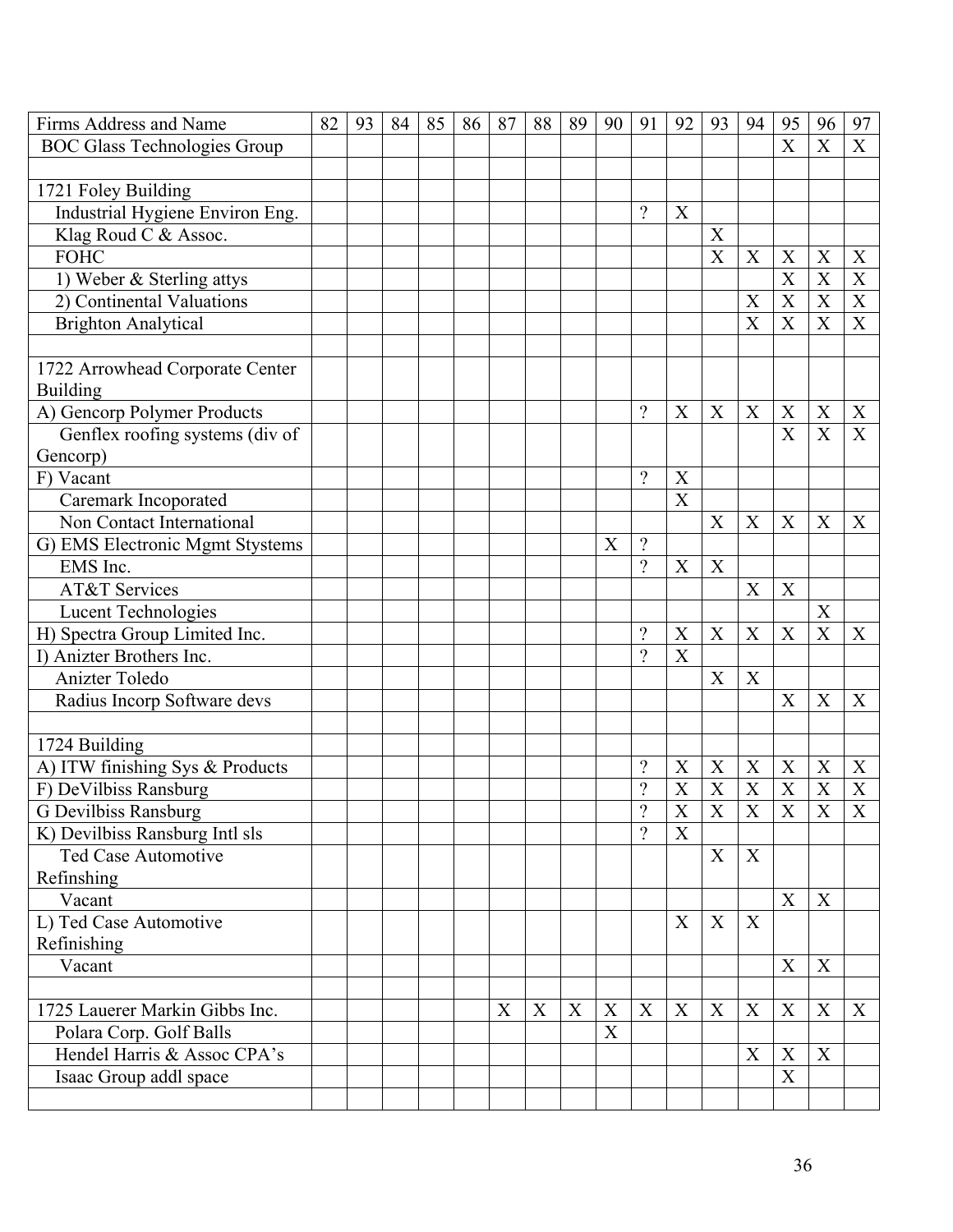| Firms Address and Name            | 82 | 83 | 84 | 85 | 86 | 87 | 88 | 89 | 90 | 91                        | 92               | 93                        | 94                        | 95               | 96               | 97                        |
|-----------------------------------|----|----|----|----|----|----|----|----|----|---------------------------|------------------|---------------------------|---------------------------|------------------|------------------|---------------------------|
| United Methodist Church addl      |    |    |    |    |    |    |    |    |    |                           |                  |                           |                           | X                | $\boldsymbol{X}$ |                           |
| space                             |    |    |    |    |    |    |    |    |    |                           |                  |                           |                           |                  |                  |                           |
| Medwise                           |    |    |    |    |    |    |    |    |    |                           |                  |                           |                           |                  |                  | X                         |
|                                   |    |    |    |    |    |    |    |    |    |                           |                  |                           |                           |                  |                  |                           |
| 1729 Un. Methodist Tol. District  |    |    |    |    |    |    |    |    |    |                           |                  |                           |                           |                  |                  | X                         |
|                                   |    |    |    |    |    |    |    |    |    |                           |                  |                           |                           |                  |                  |                           |
| 1745 Woodside Business Center     |    |    |    |    |    |    |    |    |    |                           |                  |                           |                           |                  |                  |                           |
| <b>Suites</b>                     |    |    |    |    |    |    |    |    |    |                           |                  |                           |                           |                  |                  |                           |
| 100) Webstrand Corporation        |    |    |    |    |    |    |    | X  | X  | $\gamma$                  |                  |                           |                           |                  |                  |                           |
| Vacant                            |    |    |    |    |    |    |    |    |    | $\overline{?}$            | X                |                           |                           |                  |                  |                           |
| Sobb Paul & Assoc. Inc.           |    |    |    |    |    |    |    |    |    |                           |                  | X                         |                           |                  |                  |                           |
| <b>Interlink Customer Service</b> |    |    |    |    |    |    |    |    |    |                           |                  |                           | X                         | X                |                  |                           |
| 110) Heidelberg College           |    |    |    |    |    |    |    | X  | X  | $\gamma$                  |                  |                           |                           |                  |                  |                           |
| Vacant                            |    |    |    |    |    |    |    |    |    | $\gamma$                  | X                | X                         |                           |                  |                  |                           |
| 120) Cygna Energy Services        |    |    |    |    |    |    |    |    | X  |                           |                  |                           |                           |                  |                  |                           |
| Vacant                            |    |    |    |    |    |    |    |    |    |                           | X                |                           |                           |                  |                  |                           |
| <b>Contential Loss Adjusting</b>  |    |    |    |    |    |    |    |    |    |                           |                  | X                         |                           |                  |                  |                           |
| Vacant                            |    |    |    |    |    |    |    |    |    |                           |                  |                           | X                         | X                | X                |                           |
| 130) Engineering Computer         |    |    |    |    |    |    |    |    | X  | $\gamma$                  |                  |                           |                           |                  |                  |                           |
| Services Inc.                     |    |    |    |    |    |    |    |    |    |                           |                  |                           |                           |                  |                  |                           |
| Vacant                            |    |    |    |    |    |    |    |    |    | $\gamma$                  | X                | X                         | X                         | X                | X                | X                         |
| 135) Bechel Financial Services    |    |    |    |    |    |    |    |    |    |                           |                  | X                         | X                         | X                | X                | X                         |
| 150) Weber & Sterling             |    |    |    |    |    |    |    |    | X  | $\boldsymbol{X}$          | $\boldsymbol{X}$ | $\boldsymbol{\mathrm{X}}$ | X                         |                  |                  |                           |
| Vacant                            |    |    |    |    |    |    |    |    |    |                           |                  |                           |                           | X                | $\boldsymbol{X}$ |                           |
| 160) Dana Fluid Products Sales    |    |    |    |    |    |    |    |    | X  | $\boldsymbol{\mathrm{X}}$ | X                | X                         | X                         | $\overline{X}$   | $\overline{X}$   | $\boldsymbol{\mathrm{X}}$ |
| 200) Interlink Technologies       |    |    |    |    |    |    |    |    | X  | X                         | X                | X                         | X                         | X                | X                | X                         |
| 210) Dana Risk Management         |    |    |    |    |    |    |    |    | X  | X                         | X                | $\mathbf X$               | X                         | X                | X                | X                         |
| 250 Interlink International       |    |    |    |    |    |    |    |    | X  | X                         | X                | X                         | X                         | X                | X                | X                         |
| Inc.demorm                        |    |    |    |    |    |    |    |    |    |                           |                  |                           |                           |                  |                  |                           |
| 265) Weyerhauser Paper Co         |    |    |    |    |    |    |    |    |    |                           | X                | X                         | X                         | X                | X                | X                         |
|                                   |    |    |    |    |    |    |    |    |    |                           |                  |                           |                           |                  |                  |                           |
| 1757 Hielberg College             |    |    |    |    |    |    |    |    |    |                           |                  |                           |                           |                  | X                | X                         |
|                                   |    |    |    |    |    |    |    |    |    |                           |                  |                           |                           |                  |                  |                           |
| 1760 Matrix Technologies Inc.     |    |    |    |    |    |    |    |    |    |                           |                  | X                         | $\boldsymbol{X}$          | X                | X                | $\mathbf X$               |
| <b>Stratum Technologies Div</b>   |    |    |    |    |    |    |    |    |    |                           |                  | X                         | $\mathbf X$               | X                | X                | X                         |
| Matrix                            |    |    |    |    |    |    |    |    |    |                           |                  |                           |                           |                  |                  |                           |
|                                   |    |    |    |    |    |    |    |    |    |                           |                  |                           |                           |                  |                  |                           |
| 1772 The Pinnacle/Meadowbrook     |    |    |    |    |    |    |    |    |    |                           |                  |                           |                           |                  |                  | X                         |
|                                   |    |    |    |    |    |    |    |    |    |                           |                  |                           |                           |                  |                  |                           |
| 1785 Tri-Nova (Data Center)       |    |    |    |    |    |    |    |    | X  | X                         | X                | X                         | X                         | $\boldsymbol{X}$ | X                |                           |
|                                   |    |    |    |    |    |    |    |    |    |                           |                  |                           |                           |                  |                  |                           |
| 1787 Maumee Valley Physical       |    |    |    |    |    |    |    |    | X  | X                         | X                | X                         | X                         | X                | X                | X                         |
| Therapy                           |    |    |    |    |    |    |    |    |    |                           |                  |                           |                           |                  |                  |                           |
| Wish Development Assocs.          |    |    |    |    |    |    |    |    |    |                           |                  |                           | $\boldsymbol{\mathrm{X}}$ |                  |                  |                           |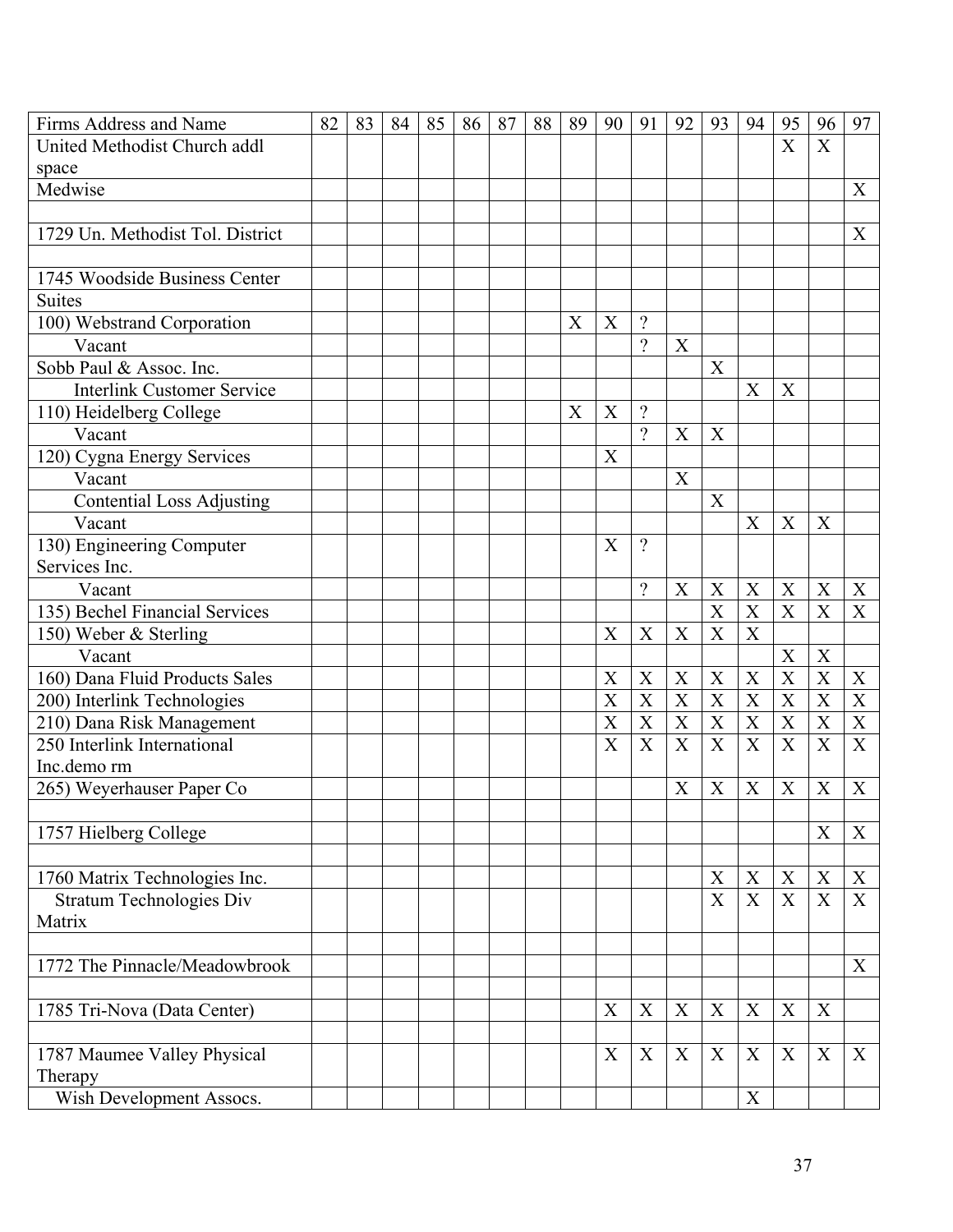| Firms Address and Name            | 82 | 83 | 84 | 85                    | 86 | 87 | 88 | 89 | 90 | 91                       | 92                        | 93          | 94                        | 95                        | 96                        | 97                        |
|-----------------------------------|----|----|----|-----------------------|----|----|----|----|----|--------------------------|---------------------------|-------------|---------------------------|---------------------------|---------------------------|---------------------------|
| 1787 Heartland Rehab Services     |    |    |    |                       |    |    |    |    |    |                          |                           |             | $\overline{\mathrm{X}}$   | X                         | X                         | X                         |
| Arrowhead Park Therapy            |    |    |    |                       |    |    |    |    |    |                          |                           |             |                           |                           |                           | $\boldsymbol{X}$          |
|                                   |    |    |    |                       |    |    |    |    |    |                          |                           |             |                           |                           |                           |                           |
| 1789 Metro Woods Office Bldg      |    |    |    |                       |    |    |    | X  |    |                          |                           |             |                           |                           |                           |                           |
| <b>Suites</b>                     |    |    |    |                       |    |    |    |    |    |                          |                           |             |                           |                           |                           |                           |
| 100) Maumee Valley Panel Brick    |    |    |    |                       |    |    |    |    | X  |                          |                           |             |                           |                           |                           |                           |
| PMCI Inc Mgmt & tech support      |    |    |    |                       |    |    |    |    | X  | $\overline{\mathcal{L}}$ |                           |             |                           |                           |                           |                           |
| Kaminski Mens Bell & Assoc.       |    |    |    |                       |    |    |    |    |    | $\gamma$                 | X                         | X           | X                         | X                         | X                         | X                         |
| 110) Mutual of Omaha              |    |    |    |                       |    |    |    |    | X  | $\overline{\mathcal{L}}$ |                           |             |                           |                           |                           |                           |
| Vacant                            |    |    |    |                       |    |    |    |    |    | $\gamma$                 | X                         |             |                           |                           |                           |                           |
| American Health Group             |    |    |    |                       |    |    |    |    |    |                          |                           | X           | X                         | X                         | X                         |                           |
| Meyer Weingard                    |    |    |    |                       |    |    |    |    |    |                          |                           |             |                           |                           |                           | X                         |
| 120) Century Companies of         |    |    |    |                       |    |    |    |    | X  | X                        | X                         | X           |                           |                           |                           |                           |
| American                          |    |    |    |                       |    |    |    |    |    |                          |                           |             |                           |                           |                           |                           |
| Productivity PT International     |    |    |    |                       |    |    |    |    |    |                          |                           |             | X                         | X                         | X                         |                           |
| Training                          |    |    |    |                       |    |    |    |    |    |                          |                           |             |                           |                           |                           |                           |
| 130) Decision Data (Sercom)       |    |    |    |                       |    |    |    |    |    |                          |                           | X           | X                         | X                         |                           |                           |
| computer mice                     |    |    |    |                       |    |    |    |    |    |                          |                           |             |                           |                           |                           |                           |
| Vacant                            |    |    |    |                       |    |    |    |    |    |                          |                           |             |                           |                           | X                         |                           |
| <b>PPOM</b>                       |    |    |    |                       |    |    |    |    |    |                          |                           |             |                           |                           |                           | X                         |
| 140) PCMI                         |    |    |    |                       |    |    |    |    |    |                          |                           | X           | X                         | X                         |                           |                           |
| Productivity Point Intl computers |    |    |    |                       |    |    |    |    |    |                          |                           |             |                           |                           | X                         | X                         |
| soft                              |    |    |    |                       |    |    |    |    |    |                          |                           |             |                           |                           |                           |                           |
| 150) Progressive Ins Companies of |    |    |    |                       |    |    |    |    |    | $\gamma$                 | X                         | X           | $\boldsymbol{X}$          | X                         | X                         |                           |
| America                           |    |    |    |                       |    |    |    |    |    |                          |                           |             |                           |                           |                           |                           |
| Microcomputer Resource Serv       |    |    |    |                       |    |    |    |    |    |                          |                           |             |                           |                           |                           |                           |
| 200) MML Investors                |    |    |    |                       |    |    |    |    | X  | X                        | X                         | X           | X                         | X                         | X                         | $\boldsymbol{X}$          |
| Mass Mutual Life Ins. Co.         |    |    |    |                       |    |    |    |    | X  | X                        | $\boldsymbol{\mathrm{X}}$ | $\mathbf X$ | $\overline{X}$            | $\boldsymbol{\mathrm{X}}$ | $\boldsymbol{\mathrm{X}}$ | $\mathbf X$               |
| Seagate Benefit Administration    |    |    |    |                       |    |    |    |    |    |                          | X                         | $\mathbf X$ | $\boldsymbol{\mathrm{X}}$ | $\mathbf X$               | $\boldsymbol{X}$          | X                         |
| Inc                               |    |    |    |                       |    |    |    |    |    |                          |                           |             |                           |                           |                           |                           |
| Seymour & Associates              |    |    |    |                       |    |    |    |    |    |                          |                           | $\mathbf X$ | $\mathbf X$               | $\mathbf X$               | $\mathbf X$               | $\mathbf X$               |
| 210) Syrek Robbin (CPA)           |    |    |    |                       |    |    |    |    | X  | X                        | X                         | $\mathbf X$ | $\boldsymbol{\mathrm{X}}$ | $\mathbf X$               | X                         | X                         |
| 220) Charter Hospital of Toledo   |    |    |    |                       |    |    |    |    | X  | $\gamma$                 |                           |             |                           |                           |                           |                           |
| Vacant                            |    |    |    |                       |    |    |    |    |    | $\overline{?}$           | X                         | $\mathbf X$ | $\mathbf X$               | $\boldsymbol{X}$          | X                         |                           |
|                                   |    |    |    |                       |    |    |    |    |    |                          |                           |             |                           |                           |                           |                           |
| 1796 Tomahawk Development         |    |    |    |                       |    |    |    |    |    |                          |                           | X           |                           |                           |                           |                           |
|                                   |    |    |    |                       |    |    |    |    |    |                          |                           |             |                           |                           |                           |                           |
| 1800 AP Parts Manufacturing Co.   |    |    |    |                       |    |    |    |    |    |                          |                           | X           | X                         | X                         | X                         | X                         |
| Goerlichs                         |    |    |    |                       |    |    |    |    |    |                          |                           |             |                           |                           |                           | $\boldsymbol{\mathrm{X}}$ |
|                                   |    |    |    |                       |    |    |    |    |    |                          |                           |             |                           |                           |                           |                           |
| 1900) Pondco Inc.                 | X  | X  | X  |                       |    |    |    |    |    |                          |                           |             |                           |                           |                           |                           |
| Dana Venture Group                |    |    |    | $\mathbf X$           |    |    |    |    |    |                          |                           |             |                           |                           |                           |                           |
| Tailford Assoc.                   |    |    |    | $\overline{\text{X}}$ |    |    |    |    |    |                          |                           |             |                           |                           |                           |                           |
| Hewlett-Packard                   |    |    |    | $\overline{X}$        |    |    |    |    |    |                          |                           |             |                           |                           |                           |                           |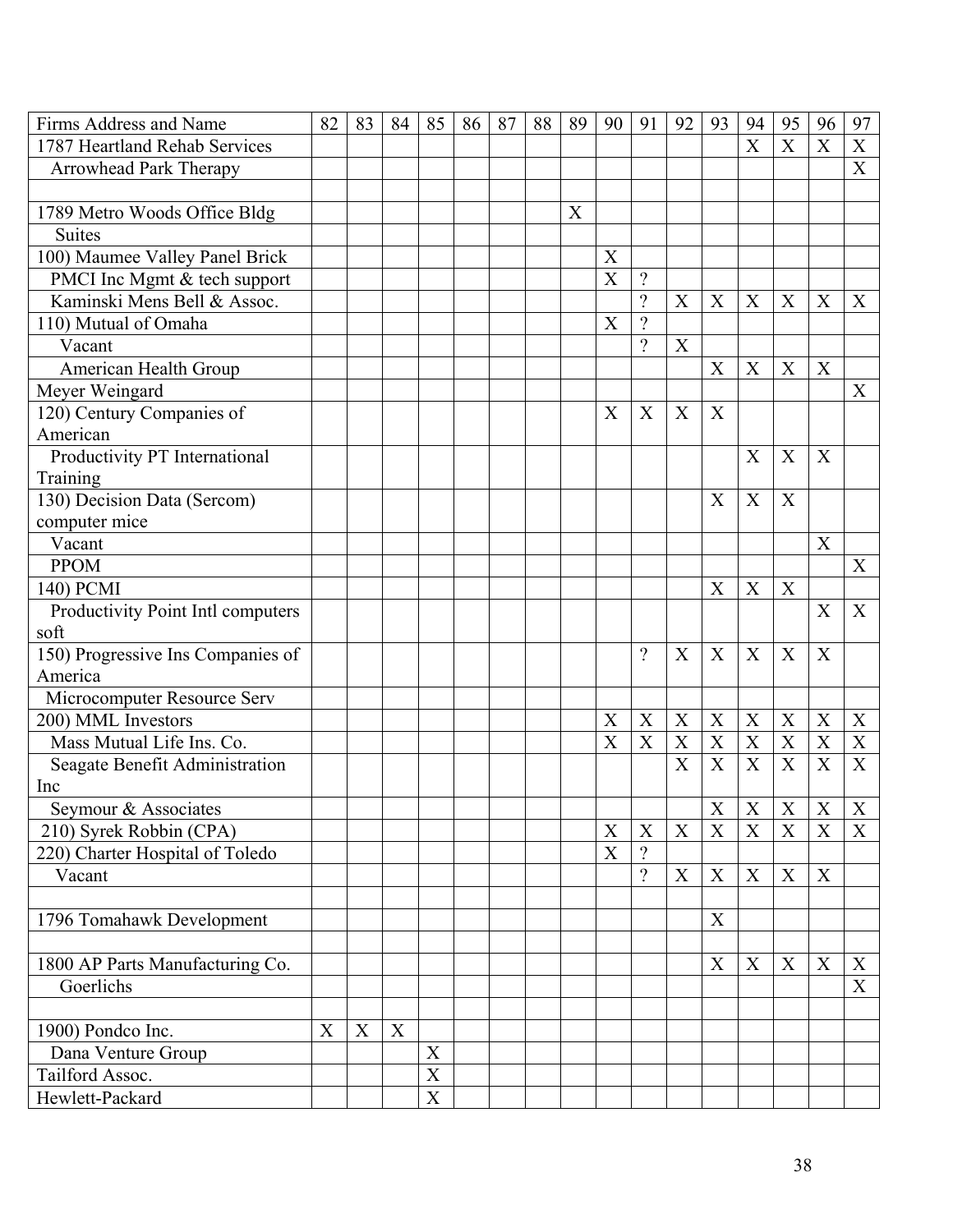| Firms Address and Name          | 82 | 83 | 84 | 85          | 86 | 87          | 88          | 89          | 90               | 91 | 92 | 93 | 94          | 95               | 96                        | 97               |
|---------------------------------|----|----|----|-------------|----|-------------|-------------|-------------|------------------|----|----|----|-------------|------------------|---------------------------|------------------|
| 1900 Dana Risk Management       |    |    |    |             | X  | X           | X           | X           |                  |    |    |    |             |                  |                           |                  |
| Dana Commerical Credit          |    |    |    |             |    | X           | X           | X           | X                | X  | X  | X  | X           | $\boldsymbol{X}$ | X                         | X                |
|                                 |    |    |    |             |    |             |             |             |                  |    |    |    |             |                  |                           |                  |
| 1910 American Warming &         | X  | X  | X  | X           | X  | X           | $\mathbf X$ | $\mathbf X$ |                  |    |    |    |             |                  |                           |                  |
| Ventilation(1310)               |    |    |    |             |    |             |             |             |                  |    |    |    |             |                  |                           |                  |
| Vacant                          |    |    |    |             |    |             |             |             | X                | X  | X  |    |             |                  |                           |                  |
| <b>Software Alternatives</b>    |    |    |    |             |    |             |             |             |                  |    |    | X  |             |                  |                           |                  |
| Vacant                          |    |    |    |             |    |             |             |             |                  |    |    |    | X           | X                | $\gamma$                  |                  |
| 1910 Shawnee Building           |    |    |    |             |    |             |             |             |                  |    |    |    |             |                  |                           |                  |
| 101) Executives Suites LTD      |    |    |    |             |    |             |             |             |                  |    |    |    |             |                  | X                         | X                |
| 102) Kronos Inc.                |    |    |    |             |    |             |             |             |                  |    |    |    |             |                  | X                         | X                |
| 103) Spar Aviation Services     |    |    |    |             |    |             |             |             |                  |    |    |    |             |                  | X                         | $\mathbf X$      |
| 105) Cyn-Sco Inc.               |    |    |    |             |    |             |             |             |                  |    |    |    |             |                  | X                         | $\boldsymbol{X}$ |
| 109) Flanner Financial Group    |    |    |    |             |    |             |             |             |                  |    |    |    |             |                  | X                         | X                |
| 110) Proctor Company            |    |    |    |             |    |             |             |             |                  |    |    |    |             |                  | X                         | $\mathbf X$      |
| 112) Contemporary Financial     |    |    |    |             |    |             |             |             |                  |    |    |    |             |                  | X                         | X                |
| Planning                        |    |    |    |             |    |             |             |             |                  |    |    |    |             |                  |                           |                  |
| 113) AIME Financial consultants |    |    |    |             |    |             |             |             |                  |    |    |    |             |                  | X                         | X                |
| $\overline{116}$ Anixter Inc.   |    |    |    |             |    |             |             |             |                  |    |    |    |             |                  | $\boldsymbol{\mathrm{X}}$ |                  |
| National Revenue Corp           |    |    |    |             |    |             |             |             |                  |    |    |    |             |                  |                           | $\boldsymbol{X}$ |
| 301) Northwest Academy of       |    |    |    |             |    |             |             |             |                  |    |    |    |             | X                | X                         | X                |
| Massage Therapy                 |    |    |    |             |    |             |             |             |                  |    |    |    |             |                  |                           |                  |
| 401) USDAG IPS A-F GIS grain    |    |    |    |             |    |             |             |             |                  |    |    |    |             |                  | X                         |                  |
| inspection                      |    |    |    |             |    |             |             |             |                  |    |    |    |             |                  |                           |                  |
| Tower City Tile                 |    |    |    |             |    |             |             |             |                  |    |    |    |             |                  |                           | X                |
| 402) Nurses Calling Inc.        |    |    |    |             |    |             |             |             |                  |    |    |    |             |                  | X                         | X                |
|                                 |    |    |    |             |    |             |             |             |                  |    |    |    |             |                  |                           |                  |
| 1915 Harry's Clothing           |    |    |    |             |    |             |             |             | X                | X  | X  |    |             |                  |                           |                  |
| <b>Hart Associates</b>          |    |    |    |             |    |             |             |             |                  |    |    | X  | X           | X                | X                         | X                |
| <b>Waste Away Services</b>      |    |    |    |             |    |             |             |             |                  |    |    |    | X           | X                | X                         | X                |
|                                 |    |    |    |             |    |             |             |             |                  |    |    |    |             |                  |                           |                  |
| 1920 Toledo Humane Society      | X  | X  | X  | $\mathbf X$ | X  | $\mathbf X$ | $\mathbf X$ | $\mathbf X$ | $\boldsymbol{X}$ | X  | X  | X  | $\mathbf X$ | $\mathbf X$      | X                         | X                |
|                                 |    |    |    |             |    |             |             |             |                  |    |    |    |             |                  |                           |                  |
| 1925 Inman Paul Associates      |    |    |    |             |    | X           | $\mathbf X$ | $\mathbf X$ | $\mathbf X$      | X  | X  | X  | $\mathbf X$ | $\mathbf X$      | X                         | X                |
|                                 |    |    |    |             |    |             |             |             |                  |    |    |    |             |                  |                           |                  |
| 1930 YZ Enterprises             |    |    |    |             |    |             |             |             |                  |    |    |    |             |                  |                           | X                |
|                                 |    |    |    |             |    |             |             |             |                  |    |    |    |             |                  |                           |                  |
|                                 |    |    |    |             |    |             |             |             |                  |    |    |    |             |                  |                           |                  |
|                                 |    |    |    |             |    |             |             |             |                  |    |    |    |             |                  |                           |                  |
|                                 |    |    |    |             |    |             |             |             |                  |    |    |    |             |                  |                           |                  |
|                                 |    |    |    |             |    |             |             |             |                  |    |    |    |             |                  |                           |                  |
|                                 |    |    |    |             |    |             |             |             |                  |    |    |    |             |                  |                           |                  |
|                                 |    |    |    |             |    |             |             |             |                  |    |    |    |             |                  |                           |                  |
|                                 |    |    |    |             |    |             |             |             |                  |    |    |    |             |                  |                           |                  |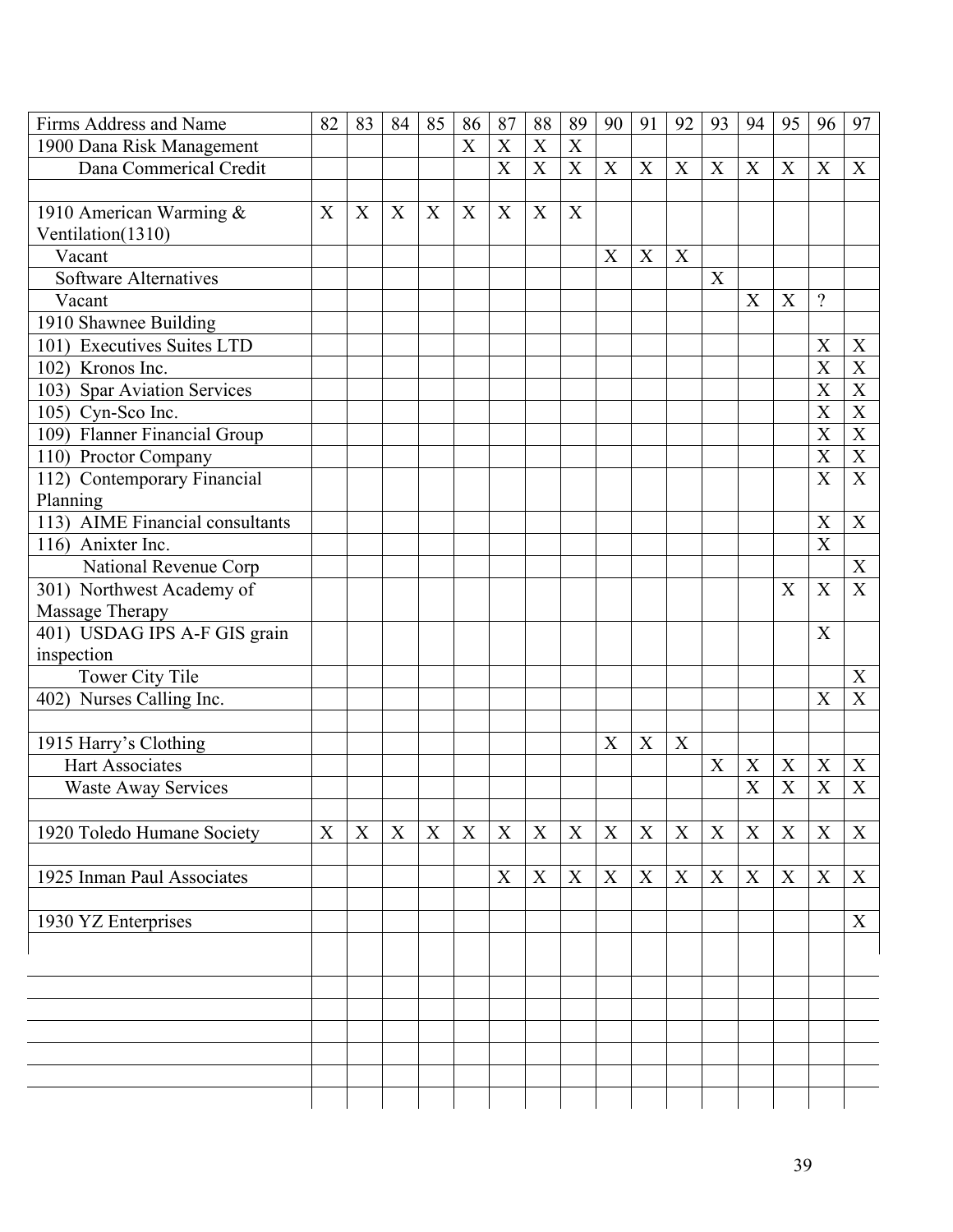| Osage Drive                         |    |    |    |    |    |    |    |                           |                |                  |                  |              |                  |             |                           |             |
|-------------------------------------|----|----|----|----|----|----|----|---------------------------|----------------|------------------|------------------|--------------|------------------|-------------|---------------------------|-------------|
| Firm address and Name               | 82 | 83 | 84 | 85 | 86 | 87 | 88 | 89                        | 90             | 91               | 92               | 93           | 94               | 95          | 96                        | 97          |
| 421 Century Promotions              |    |    |    |    |    |    |    | X                         | X              | X                | $\boldsymbol{X}$ | X            | X                | $\mathbf X$ | $\mathbf X$               |             |
| Roadway Global Air                  |    |    |    |    |    |    |    |                           |                |                  |                  |              | $\boldsymbol{X}$ |             |                           |             |
| Vacant                              |    |    |    |    |    |    |    |                           |                |                  |                  |              |                  | X           |                           |             |
| <b>Prestige Delivery Systems</b>    |    |    |    |    |    |    |    |                           |                |                  |                  |              |                  |             | X                         | X           |
|                                     |    |    |    |    |    |    |    |                           |                |                  |                  |              |                  |             |                           |             |
| 417 Vacant                          |    |    |    |    |    |    |    | X                         |                |                  |                  |              |                  |             |                           |             |
| Miller Company                      |    |    |    |    |    |    |    |                           | X              |                  |                  |              |                  |             |                           |             |
| Aesthetics Inc.                     |    |    |    |    |    |    |    |                           | $\overline{X}$ | $\gamma$         |                  |              |                  |             |                           |             |
| Meyer Hill Lynch Corp               |    |    |    |    |    |    |    |                           |                | $\gamma$         | X                | X            | X                |             |                           |             |
| Prestige Delivery Systems           |    |    |    |    |    |    |    |                           |                |                  |                  |              |                  | X           |                           |             |
| Vacant                              |    |    |    |    |    |    |    |                           |                |                  |                  |              |                  |             | $\boldsymbol{\mathrm{X}}$ |             |
| Frank W. Schaefer Inc.              |    |    |    |    |    |    |    |                           |                |                  |                  |              |                  |             |                           | X           |
|                                     |    |    |    |    |    |    |    |                           |                |                  |                  |              |                  |             |                           |             |
| 1233 Miller Company                 |    |    |    |    |    |    |    | $\boldsymbol{\mathrm{X}}$ |                |                  |                  |              |                  |             |                           |             |
| Westhaven Pharmacy addl             |    |    |    |    |    |    |    |                           | X              | $\gamma$         |                  |              |                  |             |                           |             |
| space                               |    |    |    |    |    |    |    |                           |                |                  |                  |              |                  |             |                           |             |
| <b>DHL</b> Airways air express      |    |    |    |    |    |    |    |                           |                | $\gamma$         | X                | X            | X                | X           | X                         |             |
|                                     |    |    |    |    |    |    |    |                           |                |                  |                  |              |                  |             |                           |             |
| 411 Grace-Lee Products Whse         |    |    |    |    |    |    |    |                           |                | $\gamma$         | X                | X            | X                | X           | X                         | X           |
|                                     |    |    |    |    |    |    |    |                           |                |                  |                  |              |                  |             |                           |             |
| 409 Grace-Lee Products Inc.         |    |    |    |    |    |    |    | X                         | X              | X                | X                | X            | X                | X           | X                         | X           |
|                                     |    |    |    |    |    |    |    |                           |                |                  |                  |              |                  |             |                           |             |
| 405 Audio-Tec Protect All           |    |    |    |    |    |    |    | X                         |                |                  |                  |              |                  |             |                           |             |
| <b>Audio Plus</b>                   |    |    |    |    |    |    |    |                           | X              | $\boldsymbol{X}$ | X                |              |                  |             |                           |             |
| DAL-Tile                            |    |    |    |    |    |    |    |                           |                |                  |                  | X            | X                | X           | X                         |             |
| <b>Colonial Courier Services</b>    |    |    |    |    |    |    |    |                           |                |                  |                  |              |                  |             |                           | X           |
|                                     |    |    |    |    |    |    |    |                           |                |                  |                  |              |                  |             |                           |             |
| 401 Arrowhead Printing              |    |    |    |    |    |    |    | X                         | X              | $\gamma$         |                  |              |                  |             |                           |             |
| Hickory Farms Printing              |    |    |    |    |    |    |    |                           |                | $\gamma$         | X                |              |                  |             |                           |             |
| <b>Bancer Printing Copy</b>         |    |    |    |    |    |    |    |                           |                |                  |                  | $\mathbf{X}$ | $X \mid X$       |             | $\mathbf X$               | $\mathbf X$ |
|                                     |    |    |    |    |    |    |    |                           |                |                  |                  |              |                  |             |                           |             |
| 395 Sherwin-Williams (branch)       |    |    |    |    |    |    |    | $\mathbf X$               | X              | X                | $\boldsymbol{X}$ | $\mathbf X$  | $\mathbf X$      | X           | $\boldsymbol{X}$          | X           |
|                                     |    |    |    |    |    |    |    |                           |                |                  |                  |              |                  |             |                           |             |
| 391 Sherwin-Williams (district off) |    |    |    |    |    |    |    | X                         | X              | X                | X                | X            | X                | X           | X                         | X           |
|                                     |    |    |    |    |    |    |    |                           |                |                  |                  |              |                  |             |                           |             |
| 389 Vacant                          |    |    |    |    |    |    |    |                           | X              | $\overline{?}$   |                  |              |                  |             |                           |             |
| Cooper & Brass Salea addl           |    |    |    |    |    |    |    |                           |                | $\gamma$         | X                | $\mathbf X$  | $\mathbf X$      | X           |                           |             |
| space                               |    |    |    |    |    |    |    |                           |                |                  |                  |              |                  |             |                           |             |
| Vacant                              |    |    |    |    |    |    |    |                           |                |                  |                  |              |                  |             | X                         |             |
|                                     |    |    |    |    |    |    |    |                           |                |                  |                  |              |                  |             |                           |             |
| 381 Cooper & Brass Sales            |    |    |    |    |    |    |    |                           | X              | X                | X                | X            | X                | $\mathbf X$ | $\mathbf X$               | X           |
|                                     |    |    |    |    |    |    |    |                           |                |                  |                  |              |                  |             |                           |             |
|                                     |    |    |    |    |    |    |    |                           |                |                  |                  |              |                  |             |                           |             |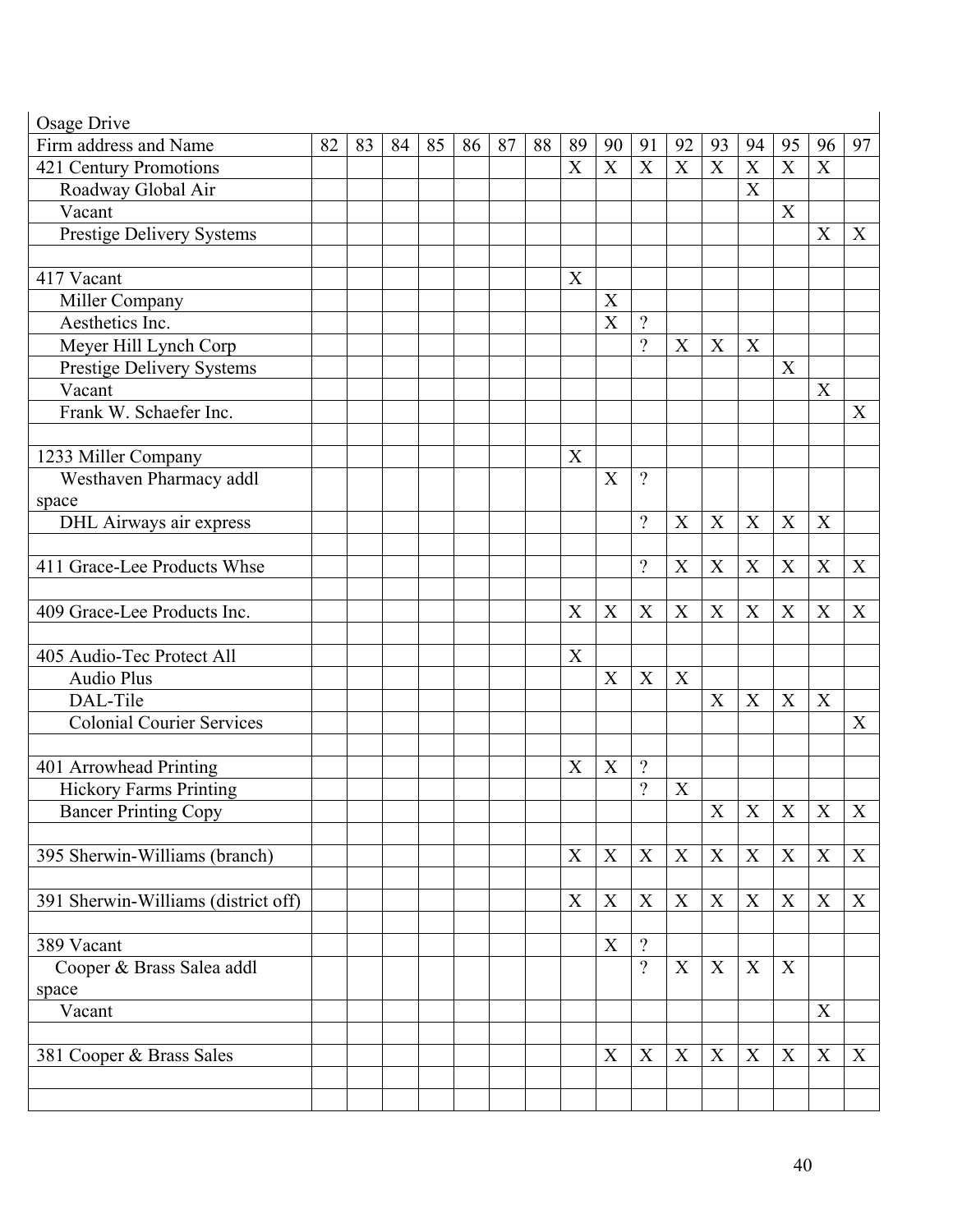| <b>Tomahawk Drive</b>               |    |    |    |    |    |    |                  |             |    |                          |             |    |                  |    |             |                           |
|-------------------------------------|----|----|----|----|----|----|------------------|-------------|----|--------------------------|-------------|----|------------------|----|-------------|---------------------------|
| Firms address and Name              | 82 | 83 | 84 | 85 | 86 | 87 | 88               | 89          | 90 | 91                       | 92          | 93 | 94               | 95 | 96          | 97                        |
| 345 Owens-Illinois (Closure         |    |    |    | X  | X  | X  | X                | $\mathbf X$ | X  | X                        | X           | X  | $\mathbf X$      | X  | $\mathbf X$ | X                         |
| Division)                           |    |    |    |    |    |    |                  |             |    |                          |             |    |                  |    |             |                           |
|                                     |    |    |    |    |    |    |                  |             |    |                          |             |    |                  |    |             |                           |
| 349 Monarch Analytical              |    |    |    |    |    |    |                  |             |    |                          |             | X  | X                | X  | X           | X                         |
| Laboratories                        |    |    |    |    |    |    |                  |             |    |                          |             |    |                  |    |             |                           |
|                                     |    |    |    |    |    |    |                  |             |    |                          |             |    |                  |    |             |                           |
| 350 Rim & Wheel Service             |    |    |    |    |    |    |                  |             | X  | X                        | X           |    |                  |    |             |                           |
| University North American           |    |    |    |    |    |    |                  |             |    |                          |             | X  | X                | X  | X           | $\boldsymbol{X}$          |
| Moving                              |    |    |    |    |    |    |                  |             |    |                          |             |    |                  |    |             |                           |
|                                     |    |    |    |    |    |    |                  |             |    |                          |             |    |                  |    |             |                           |
| 352 R. S. Electronics (1360)        | X  | X  | X  | X  | X  | X  | X                | X           | X  | X                        | X           |    |                  |    |             |                           |
| Meyer Hill Lynch Corp               |    |    |    |    |    |    |                  |             |    |                          |             |    | X                | X  | X           | X                         |
|                                     |    |    |    |    |    |    |                  |             |    |                          |             |    |                  |    |             |                           |
| 355 National Super Service Co.      | X  | X  | X  | X  | X  | X  | X                | X           |    |                          |             |    |                  |    |             |                           |
| Kiemle-Hankins Supply Co.           |    |    |    |    |    |    |                  |             |    | $\gamma$                 | X           | X  | X                | X  | X           | X                         |
|                                     |    |    |    |    |    |    |                  |             |    |                          |             |    |                  |    |             |                           |
| 365(formerly Suit A in 1345 Bldg)   |    |    |    |    |    |    |                  |             |    |                          |             |    |                  |    |             |                           |
| A) Marshall-Koene Orthopedics       |    |    | X  | X  | X  |    |                  |             |    |                          |             |    |                  |    |             |                           |
| (formerly A)                        |    |    |    |    |    |    |                  |             |    |                          |             |    |                  |    |             |                           |
| <b>Turner Products TPI Graphics</b> |    |    |    |    |    | X  | $\boldsymbol{X}$ |             |    |                          |             |    |                  |    |             |                           |
| Hickory Farms addl space            |    |    |    |    |    |    |                  |             | X  | X                        | X           |    |                  |    |             |                           |
| Fresenius USA addl space            |    |    |    |    |    |    |                  |             |    |                          |             | X  |                  |    |             |                           |
| Vacant                              |    |    |    |    |    |    |                  |             |    |                          |             |    | $\boldsymbol{X}$ | X  | X           |                           |
| Kaufman Container                   |    |    |    |    |    |    |                  |             |    |                          |             |    |                  |    |             | $\boldsymbol{X}$          |
| 36 (formerly Suite B in 1345 Bldg)  |    |    |    |    |    |    |                  |             |    |                          |             |    |                  |    |             |                           |
| Corbin Corp.<br>B)                  | X  | X  | X  |    |    |    |                  |             |    |                          |             |    |                  |    |             |                           |
| Western Electric Co.                |    |    |    | X  |    |    |                  |             |    |                          |             |    |                  |    |             |                           |
| Vacant                              |    |    |    |    | X  | X  | $\boldsymbol{X}$ |             |    |                          |             |    |                  |    |             |                           |
| <b>Stafford Bldg. Products</b>      |    |    |    |    |    |    |                  | X           | X  | $\overline{\mathcal{L}}$ |             |    |                  |    |             |                           |
| Vacant                              |    |    |    |    |    |    |                  |             |    | $\overline{\mathcal{L}}$ | $\mathbf X$ |    |                  |    |             |                           |
| Fresenius USA kidney dialysis       |    |    |    |    |    |    |                  |             |    |                          |             | X  | X                |    |             |                           |
| Auto Technologies Services LTD      |    |    |    |    |    |    |                  |             |    |                          |             |    |                  |    | X           | $\boldsymbol{X}$          |
|                                     |    |    |    |    |    |    |                  |             |    |                          |             |    |                  |    |             |                           |
| 373(formerly Suite D in1345 Bldg)   |    |    |    |    |    |    |                  |             |    |                          |             |    |                  |    |             |                           |
| D) Alling & Cory                    | X  | X  | X  | X  | X  | X  | X                |             |    |                          |             |    |                  |    |             |                           |
| B & D Custom Cabnet addl            |    |    |    |    |    |    | X                | X           | X  | $\gamma$                 |             |    |                  |    |             |                           |
| space                               |    |    |    |    |    |    |                  |             |    |                          |             |    |                  |    |             |                           |
| Vacant                              |    |    |    |    |    |    |                  |             |    | $\gamma$                 | X           |    |                  |    |             |                           |
| Fresenius USA add space             |    |    |    |    |    |    |                  |             |    |                          |             | X  |                  |    |             |                           |
| Vacant                              |    |    |    |    |    |    |                  |             |    |                          |             |    | X                | X  |             |                           |
| Owens Corning Mktg Group            |    |    |    |    |    |    |                  |             |    |                          |             |    |                  |    | X           | $\boldsymbol{\mathrm{X}}$ |
|                                     |    |    |    |    |    |    |                  |             |    |                          |             |    |                  |    |             |                           |
|                                     |    |    |    |    |    |    |                  |             |    |                          |             |    |                  |    |             |                           |
|                                     |    |    |    |    |    |    |                  |             |    |                          |             |    |                  |    |             |                           |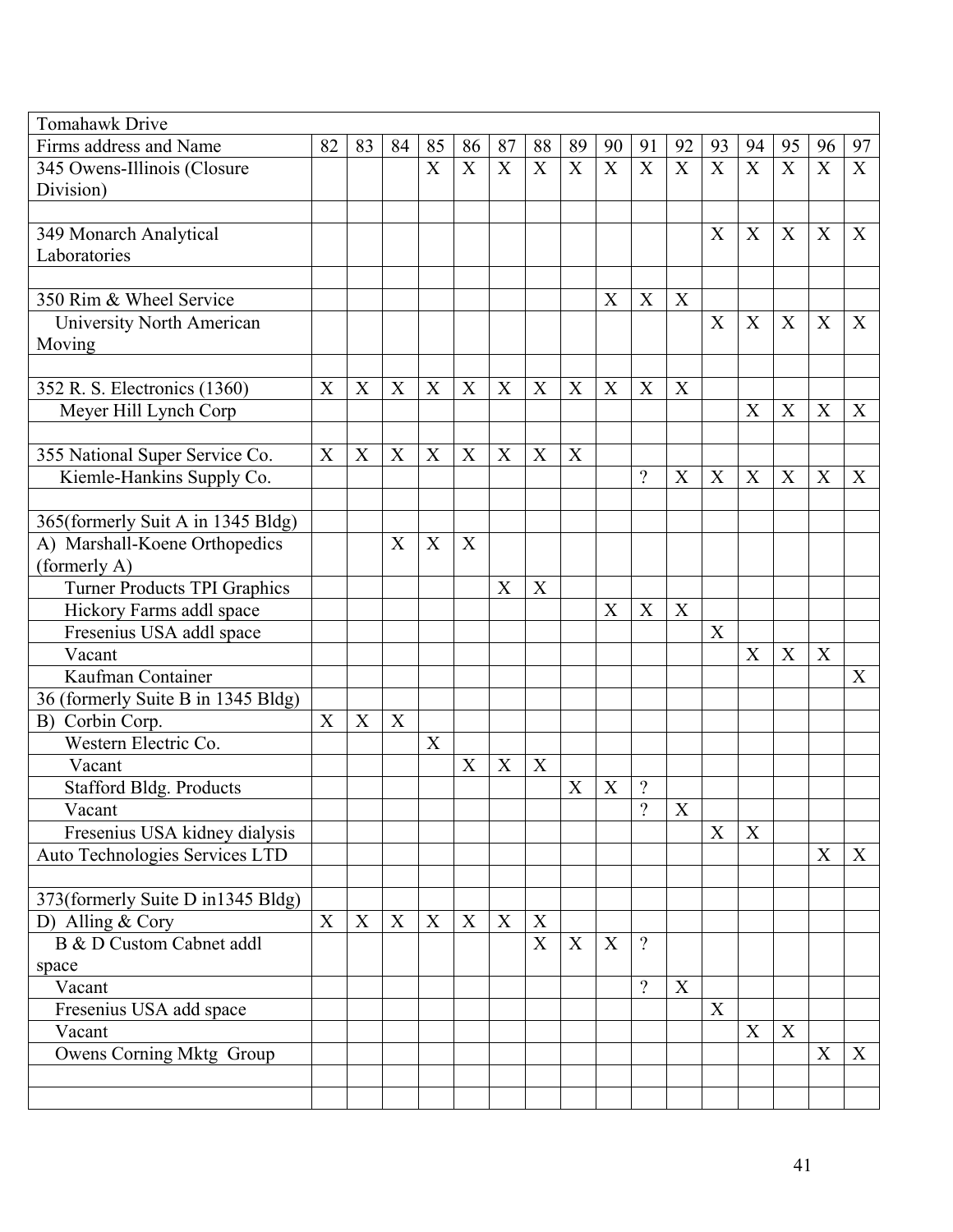| Firms address and Name                  | 82 | 83 | 84 | 85               | 86 | 87          | 88                        | 89          | 90          | 91       | 92               | 93 | 94               | 95          | 96 | 97             |
|-----------------------------------------|----|----|----|------------------|----|-------------|---------------------------|-------------|-------------|----------|------------------|----|------------------|-------------|----|----------------|
| 379(formerly SuiteC in 1345 Bldg)       |    |    |    |                  |    |             |                           |             |             |          |                  |    |                  |             |    |                |
| C) Village Meats                        | X  | X  | X  |                  |    |             |                           |             |             |          |                  |    |                  |             |    |                |
| Vacant                                  |    |    |    | X                | X  | X           | X                         |             |             |          |                  |    |                  |             |    |                |
| <b>B&amp;D</b> Custom Cabinet           |    |    |    |                  |    |             |                           | X           | X           |          |                  |    |                  |             |    |                |
| Vacant                                  |    |    |    |                  |    |             |                           |             |             | X        |                  |    |                  |             |    |                |
| Anchors Away Meat & Seafood             |    |    |    |                  |    |             |                           |             |             |          |                  |    | X                |             |    |                |
| Eastern Foods Inc.                      |    |    |    |                  |    |             |                           |             | X           | X        | X                | X  | $\mathbf X$      | X           | X  | X              |
| Naturally Fresh                         |    |    |    |                  |    |             |                           |             |             |          |                  |    |                  |             |    | $\overline{X}$ |
| 381 (formerly Suite E1 in 1345          |    |    |    |                  |    |             |                           |             |             |          |                  |    |                  |             |    |                |
| Bldg)                                   |    |    |    |                  |    |             |                           |             |             |          |                  |    |                  |             |    |                |
| Easter Foods Inc.                       |    |    | X  | X                | X  | X           | X                         | X           |             |          |                  |    |                  |             |    |                |
| <b>JFC</b> International                |    |    |    |                  |    |             |                           |             |             |          |                  |    |                  |             | X  | X              |
| 400 ASF Sales Corp (1340)               | X  | X  | X  | $\mathbf X$      | X  |             |                           |             |             |          |                  |    |                  |             |    |                |
| American Frame Corp                     |    |    |    |                  |    | X           | $\boldsymbol{\mathrm{X}}$ | X           | X           | X        | X                | X  | $\boldsymbol{X}$ | X           | X  | X              |
|                                         |    |    |    |                  |    |             |                           |             |             |          |                  |    |                  |             |    |                |
| 401 (formerly Suite G in 1345           |    |    |    |                  |    |             |                           |             |             |          |                  |    |                  |             |    |                |
| Bldg)                                   |    |    |    |                  |    |             |                           |             |             |          |                  |    |                  |             |    |                |
| Equus Polymer Products Inc.<br>G)       |    |    |    | X                |    |             |                           |             |             |          |                  |    |                  |             |    |                |
| Vacant                                  |    |    |    |                  | X  | X           |                           |             |             |          |                  |    |                  |             |    |                |
| Dana Commeriaak Credit                  |    |    |    |                  |    |             | X                         | X           | X           | X        | X                | X  |                  |             |    |                |
| Dana Fleet Services                     |    |    |    |                  |    |             |                           |             |             |          |                  |    | X                |             |    |                |
| Dana Lease Group                        |    |    |    |                  |    |             |                           |             |             |          |                  |    | X                |             |    |                |
| Profesional Computer Devel              |    |    |    |                  |    |             |                           |             |             |          |                  |    |                  | X           | X  | X              |
| Corp                                    |    |    |    |                  |    |             |                           |             |             |          |                  |    |                  |             |    |                |
| 405 (formerly Suite Hin 1345)           |    |    |    |                  |    |             |                           |             |             |          |                  |    |                  |             |    |                |
| Bldg)                                   |    |    |    |                  |    |             |                           |             |             |          |                  |    |                  |             |    |                |
| H) Digital Equipment Corp.              |    |    |    | X                | X  | X           |                           |             |             |          |                  |    |                  |             |    |                |
| United Stated Cargo & Courier           |    |    |    |                  |    | $\mathbf X$ | X                         | $\mathbf X$ |             |          |                  |    |                  |             |    |                |
| Vacant                                  |    |    |    |                  |    |             |                           |             | X           | $\gamma$ |                  |    |                  |             |    |                |
| DCC Warehouse outlet                    |    |    |    |                  |    |             |                           |             |             | $\gamma$ | $\boldsymbol{X}$ | X  |                  |             |    |                |
| LA Morgan Mechanical Serv               |    |    |    |                  |    |             |                           |             |             |          |                  |    |                  | $\mathbf X$ |    |                |
| Vacant                                  |    |    |    |                  |    |             |                           |             |             |          |                  |    |                  |             | X  |                |
|                                         |    |    |    |                  |    |             |                           |             |             |          |                  |    |                  |             |    |                |
| 407 (formerly Suite K in 1345)<br>Bldg) |    |    |    |                  |    |             |                           |             |             |          |                  |    |                  |             |    |                |
| K) A.B. Dick Company                    | X  | X  | X  | $\boldsymbol{X}$ | X  | X           | X                         | $\mathbf X$ | $\mathbf X$ | $\gamma$ |                  |    |                  |             |    |                |
| PC Distributing                         |    |    |    |                  |    |             |                           |             |             | $\gamma$ | X                |    |                  |             |    |                |
| Professional Computer Dev Corp          |    |    |    |                  |    |             |                           |             |             | $\gamma$ | $\boldsymbol{X}$ |    |                  |             |    |                |
| <b>Yocum Consulting Services</b>        |    |    |    |                  |    |             |                           |             |             | $\gamma$ | $\mathbf X$      | X  | X                |             |    |                |
| Amigo Ability Center                    |    |    |    |                  |    |             |                           |             |             |          |                  |    |                  |             | X  | X              |
|                                         |    |    |    |                  |    |             |                           |             |             |          |                  |    |                  |             |    |                |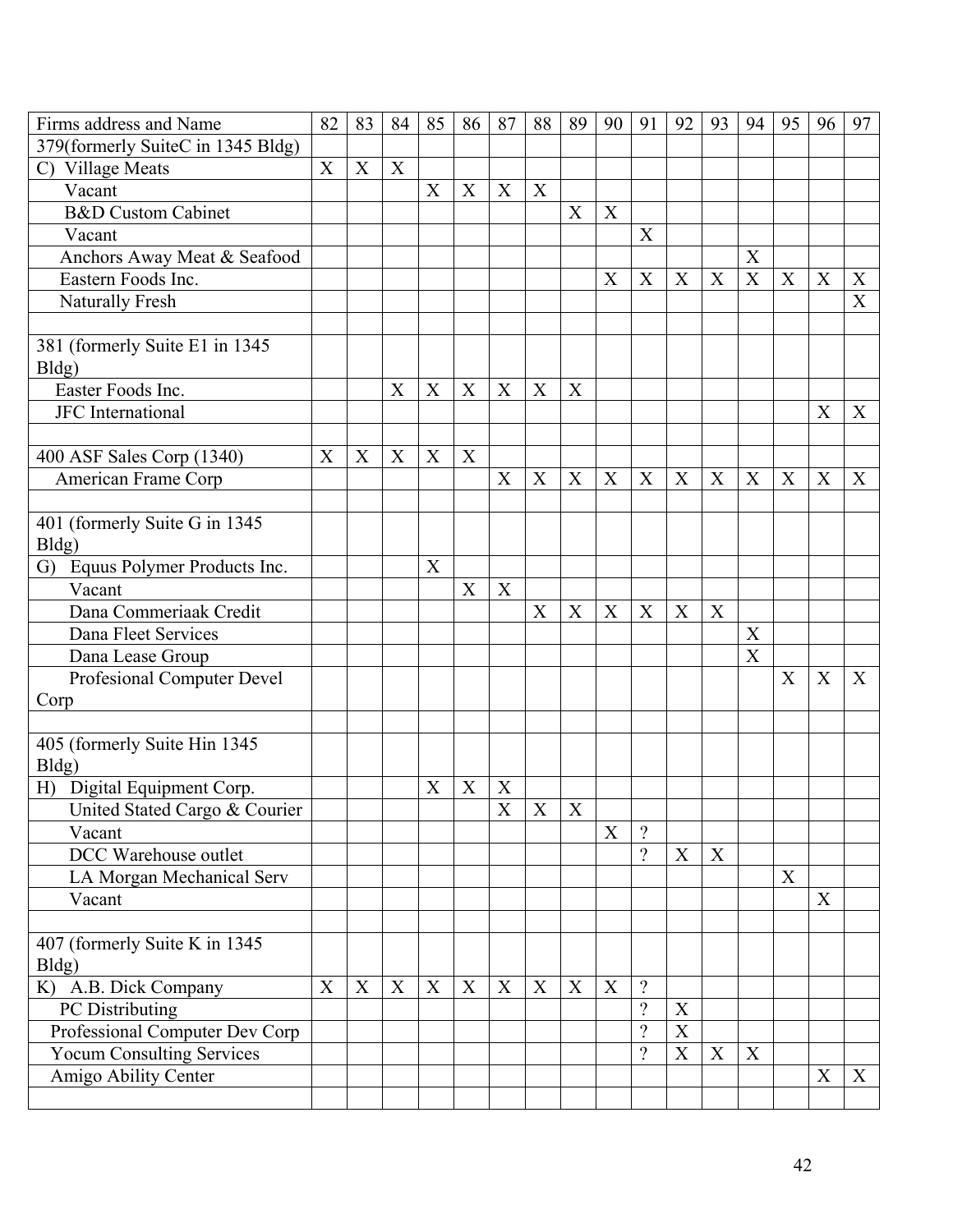| Firm address and Name                                                                                                                                                     |  |   |   |   |             |                           |                           |                          |   |                  |   |   |   |                  |
|---------------------------------------------------------------------------------------------------------------------------------------------------------------------------|--|---|---|---|-------------|---------------------------|---------------------------|--------------------------|---|------------------|---|---|---|------------------|
| 409 (formerly Suite M in 1345                                                                                                                                             |  |   |   |   |             |                           |                           |                          |   |                  |   |   |   |                  |
| Bldg)                                                                                                                                                                     |  |   |   |   |             |                           |                           |                          |   |                  |   |   |   |                  |
| M) Saeilo Machinery                                                                                                                                                       |  | X | X |   |             |                           |                           |                          |   |                  |   |   |   |                  |
| Vacant                                                                                                                                                                    |  |   |   | X | $\mathbf X$ |                           |                           |                          |   |                  |   |   |   |                  |
| <b>United Technologies</b>                                                                                                                                                |  |   |   |   |             | X                         |                           |                          |   |                  |   |   |   |                  |
| Furukawa                                                                                                                                                                  |  |   |   |   |             |                           |                           |                          |   |                  |   |   |   |                  |
| <b>Arrowhead Investments</b>                                                                                                                                              |  |   |   |   |             |                           | X                         | $\gamma$                 |   |                  |   |   |   |                  |
| GE Supply Industrial electrical                                                                                                                                           |  |   |   |   |             |                           |                           | $\gamma$                 | X | $\boldsymbol{X}$ | X | X | X | $\mathbf{X}$     |
|                                                                                                                                                                           |  |   |   |   |             |                           |                           |                          |   |                  |   |   |   |                  |
| 411 (formerly Suite L in 1345                                                                                                                                             |  |   |   |   |             |                           |                           |                          |   |                  |   |   |   |                  |
| Bldg)                                                                                                                                                                     |  |   |   |   |             |                           |                           |                          |   |                  |   |   |   |                  |
| L) Pendy C.P. Div R. J. Reynolds                                                                                                                                          |  |   | X | X | X           |                           |                           |                          |   |                  |   |   |   |                  |
| Vacant                                                                                                                                                                    |  |   |   |   |             | X                         | $\boldsymbol{\mathrm{X}}$ | X                        | X | X                | X |   |   |                  |
| Digital Equipment                                                                                                                                                         |  |   |   |   |             |                           |                           |                          |   |                  |   | X | X | X                |
| La) SPS Corporation                                                                                                                                                       |  |   |   |   |             |                           | X                         | X                        | X |                  |   |   |   |                  |
| Vacant                                                                                                                                                                    |  |   |   |   |             |                           |                           |                          |   | X                |   |   |   |                  |
| Digital Service Center                                                                                                                                                    |  |   |   |   |             |                           |                           |                          |   |                  |   |   |   | X                |
|                                                                                                                                                                           |  |   |   |   |             |                           |                           |                          |   |                  |   |   |   |                  |
| 413 (formerly Suite N in 1345)                                                                                                                                            |  |   |   |   |             |                           |                           |                          |   |                  |   |   |   |                  |
| Bldg)                                                                                                                                                                     |  |   |   |   |             |                           |                           |                          |   |                  |   |   |   |                  |
| N) Travehol Home. Therapy                                                                                                                                                 |  | X |   |   |             |                           |                           |                          |   |                  |   |   |   |                  |
| Continental Polymar Corp                                                                                                                                                  |  |   | X |   |             |                           |                           |                          |   |                  |   |   |   |                  |
| <b>Nichols Property Services</b>                                                                                                                                          |  |   |   | X |             |                           |                           |                          |   |                  |   |   |   |                  |
| Vacant                                                                                                                                                                    |  |   |   |   | X           |                           |                           |                          |   |                  |   |   |   |                  |
| Gai-Tronics                                                                                                                                                               |  |   |   |   |             | $\mathbf X$               |                           |                          |   |                  |   |   |   |                  |
| Vacant                                                                                                                                                                    |  |   |   |   |             |                           | X                         | X                        | X |                  |   |   |   |                  |
| <b>Charter One Bank</b>                                                                                                                                                   |  |   |   |   |             |                           |                           |                          |   | X                | X |   |   |                  |
| Vacant                                                                                                                                                                    |  |   |   |   |             |                           |                           |                          |   |                  |   | X |   |                  |
| Communication Distrs Inc.                                                                                                                                                 |  |   |   |   |             |                           |                           |                          |   |                  |   |   | X | X                |
| Na) R&R Dentsply                                                                                                                                                          |  | X | X |   |             |                           |                           |                          |   |                  |   |   |   |                  |
| Bison Serv Industries Inc.                                                                                                                                                |  |   |   | X |             |                           |                           |                          |   |                  |   |   |   |                  |
| Webstrand Corp.                                                                                                                                                           |  |   |   |   | X           |                           |                           |                          |   |                  |   |   |   |                  |
| <b>AT&amp;T</b> Data Services                                                                                                                                             |  |   |   |   |             | $\boldsymbol{\mathrm{X}}$ | X                         | $\gamma$                 |   |                  |   |   |   |                  |
|                                                                                                                                                                           |  |   |   |   |             |                           |                           |                          | X | X                |   |   |   |                  |
|                                                                                                                                                                           |  |   |   |   |             |                           |                           |                          |   |                  |   |   |   |                  |
|                                                                                                                                                                           |  |   |   |   |             |                           |                           |                          |   |                  |   |   |   |                  |
|                                                                                                                                                                           |  |   |   |   |             |                           |                           |                          |   |                  |   |   |   |                  |
|                                                                                                                                                                           |  |   |   |   |             |                           |                           |                          |   |                  |   |   |   |                  |
|                                                                                                                                                                           |  |   |   |   |             |                           |                           | $\gamma$                 |   |                  |   |   |   |                  |
|                                                                                                                                                                           |  |   |   |   |             |                           |                           |                          |   |                  |   |   |   |                  |
|                                                                                                                                                                           |  |   |   |   |             |                           |                           |                          |   |                  |   |   |   |                  |
|                                                                                                                                                                           |  |   |   |   |             |                           |                           |                          |   |                  |   |   |   |                  |
|                                                                                                                                                                           |  |   |   |   |             |                           |                           |                          |   |                  |   |   |   |                  |
| NA Siemans Medical Systems<br>415 (formerly Suite P in 1345)<br>Bldg)<br>P) Phoenix Solar<br>Vacant<br>Ara-Cory Refreshment servs<br>Vacant<br>Multiple Sclerosus Society |  |   | X | X | X           | $\mathbf X$               | X                         | $\overline{\mathcal{L}}$ | X | X                | X | X | X | $\boldsymbol{X}$ |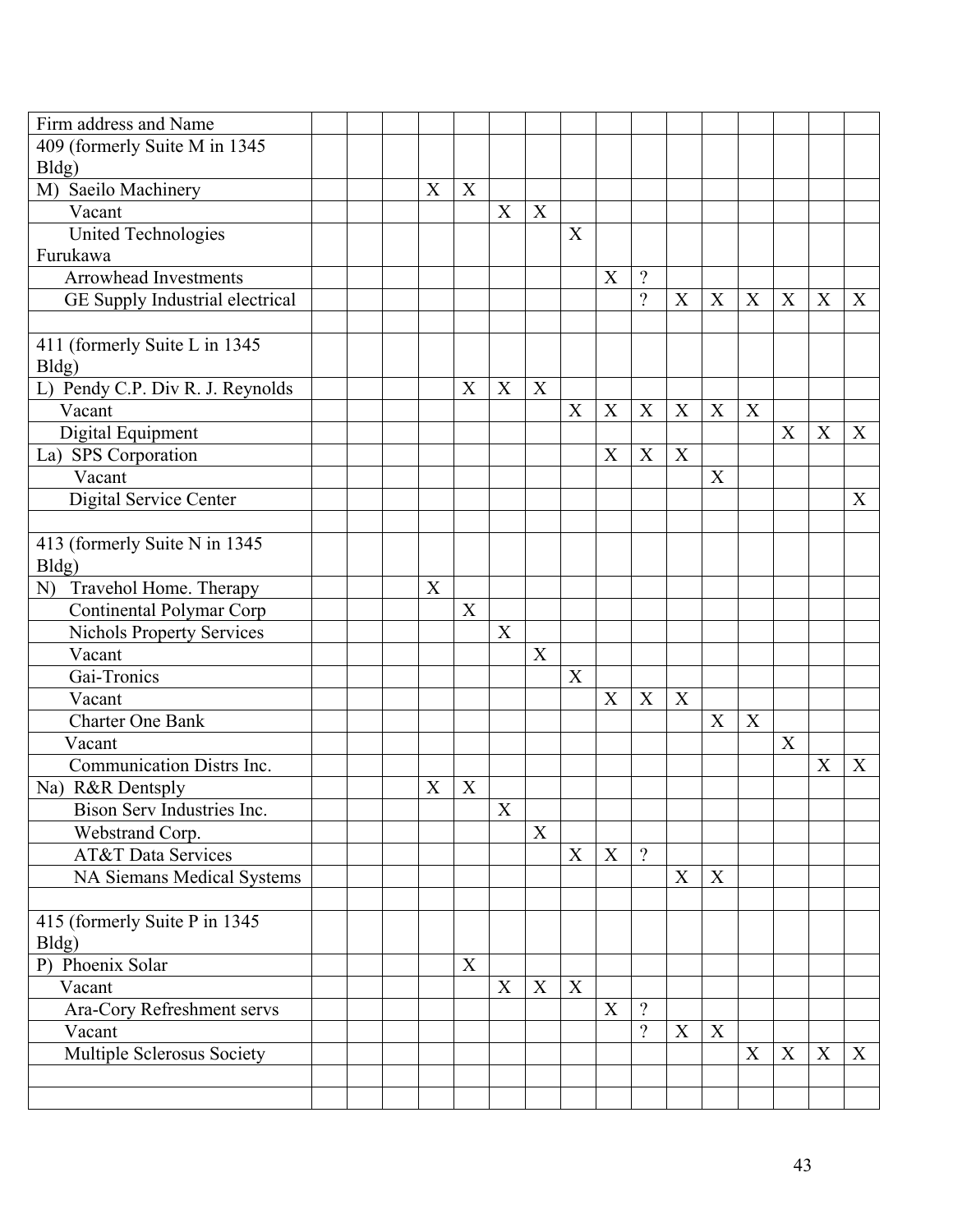| Firms address and Name         | 82 | 83 | 84 | 85 | 86 | 87                        | 88          | 89                        | 90                        | 91                       | 92               | 93 | 94          | 95          | 96          | 97 |
|--------------------------------|----|----|----|----|----|---------------------------|-------------|---------------------------|---------------------------|--------------------------|------------------|----|-------------|-------------|-------------|----|
| 417 (formerly Suite R in 1345) |    |    |    |    |    |                           |             |                           |                           |                          |                  |    |             |             |             |    |
| Bldg)                          |    |    |    |    |    |                           |             |                           |                           |                          |                  |    |             |             |             |    |
| R) Coffee System of Toledo     |    |    | X  | X  | X  |                           |             |                           |                           |                          |                  |    |             |             |             |    |
| Ara-Cory Refreshment coffee    |    |    |    |    |    | $\boldsymbol{\mathrm{X}}$ | $\mathbf X$ | $\mathbf X$               | $\mathbf X$               |                          |                  |    |             |             |             |    |
| Instrument Service &           |    |    |    |    |    |                           |             |                           | $\boldsymbol{\mathrm{X}}$ | X                        | X                | X  | $\mathbf X$ | X           | $\mathbf X$ | X  |
| Equipment                      |    |    |    |    |    |                           |             |                           |                           |                          |                  |    |             |             |             |    |
|                                |    |    |    |    |    |                           |             |                           |                           |                          |                  |    |             |             |             |    |
| 419 (formerly Suite S in 1345) |    |    |    |    |    |                           |             |                           |                           |                          |                  |    |             |             |             |    |
| Bldg)                          |    |    |    |    |    |                           |             |                           |                           |                          |                  |    |             |             |             |    |
| Marshall-kloene Orthopedics    |    |    |    |    |    | X                         | X           | $\mathbf X$               | $\mathbf X$               | X                        | $\boldsymbol{X}$ | X  | $\mathbf X$ | $\mathbf X$ | X           | X  |
| S) Marshall-Kloene             |    |    |    | X  |    |                           |             |                           |                           |                          |                  |    |             |             |             |    |
| <b>DTI</b> Graphicss           |    |    |    |    | X  |                           |             |                           |                           |                          |                  |    |             |             |             |    |
| <b>TPI</b> Graphics            |    |    |    |    |    | X                         | $\mathbf X$ | $\mathbf X$               |                           |                          |                  |    |             |             |             |    |
| <b>AMT Ambulance Transport</b> |    |    |    |    |    | $\mathbf X$               | $\mathbf X$ | $\boldsymbol{\mathrm{X}}$ |                           |                          |                  |    |             |             |             |    |
| Turner Equipment Inc.          |    |    |    |    |    |                           |             |                           | X                         | $\overline{\mathcal{L}}$ |                  |    |             |             |             |    |
| Joshua Lable                   |    |    |    |    |    |                           |             |                           |                           | $\gamma$                 | $\mathbf X$      | X  |             |             |             |    |
| T) CPT                         |    |    |    | X  | X  |                           |             |                           |                           |                          |                  |    |             |             |             |    |
| Atec Enviornmental             |    |    |    |    |    |                           |             |                           | X                         | X                        | X                |    |             |             |             |    |
| Consultants                    |    |    |    |    |    |                           |             |                           |                           |                          |                  |    |             |             |             |    |
| Vacant                         |    |    |    |    |    |                           |             |                           |                           |                          |                  | X  |             |             |             |    |
|                                |    |    |    |    |    |                           |             |                           |                           |                          |                  |    |             |             |             |    |
| 423 Sears Cleaning Service     |    |    |    |    | X  |                           |             |                           |                           |                          |                  |    |             |             |             |    |
| Atec Associated                |    |    |    |    |    | X                         | X           | $\mathbf X$               |                           |                          |                  |    |             |             |             |    |
| Lydy Air Controls              |    |    |    |    |    |                           |             |                           |                           |                          |                  |    | X           | $\mathbf X$ | X           | X  |
|                                |    |    |    |    |    |                           |             |                           |                           |                          |                  |    |             |             |             |    |
|                                |    |    |    |    |    |                           |             |                           |                           |                          |                  |    |             |             |             |    |
|                                |    |    |    |    |    |                           |             |                           |                           |                          |                  |    |             |             |             |    |
|                                |    |    |    |    |    |                           |             |                           |                           |                          |                  |    |             |             |             |    |
|                                |    |    |    |    |    |                           |             |                           |                           |                          |                  |    |             |             |             |    |
|                                |    |    |    |    |    |                           |             |                           |                           |                          |                  |    |             |             |             |    |
|                                |    |    |    |    |    |                           |             |                           |                           |                          |                  |    |             |             |             |    |
|                                |    |    |    |    |    |                           |             |                           |                           |                          |                  |    |             |             |             |    |
|                                |    |    |    |    |    |                           |             |                           |                           |                          |                  |    |             |             |             |    |
|                                |    |    |    |    |    |                           |             |                           |                           |                          |                  |    |             |             |             |    |
|                                |    |    |    |    |    |                           |             |                           |                           |                          |                  |    |             |             |             |    |
|                                |    |    |    |    |    |                           |             |                           |                           |                          |                  |    |             |             |             |    |
|                                |    |    |    |    |    |                           |             |                           |                           |                          |                  |    |             |             |             |    |
|                                |    |    |    |    |    |                           |             |                           |                           |                          |                  |    |             |             |             |    |
|                                |    |    |    |    |    |                           |             |                           |                           |                          |                  |    |             |             |             |    |
|                                |    |    |    |    |    |                           |             |                           |                           |                          |                  |    |             |             |             |    |
|                                |    |    |    |    |    |                           |             |                           |                           |                          |                  |    |             |             |             |    |
|                                |    |    |    |    |    |                           |             |                           |                           |                          |                  |    |             |             |             |    |
|                                |    |    |    |    |    |                           |             |                           |                           |                          |                  |    |             |             |             |    |
|                                |    |    |    |    |    |                           |             |                           |                           |                          |                  |    |             |             |             |    |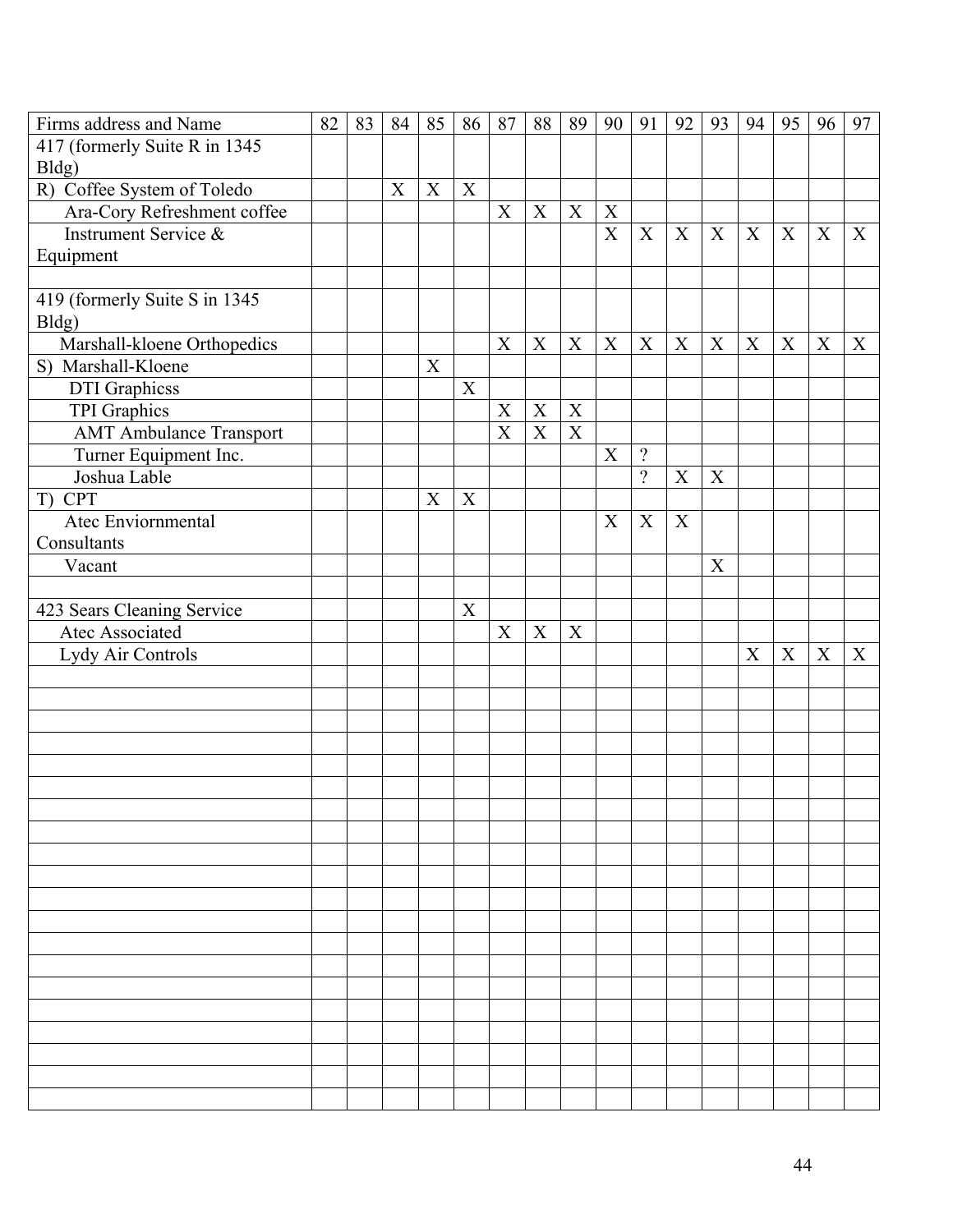| <b>Woodlands Drive</b>        |    |    |    |    |    |    |    |    |                     |                          |    |                  |    |                           |                |                           |
|-------------------------------|----|----|----|----|----|----|----|----|---------------------|--------------------------|----|------------------|----|---------------------------|----------------|---------------------------|
| Firms address and Name        | 82 | 83 | 84 | 85 | 86 | 87 | 88 | 89 | 90                  | 91                       | 92 | 93               | 94 | 95                        | 96             | 97                        |
| 1683 Oakwood Building         |    |    |    |    |    |    |    |    |                     |                          |    |                  |    |                           |                |                           |
| Feller Finch & Assoc. Inc.    |    |    |    |    |    |    |    |    | X                   | X                        | X  | X                | X  | X                         | X              | X                         |
| Rupp-Rosebrock Inc. conts     |    |    |    |    |    |    |    |    | $\overline{X}$      | X                        | X  |                  |    |                           |                |                           |
| Vacant                        |    |    |    |    |    |    |    |    |                     |                          |    | X                |    |                           |                |                           |
| Strategic Research &          |    |    |    |    |    |    |    |    | X                   | $\gamma$                 |    |                  |    |                           |                |                           |
| Consulting                    |    |    |    |    |    |    |    |    |                     |                          |    |                  |    |                           |                |                           |
| Vacant                        |    |    |    |    |    |    |    |    |                     |                          |    | $\boldsymbol{X}$ |    |                           |                |                           |
| Continential Valutations Inc. |    |    |    |    |    |    |    |    |                     | $\gamma$                 | X  |                  |    |                           |                |                           |
| <b>Suites</b>                 |    |    |    |    |    |    |    |    |                     |                          |    |                  |    |                           |                |                           |
| 110) CAD Graphics Inc.        |    |    |    |    |    |    |    |    |                     | $\overline{\mathcal{L}}$ | X  |                  |    |                           |                |                           |
| Chc Credit Services           |    |    |    |    |    |    |    |    |                     |                          |    |                  |    |                           | X              | X                         |
| 115) Ohio Bell Communications |    |    |    |    |    |    |    |    |                     | $\gamma$                 | X  | X                |    |                           |                |                           |
| 120) Isaac Corporation        |    |    |    |    |    |    |    |    |                     | $\gamma$                 | X  | $\boldsymbol{X}$ |    |                           |                |                           |
| Lutheran Brotherhood          |    |    |    |    |    |    |    |    |                     |                          |    |                  | X  |                           |                |                           |
| 125) Siemens Energy &         |    |    |    |    |    |    |    |    |                     |                          |    |                  |    |                           | X              | X                         |
| Automation                    |    |    |    |    |    |    |    |    |                     |                          |    |                  |    |                           |                |                           |
|                               |    |    |    |    |    |    |    |    |                     | $\overline{\mathcal{L}}$ | X  | $\boldsymbol{X}$ | X  | X                         | X              | X                         |
|                               |    |    |    |    |    |    |    |    |                     |                          |    |                  |    |                           |                |                           |
|                               |    |    |    |    |    |    |    |    |                     |                          |    |                  |    |                           |                |                           |
| 1683 Ferrex Trading           |    |    |    |    |    |    |    |    |                     |                          |    |                  |    |                           |                |                           |
| 150) Therma-Tru Corp.         |    |    |    |    |    |    |    |    |                     | $\gamma$                 | X  | X                |    |                           |                |                           |
| David Bated & Assoc.          |    |    |    |    |    |    |    |    |                     |                          |    |                  |    |                           |                | X                         |
| 160) Software Alternatives    |    |    |    |    |    |    |    | X  | X                   | X                        | X  |                  |    |                           |                |                           |
| Sienens Engineering           |    |    |    |    |    |    |    |    |                     |                          |    | X                |    |                           |                |                           |
| Avca Corporation              |    |    |    |    |    |    |    |    |                     |                          |    |                  | X  | X                         | X              | X                         |
|                               |    |    |    |    |    |    |    |    |                     |                          |    |                  |    |                           |                |                           |
| 1687 Therma Tru               |    |    |    |    |    |    |    |    |                     |                          |    |                  | X  | $\boldsymbol{\mathrm{X}}$ | X              | $\boldsymbol{X}$          |
| 1688 Owens Corning Fed Credit |    |    |    |    |    |    |    |    |                     |                          |    |                  |    |                           |                | X                         |
|                               |    |    |    |    |    |    |    |    |                     |                          |    |                  |    |                           |                |                           |
| 1690 Strategic Research &     |    |    |    |    |    |    |    |    | $X$ $X$ $X$ $X$ $X$ |                          |    |                  |    | X                         | $\overline{X}$ | $\boldsymbol{\mathrm{X}}$ |
| Consulting                    |    |    |    |    |    |    |    |    |                     |                          |    |                  |    |                           |                |                           |
| Dana Facts                    |    |    |    |    |    |    |    |    |                     |                          |    |                  |    |                           | X              | X                         |
|                               |    |    |    |    |    |    |    |    |                     |                          |    |                  |    |                           |                |                           |
| 1691 UAW Region 2b            |    |    |    |    |    |    |    |    |                     |                          |    |                  |    | X                         | X              | X                         |
| Toledo Area UAW Health &      |    |    |    |    |    |    |    |    |                     |                          |    |                  |    |                           | $\mathbf X$    | X                         |
| Insurance                     |    |    |    |    |    |    |    |    |                     |                          |    |                  |    |                           |                |                           |
| United Auto Aerospace         |    |    |    |    |    |    |    |    |                     |                          |    |                  |    |                           | X              | X                         |
| Agriculture                   |    |    |    |    |    |    |    |    |                     |                          |    |                  |    |                           |                |                           |
|                               |    |    |    |    |    |    |    |    |                     |                          |    |                  |    |                           |                |                           |
| 1700 Vanstar Corporation      |    |    |    |    |    |    |    |    |                     |                          |    |                  |    |                           |                | X                         |
| Laurer Markin Group           |    |    |    |    |    |    |    |    |                     |                          |    |                  |    |                           |                | $\boldsymbol{\mathrm{X}}$ |
| <b>Information Insights</b>   |    |    |    |    |    |    |    |    |                     |                          |    |                  |    |                           |                | $\boldsymbol{\mathrm{X}}$ |
| Hendel/Harris Assoc.          |    |    |    |    |    |    |    |    |                     |                          |    |                  |    |                           |                | $\overline{X}$            |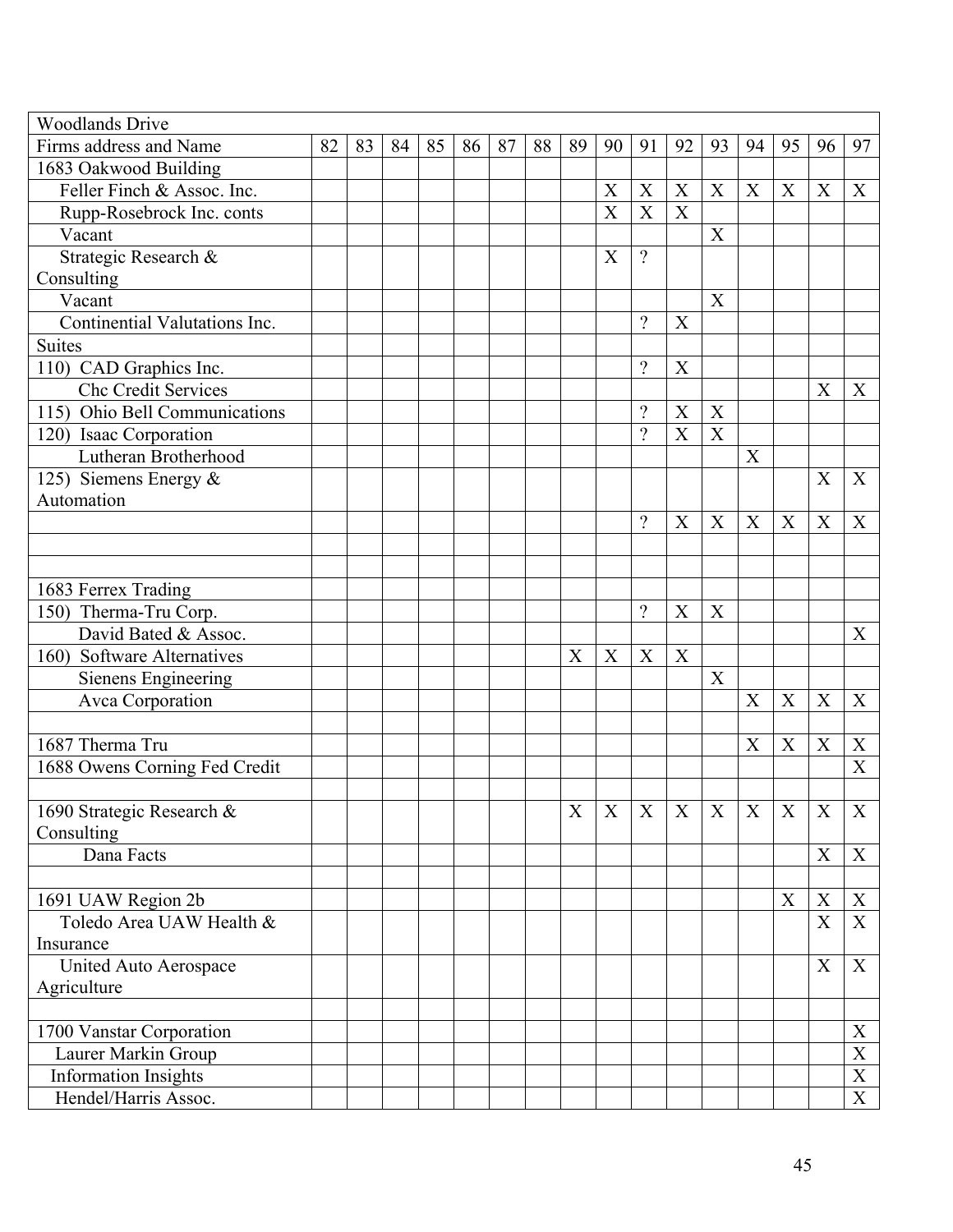| Lance Point Road                 |    |    |    |    |    |    |    |    |    |    |    |    |                       |                |                           |                           |
|----------------------------------|----|----|----|----|----|----|----|----|----|----|----|----|-----------------------|----------------|---------------------------|---------------------------|
| Firms address and Name           | 82 | 83 | 84 | 85 | 86 | 87 | 88 | 89 | 90 | 91 | 92 | 93 | 94                    | 95             | 96                        | 97                        |
| 1674 Fifth Third Bank Branch     |    |    |    |    |    |    |    |    |    |    |    |    | $\overline{\text{X}}$ | $\overline{X}$ | $\overline{X}$            |                           |
|                                  |    |    |    |    |    |    |    |    |    |    |    |    |                       |                |                           |                           |
| 1675 Silk Tree House Inc.        |    |    |    |    |    |    |    |    |    |    |    |    | X                     | X              | X                         | X                         |
| Centaur Vital Nail               |    |    |    |    |    |    |    |    |    |    |    |    |                       |                |                           | X                         |
|                                  |    |    |    |    |    |    |    |    |    |    |    |    |                       |                |                           |                           |
| 1678 Johnson Urschel Chem.&      |    |    |    |    |    |    |    |    |    |    |    |    | X                     | X              | X                         | X                         |
| Supply                           |    |    |    |    |    |    |    |    |    |    |    |    |                       |                |                           |                           |
| Cogan Davis Electrical           |    |    |    |    |    |    |    |    |    |    |    |    |                       | X              |                           |                           |
| <b>Gb Video Productions</b>      |    |    |    |    |    |    |    |    |    |    |    |    |                       |                |                           | $\boldsymbol{\mathrm{X}}$ |
| <b>RGB</b> Productions           |    |    |    |    |    |    |    |    |    |    |    |    |                       |                |                           |                           |
|                                  |    |    |    |    |    |    |    |    |    |    |    |    |                       | X              | X                         | X                         |
| 1679 Building                    |    |    |    |    |    |    |    |    |    |    |    |    |                       |                |                           |                           |
| A) Entetrtainment coupon         |    |    |    |    |    |    |    |    |    |    |    |    |                       |                | X                         | X                         |
| passbooks                        |    |    |    |    |    |    |    |    |    |    |    |    |                       |                |                           |                           |
| B)Vacant                         |    |    |    |    |    |    |    |    |    |    |    |    |                       |                | X                         |                           |
| C) Vacant                        |    |    |    |    |    |    |    |    |    |    |    |    |                       |                | $\boldsymbol{\mathrm{X}}$ |                           |
|                                  |    |    |    |    |    |    |    |    |    |    |    |    |                       |                |                           |                           |
| 1681 Building                    |    |    |    |    |    |    |    |    |    |    |    |    |                       |                |                           |                           |
| 1) Contiental Valuations         |    |    |    |    |    |    |    |    |    |    |    |    |                       |                |                           | X                         |
| 2) Waste Away Services           |    |    |    |    |    |    |    |    |    |    |    |    |                       |                |                           | X                         |
| 3) S&Z Sportsware                |    |    |    |    |    |    |    |    |    |    |    |    |                       |                |                           | X                         |
|                                  |    |    |    |    |    |    |    |    |    |    |    |    |                       |                |                           |                           |
| 1682 Colgan Davis Inc electrical |    |    |    |    |    |    |    |    |    |    |    |    |                       |                | X                         | X                         |
|                                  |    |    |    |    |    |    |    |    |    |    |    |    |                       |                |                           |                           |
| 1683 Building                    |    |    |    |    |    |    |    |    |    |    |    |    |                       |                |                           |                           |
| 104) George Tromley              |    |    |    |    |    |    |    |    |    |    |    |    |                       |                |                           | $\boldsymbol{\mathrm{X}}$ |
| 105) George Tromley              |    |    |    |    |    |    |    |    |    |    |    |    |                       |                |                           | X                         |
| 107) Mosser Construction         |    |    |    |    |    |    |    |    |    |    |    |    |                       |                |                           | X                         |
|                                  |    |    |    |    |    |    |    |    |    |    |    |    |                       |                |                           |                           |
| 1689 B&B Associates Ltd          |    |    |    |    |    |    |    |    |    |    |    |    |                       |                |                           | X                         |
|                                  |    |    |    |    |    |    |    |    |    |    |    |    |                       |                |                           |                           |

| Timberline Road                |    |    |    |    |    |    |    |    |                 |    |    |    |                   |    |                  |    |
|--------------------------------|----|----|----|----|----|----|----|----|-----------------|----|----|----|-------------------|----|------------------|----|
| Firm address and Name          | 82 | 83 | 84 | 85 | 86 | 87 | 88 | 89 | 90 <sup>1</sup> | 91 | 92 | 93 | 94                | 95 | 96               | 97 |
| 1725 Charter Behavioral Health |    |    |    |    |    |    |    |    |                 |    |    |    | $\rm X$           | X  | X                |    |
| System                         |    |    |    |    |    |    |    |    |                 |    |    |    |                   |    |                  |    |
|                                |    |    |    |    |    |    |    |    |                 |    |    |    |                   |    |                  |    |
| Longhow Drive                  |    |    |    |    |    |    |    |    |                 |    |    |    |                   |    |                  |    |
| Firm address and Name          | 82 | 83 | 84 | 85 | 86 | 87 | 88 | 89 | 90              | 91 | 92 | 93 | 94                | 95 | 96               | 97 |
| 1725 Charter Behavioral Health |    |    |    |    |    |    |    |    |                 |    |    |    | $\rm\overline{X}$ |    | $\boldsymbol{X}$ |    |
| Sysyem                         |    |    |    |    |    |    |    |    |                 |    |    |    |                   |    |                  |    |
|                                |    |    |    |    |    |    |    |    |                 |    |    |    |                   |    |                  |    |